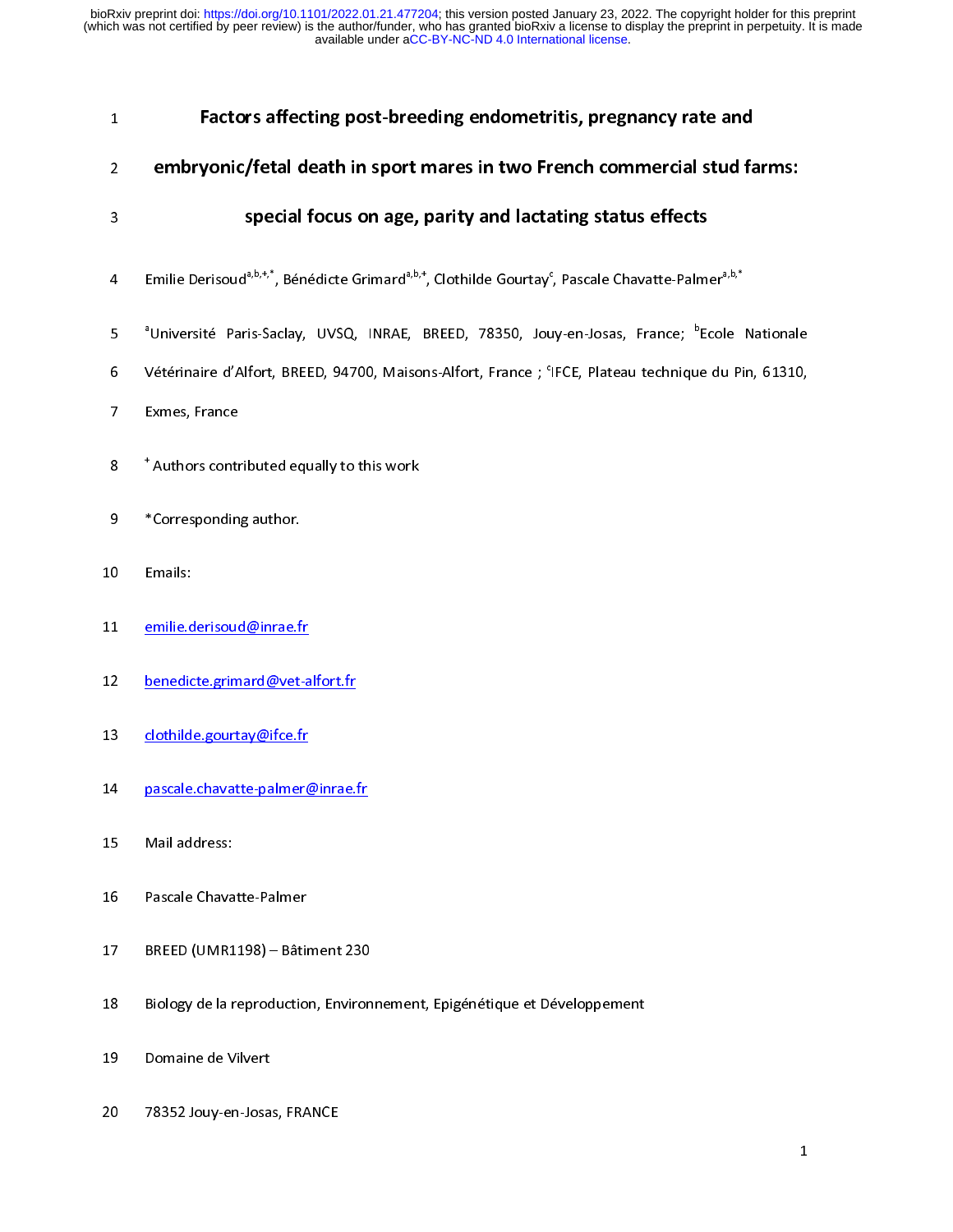21

22<br>23<br>24<br>25<br>26<br>27<br>28 22 **Abstract**<br>23 Fertility in ma<br>24 that there is<br>25 maternal pari<br>26 positive or ne<br>27 study was to<br>28 post-insemina 22 Fertility in marting community present in the present in management and that there is an important and progressive decline in fertility in older mares. Age is often related to maternal parity, but the role of parity in maternal parity, but the role of parity in the fertility decline in old mares is not known. Moreover, the<br>26 positive or negative impacts of breeding mares yearly are a subject of controversy. The aim of this<br>27 study was positive or negative impacts of breeding mares yearly are a subject of controversy. The aim of this<br>study was to identify whether these factors, as well as reproductive management, played a role on<br>post-insemination endome 27 study was to identify whether these factors, as well as reproductive management, played a role on<br>28 post-insemination endometritis and fertility in sports mares in commercial studs. Altogether, the<br>29 breeding records 28 post-insemination endometritis and fertility in sports mares in commercial studs. Altogether, the<br>29 breeding records of 277 mares (506 cycles) over one breeding season in two French commercial stud<br>30 farms were analyz breeding records of 277 mares (506 cycles) over one breeding season in two French commercial stud<br>
30 farms were analyzed. Age, parity, whether the mare was barren or suckling, follicular size before<br>
31 ovulation, the use 29 farms were analyzed. Age, parity, whether the mare was barren or suckling, follicular size before<br>21 ovulation, the use of estrus and/or ovulation induction, artificial insemination (AI) protocol, post-<br>22 breeding infl 31 ovulation, the use of estrus and/or ovulation induction, artificial insemination (AI) protocol, post-<br>32 breeding inflammation and treatment, Day 14 pregnancies and number of embryos, as well as<br>33 subsequent foaling t  $\frac{1}{2}$  over other and or only respectively induction, artificial insemination (AI) protocol, post-33 subsequent foaling the next year were recorded. Data were analyzed using multivariate logistic<br>34 regression models. The pregnancy rate by cycle was 41.9% and 76.5% of mares were pregnant at the<br>35 end of the season. M 33 regression models. The pregnancy rate by cycle was 41.9% and 76.5% of mares were pregnant at the<br>35 end of the season. Mares older than 10 years, barren mares or mares inseminated in July or August<br>36 were more likely 233 end of the season. Mares older than 10 years, barren mares or mares inseminated in July or August<br>36 were more likely to have inflammatory reaction after insemination (p<0.0001, OR=3.29, 5.389 and<br>3.329, respectively) 35 were more likely to have inflammatory reaction after insemination (p<0.0001, OR=3.29, 5.389 and<br>37 3.329, respectively). Mares >10 years and mares inseminated with frozen semen were less likely to<br>38 be pregnant on Day 37 3.329, respectively). Mares >10 years and mares inseminated with frozen semen were less likely to<br>38 be pregnant on Day 14 vs younger mares and mares inseminated with fresh and refrigerated semen<br>39 (p<0.05, OR=0.622 a be pregnant on Day 14 vs younger mares and mares inseminated with fresh and refrigerated semen<br>
(p<0.05, OR=0.622 and 0.582, respectively). As expected, mares with multiple ovulations were more<br>
likely to be pregnant on Da  $(pc0.05, OR=0.622 and 0.582, respectively). As expected, mares with multiple evaluations were more likely to be pregnant on Day 14 compared to mares that had only one ovulation ( $pc0.05, OR=1.791$ ). Altogether, parity only tended to improve the likelihood of being pregnant on Day 14 ( $p=0.07$ , OR=1.434 in parous vs nulliparous) but in older mares (age >10), parity increased pregnancy rates (44.09% vs 30.89% in parous vs nulliparous,  $p<0.05$ ). Post-breaking inflammation was not related to pregnancy rate on Day 14 (37.8% vs 44.2%,  $p=0.16$ ) but all mares with post-breaking inflammation received a treatment.$ 39 (pseudo are proposed in the Universe Chemistral and only one ovulation (pc0.05, OR=1.791).<br>39 Altogether, parity only tended to improve the likelihood of being pregnant on Day 14 (p=0.07,<br>39 OR=1.434 in parous vs nulli 41 Altogether, parity only tended to improve the likelihood of being pregnant on Day 14 (p=0.07,<br>42 OR=1.434 in parous vs nulliparous) but in older mares (age >10), parity increased pregnancy rates<br>43 (44.09% vs 30.89% in  $OR=1.434$  in parous vs nulliparous) but in older mares (age >10), parity increased pregnancy rates<br>
(44.09% vs 30.89% in parous vs nulliparous, p<0.05). Post-breeding inflammation was not related to<br>
pregnancy rate on Day 44.09% vs 30.89% in parous vs nulliparous, p<0.05). Post-breeding inflammation was not related to<br>
44 organacy rate on Day 14 (37.8% vs 44.2%, p=0.16) but all mares with post-breeding inflammation<br>
45 received a treatment pregnancy rate on Day 14 (37.8% vs 44.2%, p=0.16) but all mares with post-breeding inflammation<br>45 received a treatment. No effect of suckling at insemination was observed. None of the studied factor<br>2  $45$  received a treatment. No effect of suckling at insemination was observed. None of the studied factor  $\frac{2}{3}$  $\frac{4}{5}$  received a treatment. No effect of such at insemination was observed. None of the studied factor  $\frac{1}{2}$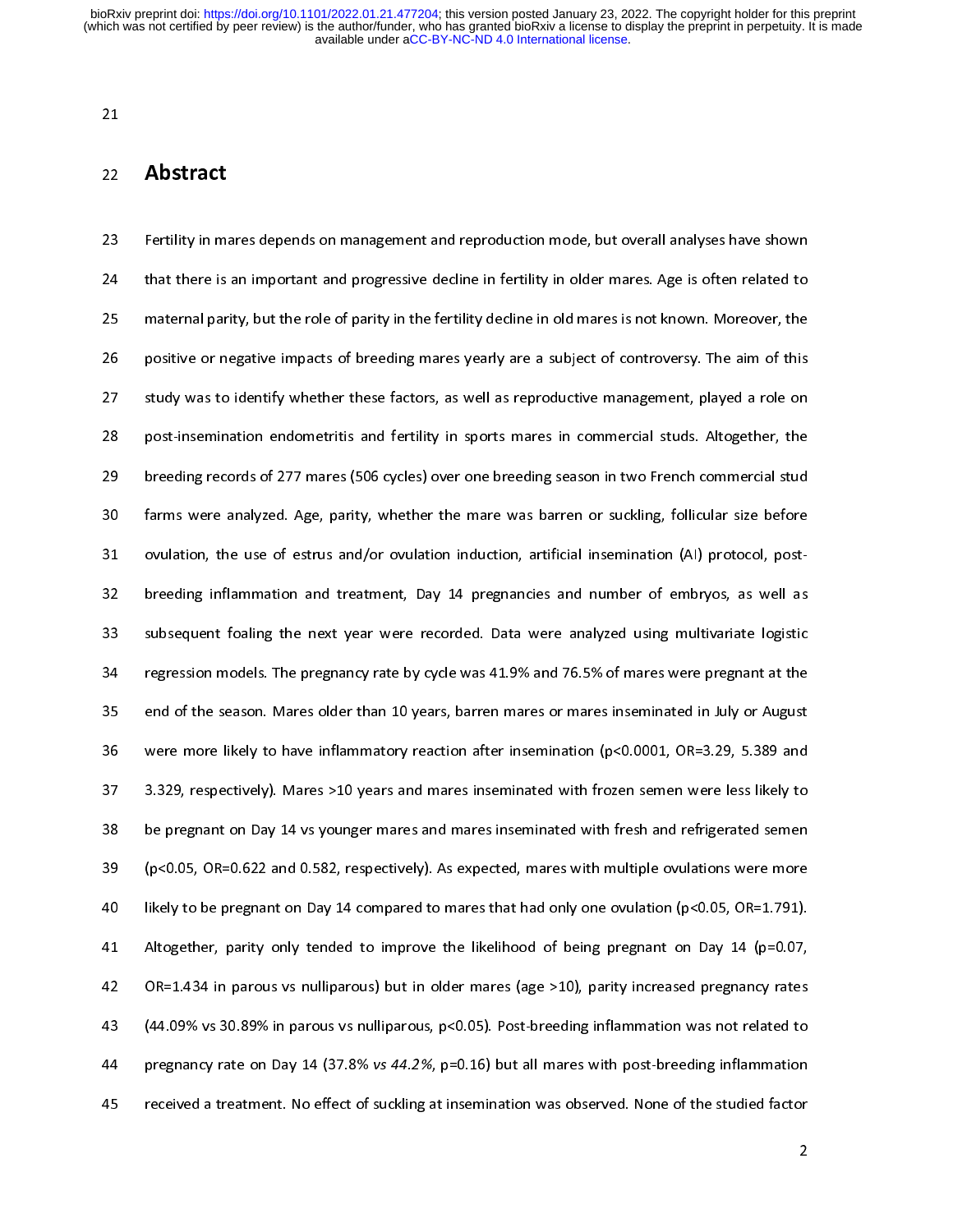- 
- 14 conducts be related to embryone to embryone the total more in the comparison of the mortality and<br>148 aging were observed on pregnancy rates.<br>149<br>150 **Keywords**<br>1651 Horse, equine, reproduction, insemination, lactation,
- 

# 50<br>51<br>52<br>53

aging were observed on pregnancy rates.<br>
49<br>
50 **Keywords**<br>
51 Horse, equine, reproduction, insemination, lactation, fertility<br>
52 49<br>50 **Keywords**<br>51 Horse, equine, reproduction, insemination<br>52<br>53 50 Keywords<br>51 Horse, equine, i 52 Martin equine, representing, insemination, insemination, insemination, insemination, insemination, insemina<br>53<br>53

 $53$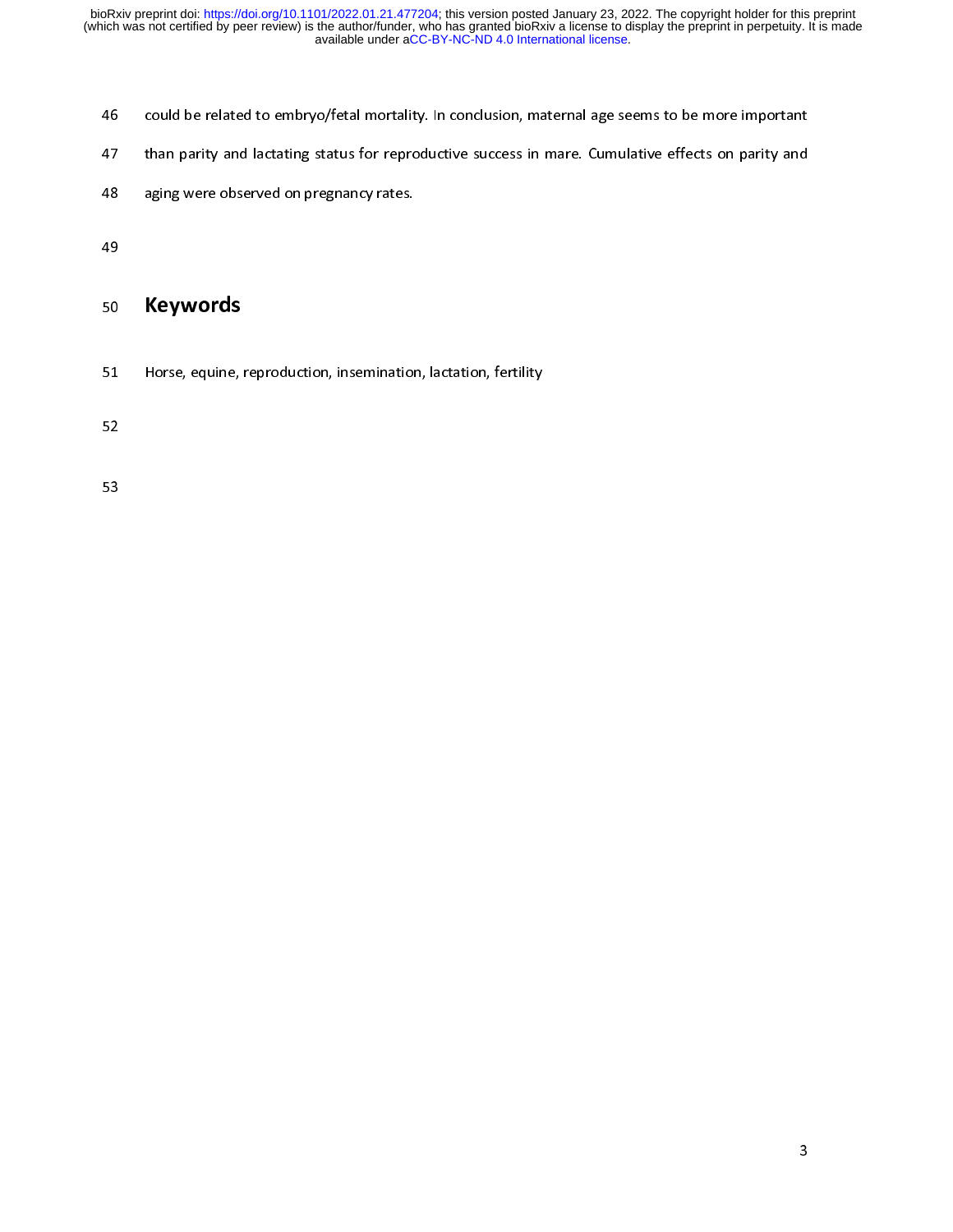1. Introduction<br>55 Effectiveness of mare repro<br>56 a mare is an expensive pro<br>57 mare maintenance are co<br>58 generally aim to produce of<br>60 such as their age, parity and<br>59 achieved if mares remain for<br>59 such as their age, Effectiveness of a marries of marries of marries of an interness of a mare is an expensive procedure with no guarantee: stallion fees, gynecological monitoring and<br>
their reproductive career, breeders<br>
generally aim to pro mare maintenance are costly. Therefore, once mares begin their reproductive career, breeders<br>generally aim to produce one foal per year per mare to remain profitable. This goal can only be<br>achieved if mares remain fertile

Example maintenance are costly. Therefore, once main profitable. This goal can only be<br>generally aim to produce one foal per year per mare to remain profitable. This goal can only be<br>achieved if mares remain fertile throug Experience in the per yearned to remain perturbate one for the perturbation of an experience one for the general factors may affect mare fertility such as their age, parity and lactation status during the breeding period.<br> 59 such as their age, parity and lactation status during the breeding period.<br>
59 The decline in mare fertility associated to age has been well documented in various breeds [1–18].<br>
59 Moreover, Langlois et al. demonstrate Figure 20 such as the decline in mare fertility associated to age has been well document<br>62 Moreover, Langlois et al. demonstrated that if fertility was the only factor<br>65 if a 10% of fertility decline was chosen as cutoff Moreover, Langlois et al. demonstrated that if fertility was the only factor for culling broodmares and<br>
63 if a 10% of fertility decline was chosen as cutoff value, then mares older than 8 should not be bred<br>
64 [2]. A su 63 if a 10% of fertility decline was chosen as cutoff value, then mares older than 8 should not be bred<br>64 [2]. A survey sent to breeders participating in competing events, however, showed that mare's age<br>65 was the least 12]. A survey sent to breeders participating in competing events, however, showed that mare's age<br>
165 was the least important consideration for the selection of mares for reproduction [19]. Moreover,<br>
166 since a mare's r was the least important consideration for the selection of mares for reproduction [19]. Moreover,<br>since a mare's reproductive career often begins after their sporting career, it is common in sport<br>horses to breed older mar since a mare's reproductive career often begins after their sporting career, it is common in sport<br>horses to breed older mares. Indeed, in Canada, 37% of the standardbred mares were shown to be<br>older than 11 years old at i horses to breed older mares. Indeed, in Canada, 37% of the standardbred mares were shown to be<br>
older than 11 years old at insemination [20]. These figures are even higher in Finland where 53% of<br>
Standardbred and 63% of F

older than 11 years old at insemination [20]. These figures are even higher in Finland where 53% of<br>Standardbred and 63% of Finnhorse mares exceed this age [3].<br>Mares can be bred shortly after foaling and breeders often ai

Standardbred and 63% of Finnhorse mares exceed this age [3].<br>
Mares can be bred shortly after foaling and breeders often aim to produce foals yearly, so that mares<br>
are often nursing at the time of breeding. Lactation affe Mares can be bred shortly after foaling and breeders often aim<br>are often nursing at the time of breeding. Lactation affects m<br>consensus on whether it may induce effects on fertility and em<br>As for lactation, the putative ef are often nursing at the time of breeding. Lactation affects mares' metabolism [21] but there is no<br>consensus on whether it may induce effects on fertility and embryo/fetal loss [22–25].<br>As for lactation, the putative effe 22 are strain in the time of breeding. Lactation after in the time of breeding. The interference consensus on whether it may induce effects on fertility and embryo/fetal loss [22–25].<br>
45 for lactation, the putative effect 273 As for lactation, the putative effects of mare's parity on fertility and embryo loss are conserved to the specific material in that mares may be both nulliparous same time, which is not the case in other animal product 73 As for lactation, the putative effects of mare's parity on fertility and embryo loss are controversial [2–<br>5,9,10,12–16,18]. Horse production is unique in that mares may be both nulliparous and old at the<br>same time, whi 74 5,9,10,12–19,19,19,12–19,19,18). However, production is unique in that market may be both numperiod into at the<br>3 Same time, which is not the case in other animal production. As a matter of fact, in Finland, 20.5% of<br>5 76 Finnhorse and 15.5% of Standardbred broodmares are both older than 10 and nulliparous [3]. 76 Finnhorse and 15.5% of Standardbred broodmares are both older than 10 and nulliparous [3].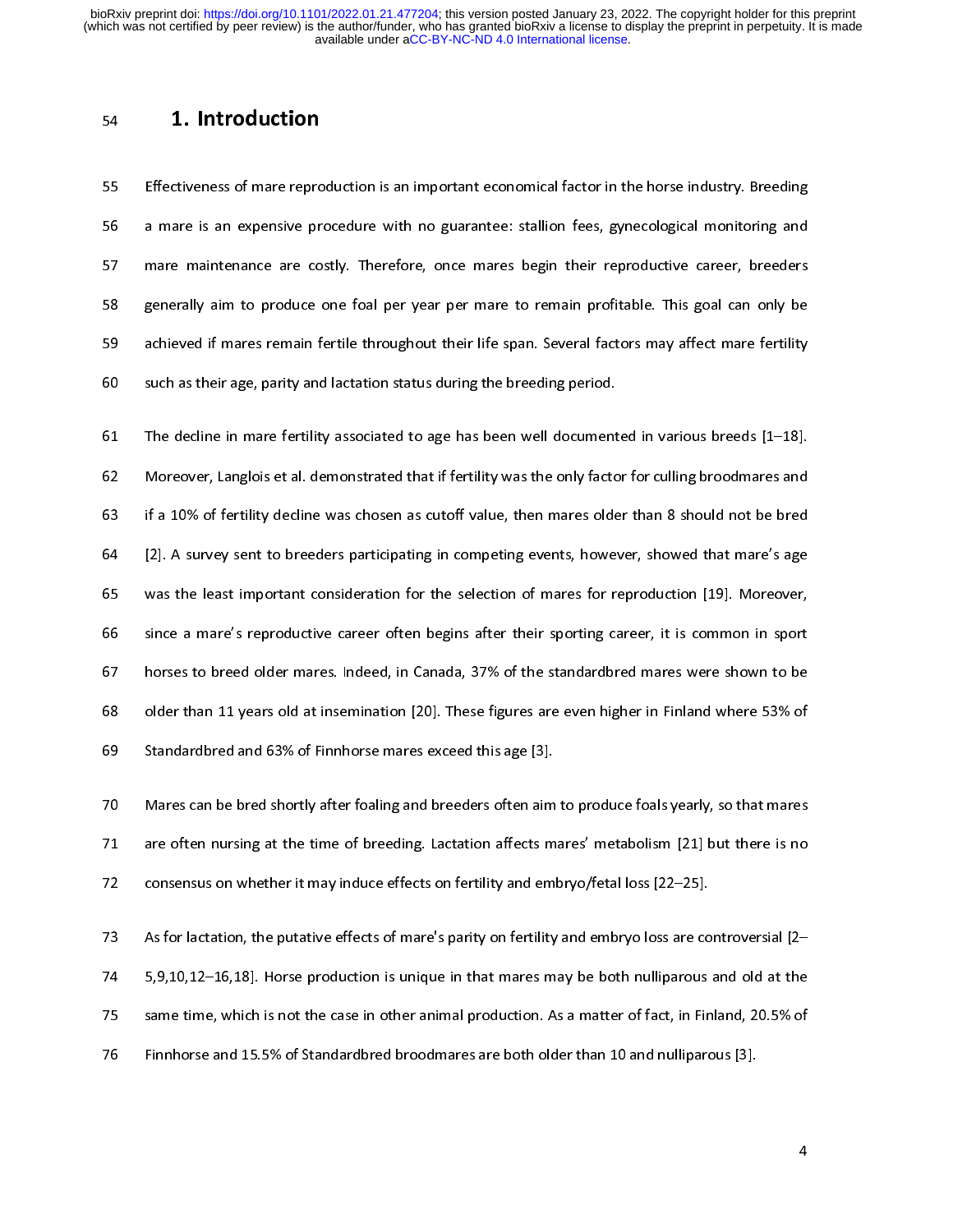Transient uterine inflammation is a normal physiological reaction in interior after after the divergent<br>
279 the uterine lumen. For some mares, however, a persistent infection can develop and interfere with<br>
280 fertility The uterine lumen. For some mares, however, a persistent infection can develop and interfere with<br>
180 fertility outcomes (for review [26]). Ultrasound images of uterine fluid accumulation are the most<br>
181 commonly used d For first the uterine florest (for review [26]). Ultrasound images of uterine fluid accumulation are the most<br>
81 commonly used diagnostic criterion for post-breeding endometritis. They are observed more<br>
82 frequently in Example in the state (explicit of review [26]). The statement is the most statement of the most<br>commonly used diagnostic criterion for post-breeding endometritis. They are observed more<br>frequently in mares >8 years old com Frammann, The They are more in prediction, The Theodore material more frequently in mares >8 years old compared to younger mares and 88% of the older mares (217 years old,<br>
N=26) had uterine fluid retention 48h after insem al. observed that 45% (N=22) of the 8-16 years old mares and 88% of the older mares (217 years old,<br>
84 N=26) had uterine fluid retention 48h after insemination with frozen semen, whereas none of the 9<br>
85 younger mares (<

84 N=26) had uterine fluid retention 48h after insemination with frozen semen, whereas none of the 9<br>85 younger mares (<8 years old) were affected [27]. To the authors' knowledge, the specific effects of<br>86 maternal parity 94 NE26) had uterine fluid retention 18 and the authors' knowledge, the specific effects of<br>86 maternal parity and/or lactation on the post-breeding inflammation has not been explored.<br>87 The Thoroughbred studbook only all 95 younger mares (<8 years old) were affected [27]. To the authors' knowledge, the specific effects of<br>86 maternal parity and/or lactation on the post-breeding inflammation has not been explored.<br>87 The Thoroughbred studbo The Thoroughbred studbook only allows hand breeding whereas the French Trotter studbo<br>
insemination but only with fresh semen. There is no such limitation in sport horse breeds b<br>
on fertility in sports mares are scarce an Example in the Thorough the Thorough interaction, the Thomas interaction in sport horse breeds but studies<br>
87 On fertility in sports mares are scarce and relatively ancient. There is no recent study considering at<br>
89 On on fertility in sports mares are scarce and relatively ancient. There is no recent study considering at<br>the same time the method of reproduction and the effects of age, parity and lactation on mare<br>fertility.<br>The aim of th 89 on fertility.<br>89 on fertility.<br>89 on fertility.<br>89 on fertility.<br>89 on fertility.<br>89 on fertility.<br>89 on fertility and relatively and relative of the study was thus to identify effects of mare age, parity and nursing on

91 fertility.<br>92 The aim of this study was thus to identify effects of mare age, parity and nursing on post-breeding<br>93 endometritis, fertility and embryonic/fetal death in commercial stud conditions for sport mares.<br>94 **2** 

92 The aim<br>93 endome<br>94 **2.1**<br>95 **2.1**.<br>96 This is a<br>97 accordin 93 endometritis, fertility and embryonic/fetal death in commercial stud conditions for sport mares.<br>94 **2. Material and methods**<br>95 **2.1. Ethics**<br>96 This is an observational study performed in commercial farms. All procedu 2. **Characterizer 193 Endometrizies**<br>
95 2.1. *Ethics*<br>
96 This is an observational study performed in commercial farms. All procedures were carried<br>
97 according to the European Union Directive 98/58/CE concerning farm an 2. **Material and methods**<br>95 2.1. *Ethics*<br>96 This is an observational study performe<br>97 according to the European Union Directi<br>98 French legislation about animal care in rur<br>2.2. Animals 2.1. Ethics<br>96 This is an observation<br>97 according to the Eu<br>98 French legislation ab<br>**2.2. Anima** 96 This is an observation of the European Union Directive 98/58/CE concerning farm animals protection and the<br>98 French legislation about animal care in rural codification.<br>99 2.2. Animals 98 French legislation about animal care in rural codification.<br>99 2.2. Animals protection and the European Union Direction and the European Union Direction and the European Union Direction and the European Union Direction

99 **2.2.** Animals  $2.2.$  Animals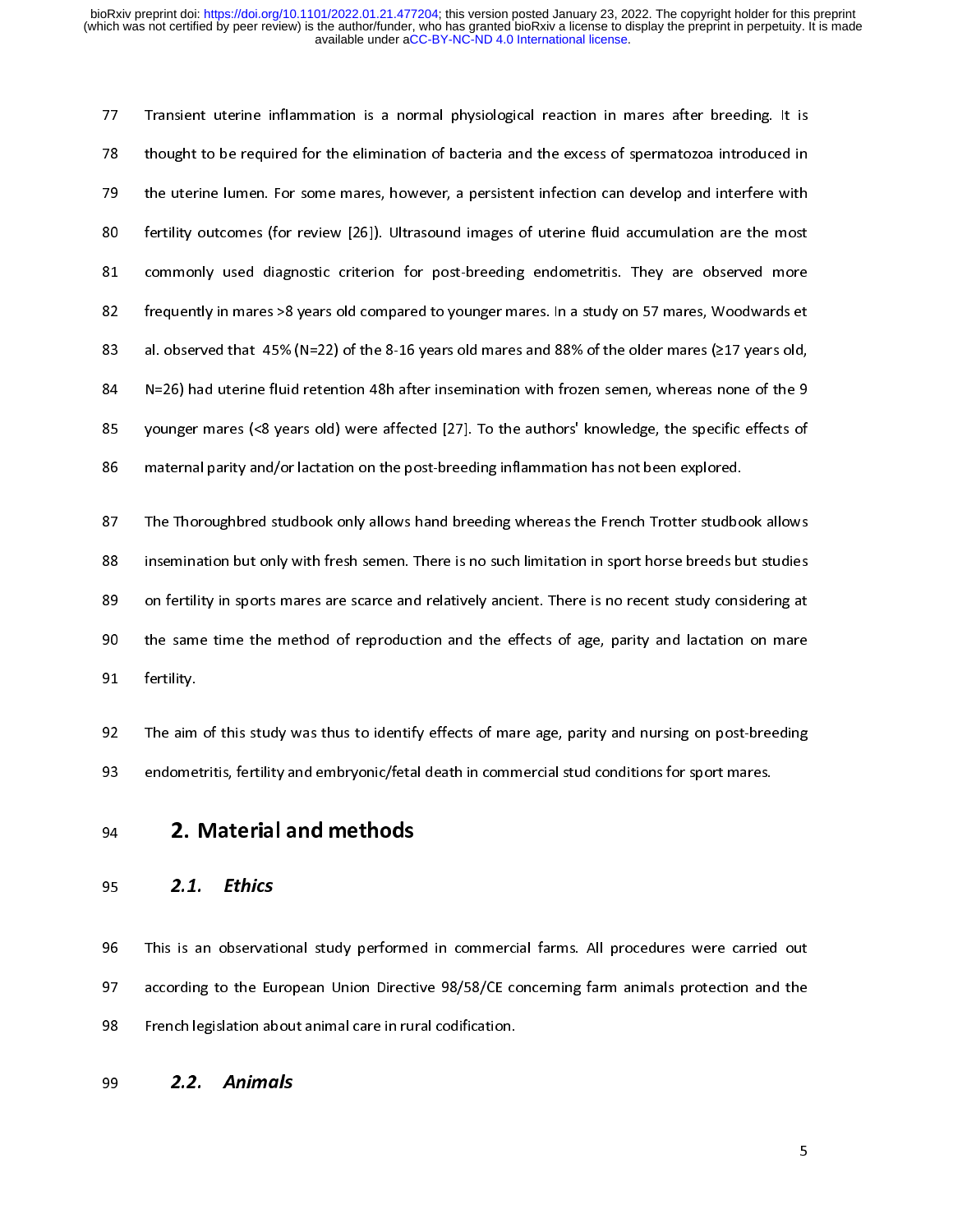100 Intertational studies and the analysis of Data were recorded in 2 French competent in 2 French competed ing<br>100 Interding season (2019).<br>103 From beginning of February to late August 2019, the study enrolled 277 sport From beginning of February to late August 2019, the study enrolled 277 sport mares over 506 estrus<br>
103 From beginning of February to late August 2019, the study enrolled 277 sport mares over 506 estrus<br>
105 extracted from 103 From beginning of Febru<br>104 periods. For each mare<br>105 extracted from the na<br>106 Mares were clustered ac<br>107 years old, [5, 10], [10, 2<br>108 previous fertility (numbe<br>109 classes according to pari<br>110 at the beginning o 104 From beginning of February enterting of February Theodors Prototon Beginning were<br>105 extracted from the national database (Infochevaux: https://infochevaux.ifce.fr/fr/info-chevaux).<br>106 Mares were clustered according Extracted from the national database (Infochevaux: https://infochevaux.ifce.fr/fr/info-chevaux).<br>
106 Mares were clustered according to age in two (≤ 10 years old vs > 10 years old) or four classes (≤ 5 years old, ]5, 10] 106 Mares were clustered according to age in two ( $\leq 10$  years old vs > 10 years old) or four classes ( $\leq 5$ <br>107 years old, [5, 10], [10, 15], > to 15 years old). They were also clustered in 2 classes according to<br>108 106 Mares were clustered according to 100 Mares were clustered and the previous fertility (number of previous foaling/number of previous breedings <0.7 or >0.7) and in 2<br>108 previous fertility (number of previous foaling/n previous fertility (number of previous foaling/number of previous breedings <0.7 or >0.7) and in 2<br>
109 classes according to parity: nulliparous (never foaled before) vs parous (foaled at least once before)<br>
110 at the beg 109<br>
109 classes according to parity: nulliparous (never foaled before) vs parous (foaled at least once before)<br>
110 at the beginning of the breeding season.<br>
111<br>
112 2.3.1. Estrus monitoring<br>
114 First, luteolysis was in

110 at the beginning of parity: numper extend at least once before the before in the beginning of the breeding season.<br>
111<br>
112 2.3. Breeding management<br>
113 2.3.1. Estrus monitoring<br>
114 First, luteolysis was induced in 2.3. **Breeding managem**<br>112 **2.3.1. Estrus monitoring**<br>113 **Estrus monitoring**<br>114 First, luteolysis was induced in mares t<br>115 breeding late in the season, using prosta<br>116 (Prosolvin®, 1 to 1.5 mL IM according to i ---<br>112<br>113<br>114<br>115<br>116<br>117

2.3. **Breeding management**<br>
2.3.1. Estrus monitoring<br>
113 2.3.1. Estrus monitoring<br>
115 breeding late in the season, using prostagland<br>
116 (Prosolvin®, 1 to 1.5 mL IM according to mare<br>
117 Estrus detection was performed 2.3.1. Estrus momtoring<br>114 First, luteolysis was induced in<br>115 breeding late in the season, usir<br>116 (Prosolvin®, 1 to 1.5 mL IM accor<br>117 Estrus detection was performe<br>118 together with ultrasound exami<br>119 follicle dia 115 breeding late in the season, using prostaglandin F2 $\alpha$  analogs: Alfaprostol (Alfabedyl©) or Luprostol,<br>116 (Prosolvin®, 1 to 1.5 mL IM according to mare size).<br>117 Estrus detection was performed using uterine horn fir 116 (Prosolvin®, 1 to 1.5 mL IM according to mare size).<br>
117 Estrus detection was performed using uterine horn firmness as estimated by rectal palpation<br>
118 together with ultrasound examination where the uterine oedema s Estrus detection was performed using uterine h<br>118 together with ultrasound examination where the<br>119 follicle diameter were determined. Mares were more<br>120 method, see below) from the time when the larg<br>121 ovulation was 118 together with ultrasound examination where the uterine oedema score (0-5) [28] and the largest<br>119 follicle diameter were determined. Mares were monitored once or twice daily (according to breeding<br>120 method, see belo 119 follicle diameter were determined. Mares were monitored once or twice daily (according to breeding<br>120 method, see below) from the time when the largest follicle diameter reached 35 mm and until<br>121 ovulation was detec 120 method, see below) from the time when the largest follicle diameter reached 35 mm and until<br>121 ovulation was detected.<br>6 121 ovulation was detected.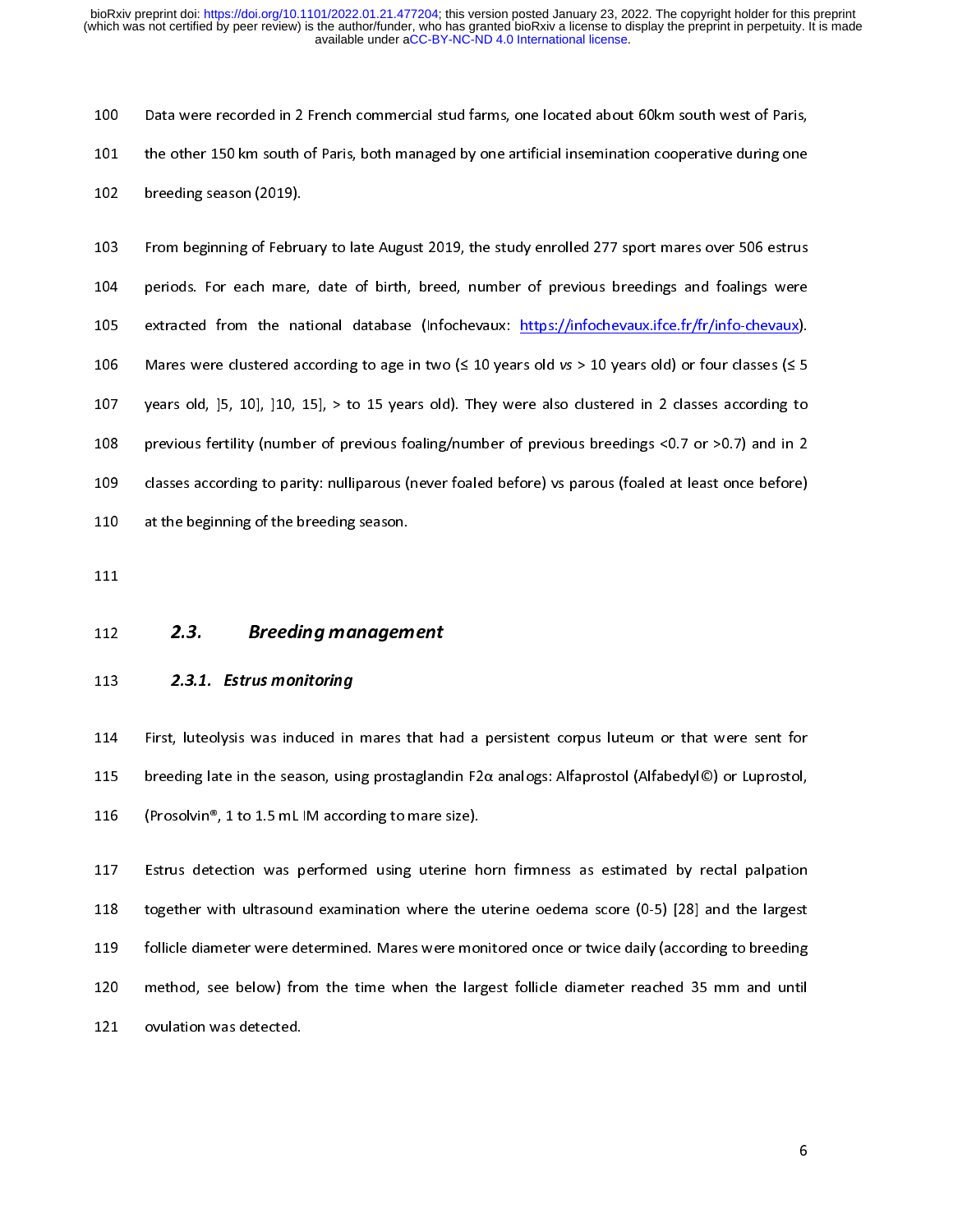123 ovulation was induced with hCG (Chorulon®, 1500 to 5000 IU IM related to mare's weight) or with a<br>124 GnRH analog (Decapeptyl®, 0.1 mg triptorelin in 1 mL SC). The GnRH analog option was chosen when<br>125 mares had a kn GnRH analog (Decapeptyl®, 0.1 mg triptorelin in 1 mL SC). The GnRH analog option was chosen when<br>
125 mares had a known resistance to hCG or when hCG had already been used before during the<br>
126 breeding season and was not

mares had a known resistance to hCG or when hCG had already been used before during the<br>126 breeding season and was not effective to induce ovulation.<br>127 2.3.2. Insemination management<br>128 All mares were bred using artifi 126 breeding season and was not effective to induce ovulation.<br>
127 2.3.2. Insemination management<br>
128 All mares were bred using artificial insemination (AI). Mares were inseminated with fresh (FAI),<br>
129 cooled transpor

2.3.2. *Insemination management*<br>128 All mares were bred using artificial insemination (AI). M<br>129 cooled transported (CTAI) or frozen semen (FZAI). Mare ma<br>130 of semen used.<br>131 Mares entitled to be inseminated with fres 2.3.2. *Insemination management*<br>128 All mares were bred using artificial inser<br>130 of semen used.<br>131 Mares entitled to be inseminated with fre<br>132 insemination was performed before ovulat<br>133 oedema score) and mares that 129 Cooled transported (CTAI) or frozen semen (FZAI). Mare management differed according to the type<br>129 of semen used.<br>131 Mares entitled to be inseminated with fresh semen were examined once daily during estrus. A first<br> 130 of semen used.<br>
131 Mares entitled to be inseminated with fresh semen were examined once daily during estrus. A first<br>
132 insemination was performed before ovulation (follicle diameter ≥ 35 mm and decrease in the ute 131 Mares entitled<br>132 insemination wa<br>133 oedema score)<br>134 repeated until o<br>135 Mares entitled t<br>136 inseminated be<br>137 ovulation. Intertainment in the interted to be inseminated with free interted with a first semention was performed before ovulation (follicle diameter 235 mm and decrease in the uterine<br>133 oedema score) and mares that had not ovulat

133 oedema score) and mares that had not ovulated 48h later were inseminated a second time. This was<br>
134 repeated until ovulation was observed.<br>
135 Mares entitled to be inseminated with cooled transported semen were als

134 repeated until ovulation was observed.<br>
135 Mares entitled to be inseminated with cooled transported semen were also examined once daily and<br>
136 inseminated before ovulation but subsequent inseminations were performed 135 Mares entitled to be inseminated with interest in the inseminated before ovulation but su<br>137 ovulation.<br>138 Mares bred with frozen semen were e:<br>139 while examinations were performed ev<br>140 latter case, deep horn inse 136 inseminated before ovulation but subsequent inseminations were performed every 24h until<br>137 ovulation.<br>138 Mares bred with frozen semen were examined every 12h if the number of available straws was >4<br>139 while exami ovulation.<br>
138 Mares bred with frozen semen were examined every 12h if the number of available straws was >4<br>
139 while examinations were performed every 6 h when the number of available straws was ≤4. In this<br>
140 latter 138 Mares bre<br>139 while exan<br>140 latter case<br>141 as determ<br>142 deformatic<br>143<br>144 **2.3.3.** while examinations were performed every 6 h when the number of available straws was  $\leq 4$ . In this<br>140 latter case, deep horn insemination was performed. The aim was to inseminate just before ovulation,<br>141 as determine 140 latter case, deep horn insemination was performed. The aim was to inseminate just before ovulation,<br>
141 as determined by ultrasound observation of preovulatory follicular wall thickening and follicle<br>
142 deformation, 141 as determined by ultrasound observation of preovulatory follicular wall thickening and follicle<br>142 deformation, or just after ovulation.<br>143<br>2.3.3. Post-breeding endometritis and pregnancy diagnosis<br>144 2.3.3. Post-br 142 deformation, or just after ovulation.<br>143<br>**2.3.3.** Post-breeding endometritis and pregnancy diagnosis<br>7

## 143  $2.3.3. Post-breaking endome$ - 144<br>144 144 2.3.3. Post-breeding endometritis and pregnancy diagnosis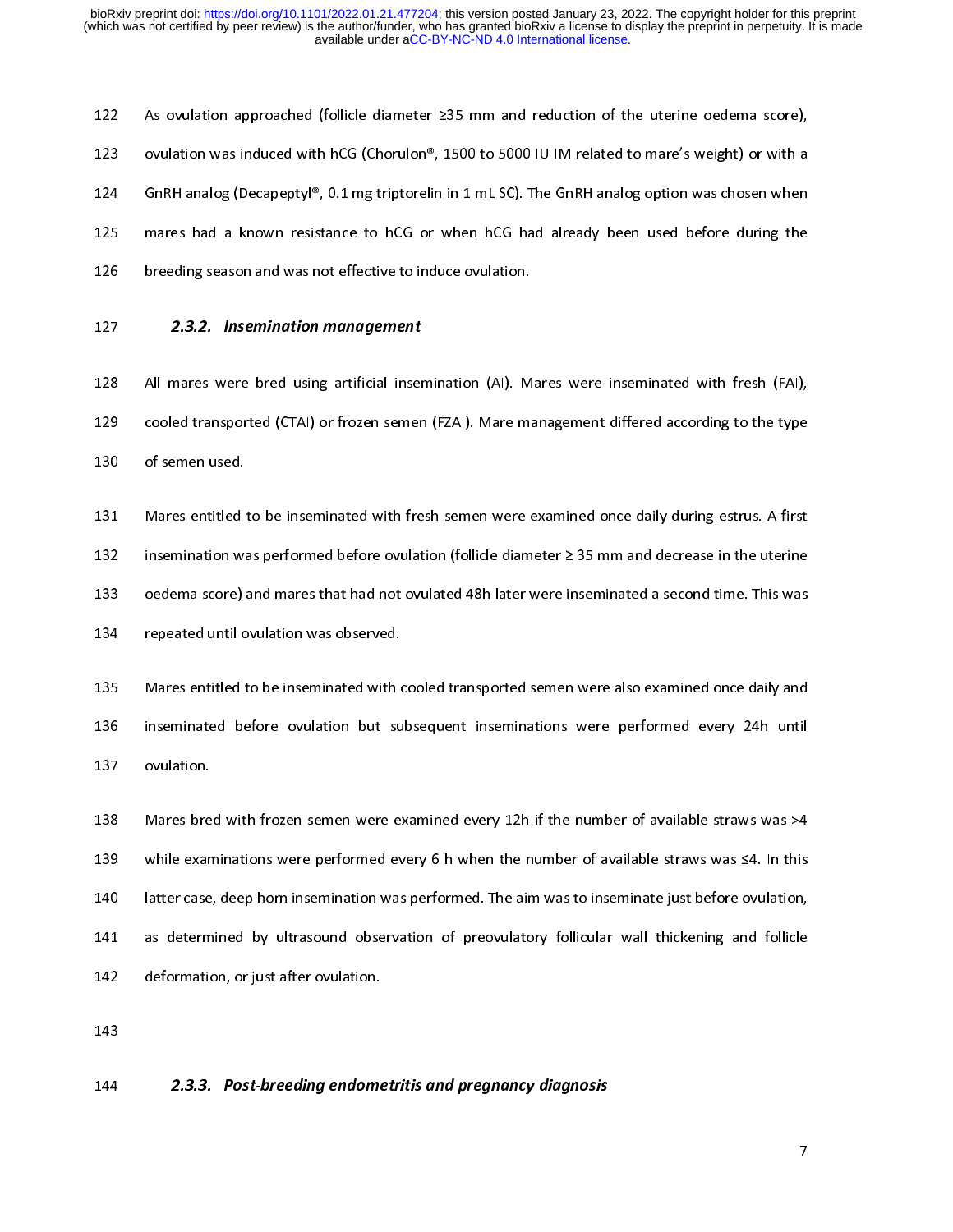146 accumulation were observed, mares were treated either with a single dose of oxytocin (Ocytocine<br>147 SO, 10-20 Ulin 1 to 1.5 mL IM or IV), or oxytocin in association with uterine lavage (one or two litters<br>148 of warm, 147 SC, 10-20 Ulin 1 to 1.5 mL IM or IV), or oxytocin in association with uterine lavage (one or two litters<br>148 of warm, sterile saline solution), or in association with antibiotics or by uterine lavage alone.<br>149 Treatme

148 of warm, sterile saline solution), or in association with antibiotics or by uterine lavage alone.<br>149 Treatment was decided by the veterinary surgeon and depended on the volume of fluid<br>150 accumulated.<br>152 Pregnancy w 148 Treatment was decided by the veterinary surgeon and depended on the volume of fluid<br>150 accumulated.<br>151 Pregnancy was assessed 14 days (D14) after Al by ultrasonography. In the case of twin pregnancy,<br>152 squeezing wa 150 accumulated.<br>
159 accumulated.<br>
151 Pregnancy was assessed 14 days (D14) after Al by ultrasonography. In the case of twin pregnancy,<br>
152 squeezing was recommended to the breeder but not always performed. Pregnancy was 151 Pregnancy wa<br>152 squeezing was<br>153 Day 30 if the r<br>154 late pregnancy<br>155 2.3.4. De 152 Squeezing was recommended to the breeder but not always performed. Pregnancy was confirmed on<br>153 Squeezing was recommended to the breeder but not always performed. Pregnancy was confirmed on<br>153 Day 30 if the mare was 153 Day 30 if the mare was brought back to stud. In addition, some mares came back again in autumn for<br>154 late pregnancy diagnosis.<br>155 **2.3.4. Data recording**<br>157 All data were recorded in the same dedicated software (Gy

154 late pregnancy diagnosis.<br>155<br>155 2.3.4. Data recording<br>157 All data were recorded in the same dedicated software (Gynebase©, Equidéclic, France) by the<br>158 veterinarians and technicians of the 2 studs.<br>159 Age, parity

155<br>
156 **2.3.4. Data recordi**<br>
157 All data were recorded i<br>
158 veterinarians and technici<br>
159 Age, parity, lactational sta<br>
160 each mare, estrus indu 156<br>156<br>157<br>158<br>159<br>160<br>161 2.3.4. *Data* recording<br>157 All data were recorded in the<br>158 veterinarians and technicians<br>159 Age, parity, lactational status<br>160 each mare, estrus induction<br>161 ultrasonography), size of the<br>162 induce ovulation (hCG or 158 veterinarians and technicians of the 2 studs.<br>
158 Age, parity, lactational status at breeding (nursing vs non nursing), number of monitored cycles for<br>
160 each mare, estrus induction (yes/no), heat duration (number o 159 Age, parity, lactational status at breeding (n<br>160 each mare, estrus induction (yes/no), 1<br>161 ultrasonography), size of the preovulatory for<br>162 induce ovulation (hCG or GnRH analog), ovul<br>163 mode (fresh semen, coole 159 Age, parity, status at alternational (yes/no), heat duration (number of days of observation by<br>161 ultrasonography), size of the preovulatory follicle, induction of ovulation (yes/no), hormone used to<br>162 induce ovulat 161 ultrasonography), size of the preovulatory follicle, induction of ovulation (yes/no), hormone used to<br>162 induce ovulation (hCG or GnRH analog), ovulation observed (yes/no), number of follicles ovulated, AI<br>163 mode (f induce ovulation (hCG or GnRH analog), ovulation observed (yes/no), number of follicles ovulated, AI<br>163 mode (fresh semen, cooled transported or frozen semen), number of AI during estrus, date of<br>164 insemination (last AI mode (fresh semen, cooled transported or frozen semen), number of AI during estrus, date of<br>164 insemination (last AI if more than one AI were performed during estrus), stallion identity, number of<br>165 straws used (for fro insemination (last Al if more than one AI were performed during estrus), stallion identity, number of<br>165 straws used (for frozen semen), uterine fluid accumulation after AI (yes/no), treatment used<br>166 (oxytocin alone vs 165 straws used (for frozen semen), uterine fluid accumulation after AI (yes/no), treatment used<br>166 (oxytocin alone vs other), presence of single or twin embryos, squeezing when twins were diagnosed<br>167 (yes/no), pregnanc 166 (oxytocin alone vs other), presence of single or twin embryos, squeezing when twins were diagnosed<br>167 (yes/no), pregnancy diagnosis on D14 as well as on D30 or later, when possible, were recorded. The<br>168 number of t 167 (yes/no), pregnancy diagnosis on D14 as well as on D30 or later, when possible, were recorded. The<br>168 number of the monitored cycles needed to obtain a gestation was classified as 1 vs >1 when<br>168 number of the monito 168 number of the monitored cycles needed to obtain a gestation was classified as 1  $vs > 1$  when 80 or 16 as well as  $\frac{1}{100}$  or  $\frac{1}{100}$  or  $\frac{1}{100}$  or  $\frac{1}{100}$  or  $\frac{1}{100}$  or  $\frac{1}{100}$  or  $\frac{1}{100}$  or  $168$  number of the monitored cycles needed to obtain a gestation was classified as  $1$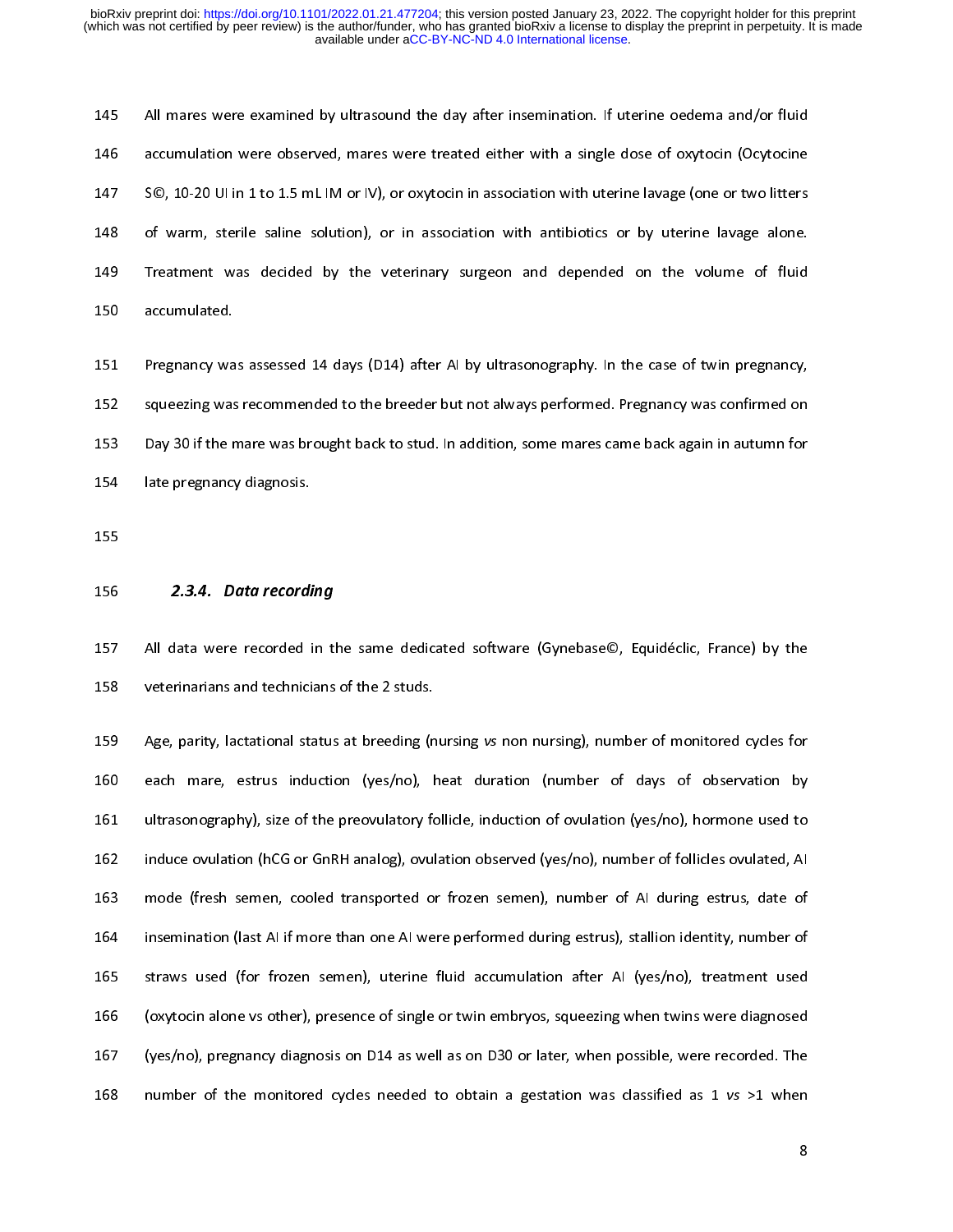179 insemination was classified as either <8  $vs \ge 8$  or  $\le 4$  vs  $> 4$ . Cutoff values of 4 and 8 were chosen<br>171 according to previous (8 straws for 400 million mobile spermatozoa) and the current (4 straws of 50 x<br>172 1

171 according to previous (8 straws for 400 million mobile spermatozoa) and the current (4 straws of 50 x<br>172 10<sup>6</sup> mobile spermatozoa, 4 mL each) recommendation of the French Institute for Horses and Horse-<br>173 riding (IF 172 10<sup>6</sup> mobile spermatozoa, 4 mL each) recommendation of the French Institute for Horses and Horse-<br>173 riding (IFCE) for frozen semen.<br>174 Pregnancy rate was calculated as the ratio between the number of pregnant mares 172 10" mobile spermatozoa, 4 mL each) recommendation of the French Institute for Horses and Horse-<br>173 riding (IFCE) for frozen semen.<br>174 Pregnancy rate was calculated as the ratio between the number of pregnant mares at 174 Pregnancy rate was calculated<br>175 breeding season and total nun<br>176 and as the ratio of number of<br>177 rate per cycle). Embryonic loss<br>178 positive pregnancy diagnosis or<br>179 pregnant during the autumn af<br>180 next year Freeding season and total number of mares bred (overall pregnancy rate at the end of the season)<br>
and as the ratio of number of positive diagnoses on D14 / total number of used cycles (pregnancy<br>
rate per cycle). Embryonic 175 and as the ratio of number of positive diagnoses on D14 / total number of used cycles (pregnancy<br>177 rate per cycle). Embryonic loss was estimated by the number of mares not pregnant on D30 after a<br>178 positive pregnan rate per cycle). Embryonic loss was estimated by the number of mares not pregnant on D30 after a<br>positive pregnancy diagnosis on D14. Late embryonic loss was calculated by the number of mares not<br>pregnant during the autumn 178 positive pregnancy diagnosis on D14. Late embryonic loss was calculated by the number of mares not<br>179 pregnant during the autumn after a positive pregnancy diagnosis on D14. Foal birth was checked the<br>180 next year us Frame pregnant, angular and anti-randomizing measure in the number of pregnant during the autumn after a positive pregnancy diagnosis on D14. Foal birth was checked the next year using the national database. Total embryoni 179 pregnant during the during the protons program, magnetic to the automorphic metastem in the automorphic metastem of mares that did not foal after a positive pregnancy diagnosis on D14. Mares were only considered as non mares that did not foal after a positive pregnancy diagnosis on D14. Mares were only considered as<br>
182 non-foaling when abortion/stillbirth or new breeding without foaling were recorded in the national<br>
183 database in 20 182 mares that did not for four for four for four foal after a positive pregnancy diagnosis dividends and after a positive pregnancy of the mational distabase in 2020.<br>183 database in 2020.<br>184 2.4. Statistical analysis Da 183 database in 2020.<br>183 database in 2020.<br>184<br>185 2.4. Statistical analysis<br>186 Data were analyzed using SAS® Studio 3.8 (SAS® University Edition).<br>187<br>2.4.1. Univariate & multivariate analysis

- 184<br>185 **2.4. Stati.**<br>186 Data were analyze<br>187<br>188 **2.4.1. Univ**
- 

185<br>186<br>187<br>188<br>189 2.4. Statistical analysis<br>186 Data were analyzed using SAS® Studi<br>187 2.4.1. Univariate & multin<br>189 Univariate analysis was used to eval<br>190 post-breeding endometritis, on (2) p 2.4.1. **Univariate & multivariate analysis**<br>188 Data were analysis was used to evaluate the effects of qualitative<br>190 post-breeding endometritis, on (2) pregnancy rate and (3) embryo ---<br>188<br>189<br>190 2.4.1. Univariate & multivariate analysis<br>189 Univariate analysis was used to evaluate the effects of control post-breeding endometritis, on (2) pregnancy rate and ( 190 post-breeding endometritis, on (2) pregnancy rate and (3) embryonic/fetal loss. For (1) and (2), all  $\frac{1}{2}$  $199$  post-breeding endometricis, on (2) pregnancy rate and (2) embryonic/fetal loss. (2) and (2), all  $\epsilon$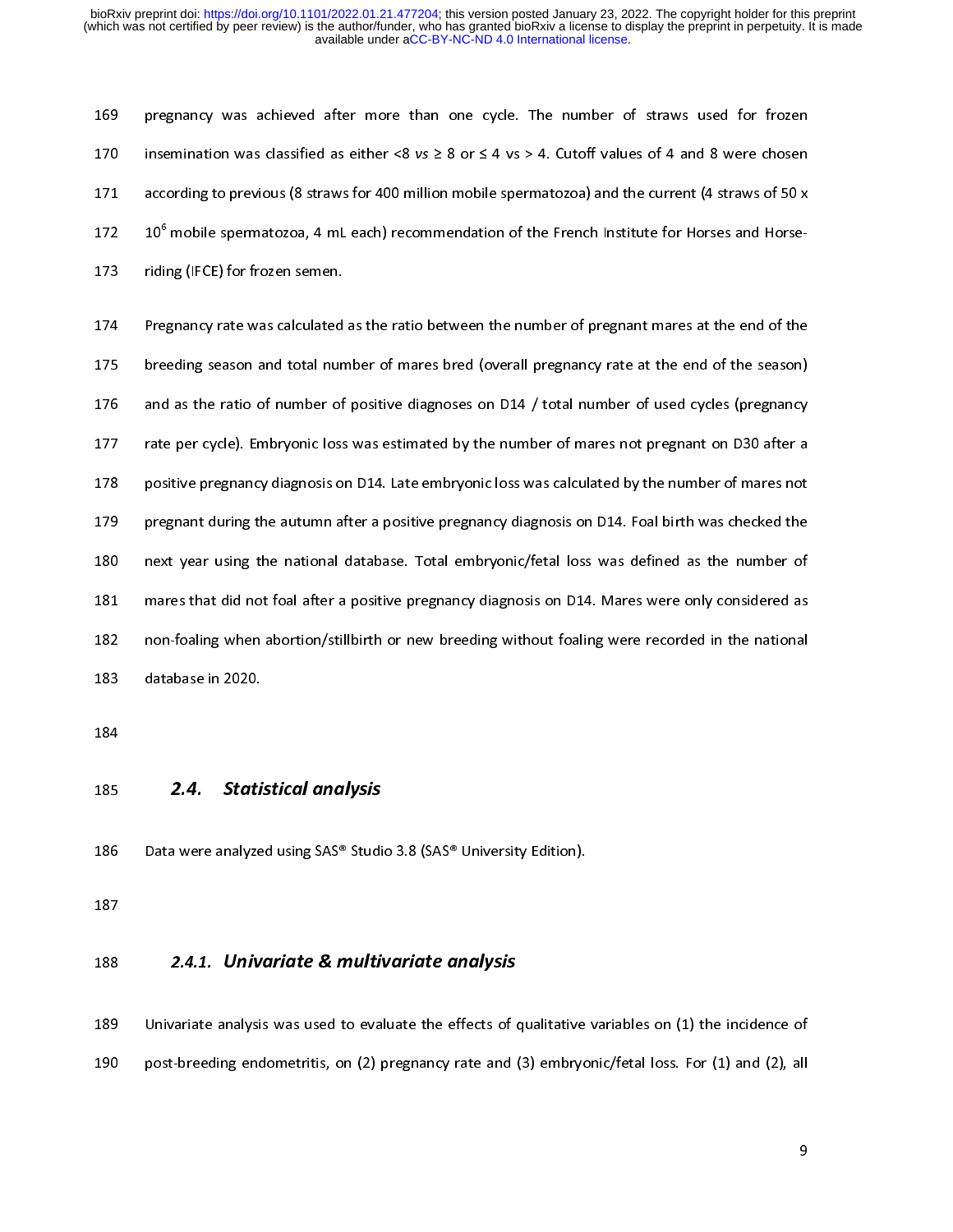- 
- 
- 
- 
- 193 For each criterion analyzed, results were compared between the difference for each criterion analyzed, results were compared between the difference of Squared test. Variables associated at  $p < 0.20$  were included in th 495 As a second step, multivariate analysis was conducted using logistic regression (GLIMMIX pro<br>196 of SAS® Studio). Individual effects were considered by including mare identity in each mod<br>197 random effect. A backward
- 
- 211 For the statistical cycles were compared between the different classes using a Chi-<br>193 For each criterion analyzed, results were compared between the different classes using a Chi-<br>194 Squared test. Variables associat 196 of SAS® Studio). Individual effects were considered by including mare identity in each model as a<br>197 andom effect. A backward stepwise elimination of non-associated (p>0.10) variables was performed<br>198 to develop mult random effect. A backward stepwise elimination of non-associated (p>0.10) variables was performed<br>
198 to develop multivariate models. Models presenting the lowest Akaike's Information Criterion were<br>
199 retained.<br>
200 Fo 197 to develop multivariate models. Models presenting the lowest Akaike's Information Criterion were<br>199 retained.<br>200 For these analyses, breeds and stallions could not be used as their numbers were too high without<br>201 e
- 
- 199 retained.<br>
199 retained.<br>
199 of these analyses, breeds and stallions could not be used as their numbers were too high without<br>
199 enough repeats to be considered in the statistical analysis.<br>
199 of presented as mean
- 
- 

200 For these<br>201 enough re<br>202 For quant<br>203 204 2.4.2<br>205 The analy 201 For these analysis and state and state and state and state and state and state and state and state and standard error.<br>202 For quantitative data, results are presented as mean ± standard error.<br>203<br>204 2.4.2. Analysis 202 For quantitative data, results are presented as mean ± stan<br>203<br>204 2.4.2. Analysis of age, parity and nursing s<br>205 The analyses were performed on data, using the estrous<br>206 years) vs old (>10 years), nulliparous vs 203<br>203<br>204 **2.4.2. Analysis of age, parity and nursing status**<br>205 The analyses were performed on data, using the estrous cycle as th<br>206 years) vs old (>10 years), nulliparous vs parous, nursing vs non nursing<br>207 test f ---<br>204<br>205<br>206<br>207<br>208<br>209 2.4.2. Analysis of age, parity and nursing status<br>205 The analyses were performed on data, using the estrous cycle a<br>206 years) vs old (>10 years), nulliparous vs parous, nursing vs non nur<br>207 test for quantitative varia 206 years) vs old (>10 years), nulliparous vs parous, nursing vs non nursing mares were compared using T<br>207 test for quantitative variables and Xi Square for qualitative ones. Using Xi Square analysis, effects of<br>208 mare 2020 years) variety the process particle process particle process particle compared using Xi Square analysis, effects of mares' suckling status on post-breeding inflammation and effects of mares' parity on Day 14<br>2009 preg 208 mares' suckling status on post-breeding inflammation and effects of mares' parity on Day 14<br>209 pregnancy rates were assessed in each population of young or old mares.<br>210<br>211 2.4.3. Data availability statement 208 mares' suckling status on post-breeding inflammation and effects of mares' parity on Day 14<br>209 pregnancy rates were assessed in each population of young or old mares.<br>210<br>211 2.4.3. Data availability statement

## 210 pregnancy rates were assessed in the matrix of population of young or old matrix  $2.4.3$ . Data availability statement 211<br>|<br>| 211 2.4.3. Data availability statement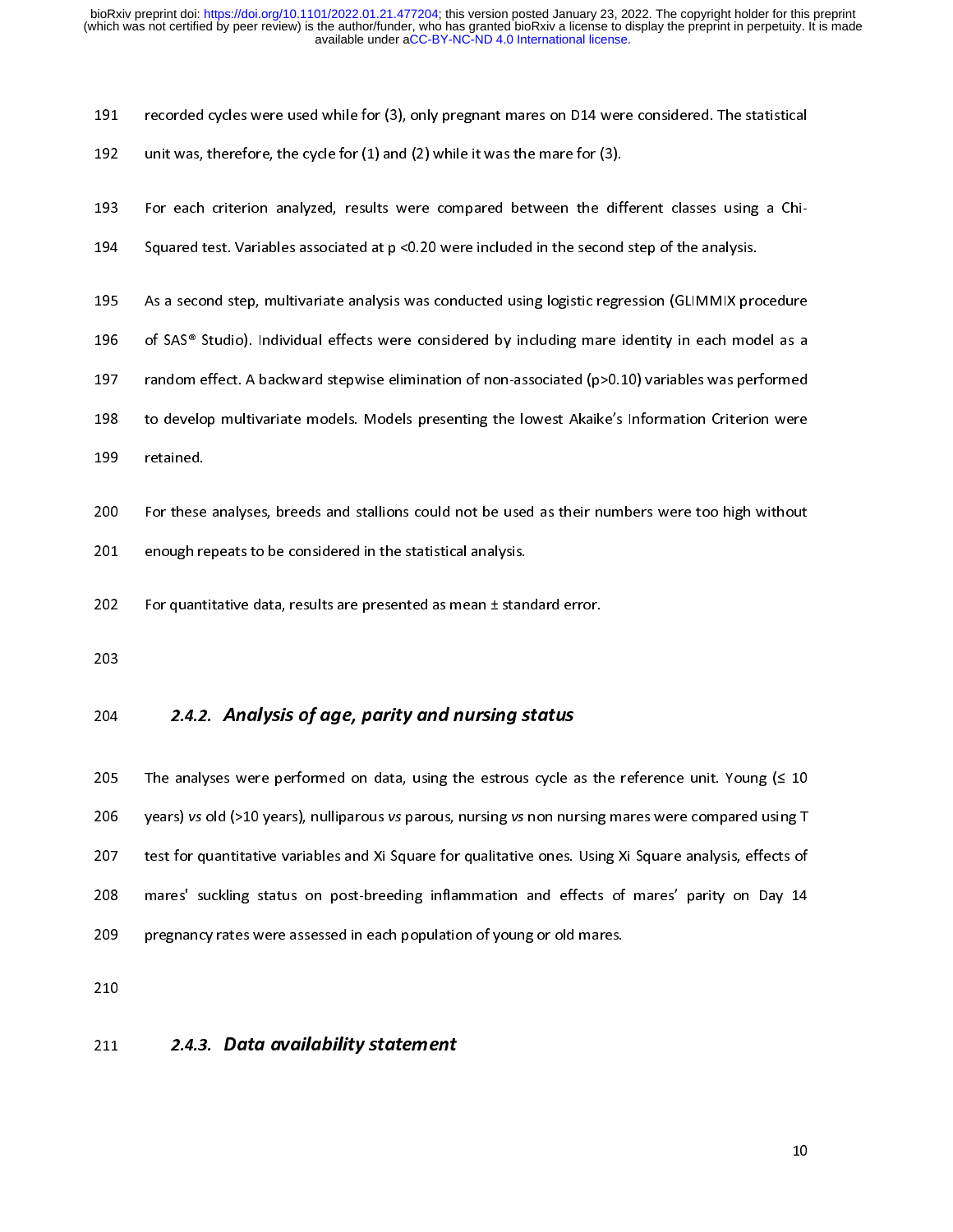212 Data supporting the conclusions of the conclusions of this article are available in the Conclusions of this article are available in the Data Inc. The Conclusions of the Data Inc. The Data Inc. The Data Inc. The Data I 214<br>
215 **3. Results**<br>
216 **3.1. Descriptive analy:**<br>
217 **3.1.1. Population of study**<br>
218 The 277 mares belonged to 32 bi<br>
219 French saddlebred (Selle français) 215<br>216<br>217<br>218<br>229<br>220 **3.1. Descript 3.1. Popula<br>
215 3.1.1. Popula<br>
218 The 277 mares bel<br>
219 French saddlebred<br>
220 study). No other br<br>
221 approved breed. In<br>
222 French Trotters). Th** 216 3.1. Descriptive analysis<br>217 3.1.1. Population of study<br>218 The 277 mares belonged to 32 breed<br>229 French saddlebred (Selle français) beil<br>220 study). No other breed reached more<br>221 approved breed. In addition, 13 ma 218 The 277 mares belonged to 32 bi<br>
219 French saddlebred (Selle français)<br>
220 study). No other breed reached m<br>
221 approved breed. In addition, 13 m<br>
222 French Trotters). There were also<br>
223 leisure.<br>
224 Characteris 219 French saddlebred (Selle français) being the most represented breed (56% of mares included in this<br>220 study). No other breed reached more than 15 individuals. Eight mares did not belong to any French<br>221 approved bre 2219 French Totters). There were also 22 ponies and one draft horse. All mares were used for sport and leisure.<br>221 French Trotters). There were also 22 ponies and one draft horse. All mares were used for sport and leisur

Example 1221 approved breed. In addition, 13 mares belonged to racehorse breeds (3 English Thoroughbreds, 10<br>222 French Trotters). There were also 22 ponies and one draft horse. All mares were used for sport and<br>223 leisu 222 French Trotters). There were also 22 ponies and one draft horse. All mares were used for sport and<br>223 French Trotters). There were also 22 ponies and one draft horse. All mares were used for sport and<br>224 Characteris 223 Ielsure.<br>
223 Elsure.<br>
223 Characteristics of the 277 mares are detailed in Table 1. The average age was 12.7 years old (min 2,<br>
225 max 23,  $\sigma$  = 4.8). Altogether, 196 mares had been bred at least in one previous br 224 Charact:<br>225 max 23,<br>226 the ove<br>227 bred ma<br>228 0.31). Tl<br>229 years. A<br>230 were su 225 max 23,  $\sigma$  = 4.8). Altogether, 196 mares had been bred at least in one previous breeding season and<br>226 the overall average of previous breeding seasons was 2.5 (min 0, max 17,  $\sigma$  = 3.0). For previously<br>227 bred m 226 the overall average of previous breeding seasons was 2.5 (min 0, max 17,  $\sigma = 3.0$ ). For previously<br>227 bred mares, mean fertility (number of foalings/number of breeding) was 0.71 (min 0, max 1,  $\sigma =$ <br>228 0.31). The i 227 bred mares, mean fertility (number of foalings/number of breeding) was 0.71 (min 0, max 1, σ = 228 0.31). The interval between previous breeding and the 2019 reproductive season ranged from 1 to 13 years. Altogether, 228 bred mare mare matter matter matter meridian the control of the 2019 reproductive season ranged from 1 to 13<br>
229 years. Altogether, 66 (21.9%) mares were nulliparous and aged more than 10 years and 44 (15.8%)<br>
230 we

| 229 |           | years. Altogether, 66 (21.9%) mares were nulliparous and aged more than 10 years and 44 (15.8%) |    |         |    |
|-----|-----------|-------------------------------------------------------------------------------------------------|----|---------|----|
| 230 |           | were suckling and older than 10 years.                                                          |    |         |    |
| 231 |           | Table 1: Characteristics of the 277 mares bred in 2019.                                         |    |         |    |
|     |           | Variable                                                                                        | n  | Percent |    |
|     |           | Age in 2 classes (Years)                                                                        |    |         |    |
|     | $\leq 10$ |                                                                                                 | 96 | 34.7    |    |
|     |           |                                                                                                 |    |         | 11 |
|     |           |                                                                                                 |    |         |    |
|     |           |                                                                                                 |    |         |    |
|     |           |                                                                                                 |    |         |    |
|     |           |                                                                                                 |    |         |    |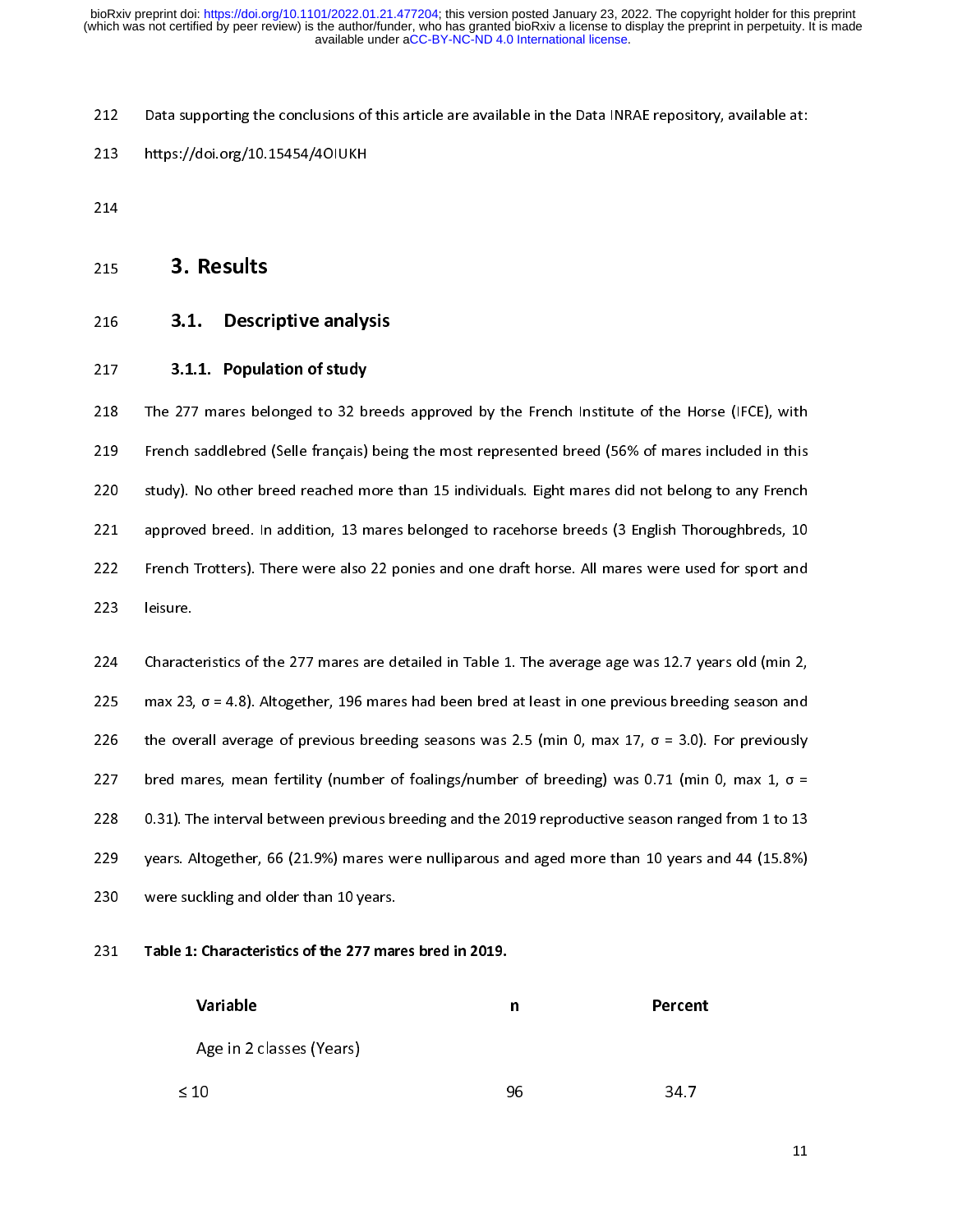| $>10$                       | 181 | 65.3 |
|-----------------------------|-----|------|
| Age in 4 classes (Years)    |     |      |
| $\leq$                      | 24  | 8.7  |
| $5-9$                       | 72  | 26.0 |
| 10-14                       | 94  | 33.9 |
| $>15$                       | 87  | 31.4 |
| Parity                      |     |      |
| Nulliparous                 | 98  | 35.4 |
| Parous                      | 179 | 64.6 |
| Lactation status in 2019    |     |      |
| Suckling                    | 76  | 27.4 |
| Non suckling                | 201 | 72.6 |
| Fertility<br>previous<br>at |     |      |
| breeding (n=196)            |     |      |
| ${}_{< 0.7}$                | 82  | 41.8 |
| $\geq 0.7$                  | 114 | 58.2 |
| Month of first AI           |     |      |
| March                       | 36  | 13.0 |
| April                       | 70  | 25.3 |
| May                         | 86  | 31.0 |
| June                        | 67  | 24.2 |
| July - August               | 18  | 6.5  |

232

232 233 3.1.2. Pregnancy rate per mare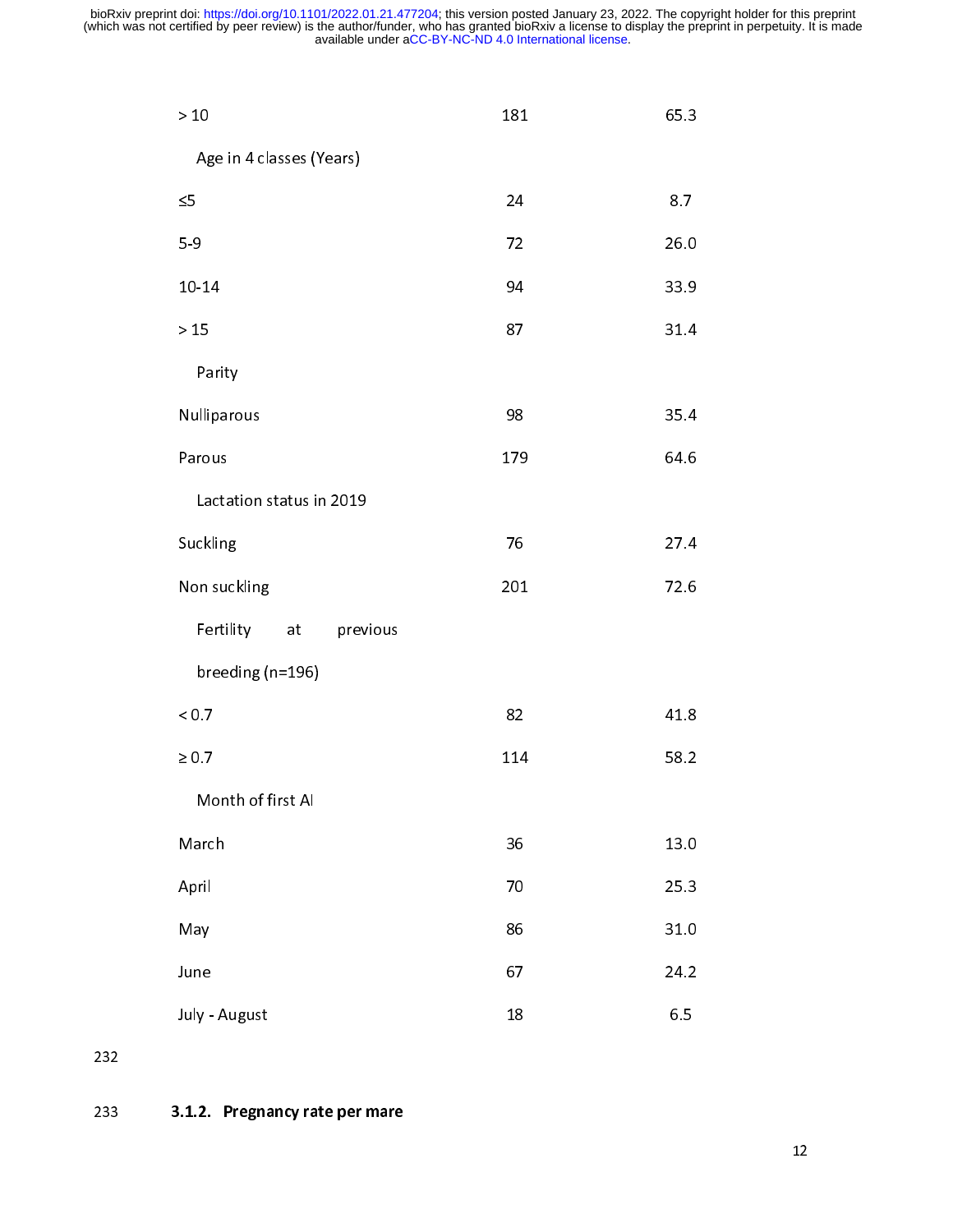235 D14 at the end of the season (76.5% overall fertility rate). These performances were obtained within<br>236 an average of 1.8 cycle per mare (min 1, max 6). From the 154 mares that came back for pregnancy<br>237 confirmation 236 an average of 1.8 cycle per mare (min 1, max 6). From the 154 mares that came back for pregnancy<br>
237 confirmation, 130 were still pregnant at Day 30, so that embryonic loss was 9.1%. Only forty-six<br>
238 mares came bac 237 confirmation, 130 were still pregnant at Day 30, so that embryonic loss was 9.1%. Only forty-six<br>238 mares came back later in the autumn, of which 44 mares were confirmed still pregnant (late<br>239 embryonic loss: 4.3%). 238 mares came back later in the autumn, of which 44 mares were confirmed still pregnant (late<br>239 embryonic loss: 4.3%).<br>240 Foaling information in 2020 were obtained for 206 pregnant mares on Day 14. Among them, 168<br>241 239 embryonic loss: 4.3%).<br>239 embryonic loss: 4.3%).<br>240 Foalings were recorded indicating a total embryonic/fetal loss of 18.4%.<br>242 3.1.3. Breeding management<br>244 Data recorded per estrus period are presented on Table 2

240 Foaling information in<br>241 foalings were recorded<br>242 3.1.3. Breeding<br>243 3.1.3. Breeding<br>244 Data recorded per estr 242<br>241 Foalings were recorded indicating a total embryonic/fetal loss of 18.4%.<br>242<br>243 3.1.3. Breeding management<br>244 Data recorded per estrus period are presented on Table 2.<br>245 Among the 506 estrus recorded periods, 9 242<br>
242 **3.1.3. Breeding management**<br>
244 Data recorded per estrus period are presented on Table 2.<br>
245 Among the 506 estrus recorded periods, 92 were induced by luteolysis<br>
246 using prostaglandins (18.2%). Data were r ---<br>243<br>244<br>245<br>245<br>247<br>248

243 3.1.1.3. Breeding management<br>
244 Data recorded per estrus period are pr<br>
245 Among the 506 estrus recorded perio<br>
246 using prostaglandins (18.2%). Data we<br>
247 1, max 16,  $\sigma$  = 2.1).<br>
248 Of the 506 estrous periods 245 Among the 506 estrus recorded periods, 92 were induced<br>246 using prostaglandins (18.2%). Data were recorded in avera<br>247 1, max 16, σ = 2.1).<br>248 Of the 506 estrous periods, fresh semen was used for 9<br>249 semen for 14 246 Among and 50 EU 2002-2012 were recorded in average during 5.1 days per estrus period (min<br>247 1, max 16,  $\sigma$  = 2.1).<br>248 Of the 506 estrous periods, fresh semen was used for 90 cycles (FAI, 17.8%), cooled transported 247 1, max 16,  $\sigma$  = 2.1).<br>
248 Of the 506 estrous periods, fresh semen was used for 90 cycles (FAI, 17.8%), cooled transported<br>
249 semen for 142 cycles (CTAI, 28.1%) and frozen semen for 274 (FZAI, 54.1%). Ovulation wa 248 Of the 506 estrous<br>249 semen for 142 cycle<br>250 360 estrous periods<br>251 the CTAI and 80.0%<br>252 other cases (n=38, 253 60,  $\sigma$  = 4.8). Mares 249 semen for 142 cycles (CTAI, 28.1%) and frozen semen for 274 (FZAI, 54.1%). Ovulation was induced in<br>250 setrous periods (71.2%). The induction of ovulation was performed in 40.0% of the FAI, 74.0% of<br>251 the CTAI and 250 360 estrous periods (71.2%). The induction of ovulation was performed in 40.0% of the FAI, 74.0% of<br>251 the CTAI and 80.0% of the FZAI. Mostly hCG was used (n=322, 89.4%) with GnRH analog used in the<br>252 other cases ( 251 the CTAI and 80.0% of the FZAI. Mostly hCG was used (n=322, 89.4%) with GnRH analog used in the<br>
252 other cases (n=38, 10.6%). Preovulatory dominant follicle mean diameter was 42.4 mm (min 28, max<br>
253 60,  $\sigma$  = 4.8 252 other cases (n=38, 10.6%). Preovulatory dominant follicle mean diameter was 42.4 mm (min 28, max 60,  $\sigma$  = 4.8). Mares were inseminated in average 1.2 times per estrus (min 1, max 5,  $\sigma$  = 0.6). For FZAI, the mean n 253 60,  $\sigma$  = 4.8). Mares were inseminated in average 1.2 times per estrus (min 1, max 5,  $\sigma$  = 0.6). For FZAI,<br>254 the mean number of straws used was 5.1 (min 1, max 12,  $\sigma$  = 2.4, recorded in 251 AI by 274).<br>255 Ovul

254 the mean number of straws used was 5.1 (min 1, max 12,  $\sigma$  = 2.4, recorded in 251 Al by 274).<br>255 Ovulation was observed by ultrasonography in 501 of the 506 estrous periods (99%). In most cases,<br>256 only one ovulati 255 Ovulation was observed by ultrasonography in 501 of the 506 estrous periods (99%). In mos<br>256 only one ovulation was observed (n=425, 84.8%). Double or triple ovulations were observed (15.0%) and 1 estrus, respectively 256 only one ovulation was observed (n=425, 84.8%). Double or triple ovulations were observed in 75<br>257 (15.0%) and 1 estrus, respectively. 257 (15.0%) and 1 estrus, respectively.  $\frac{1}{2}$  and  $\frac{1}{2}$  and  $\frac{1}{2}$  and  $\frac{1}{2}$  and  $\frac{1}{2}$  and  $\frac{1}{2}$  and  $\frac{1}{2}$  and  $\frac{1}{2}$  and  $\frac{1}{2}$  and  $\frac{1}{2}$  and  $\frac{1}{2}$  and  $\frac{1}{2}$  and  $\frac{1}{2}$  and 257 (15.0%) and 1 estrus, respectively.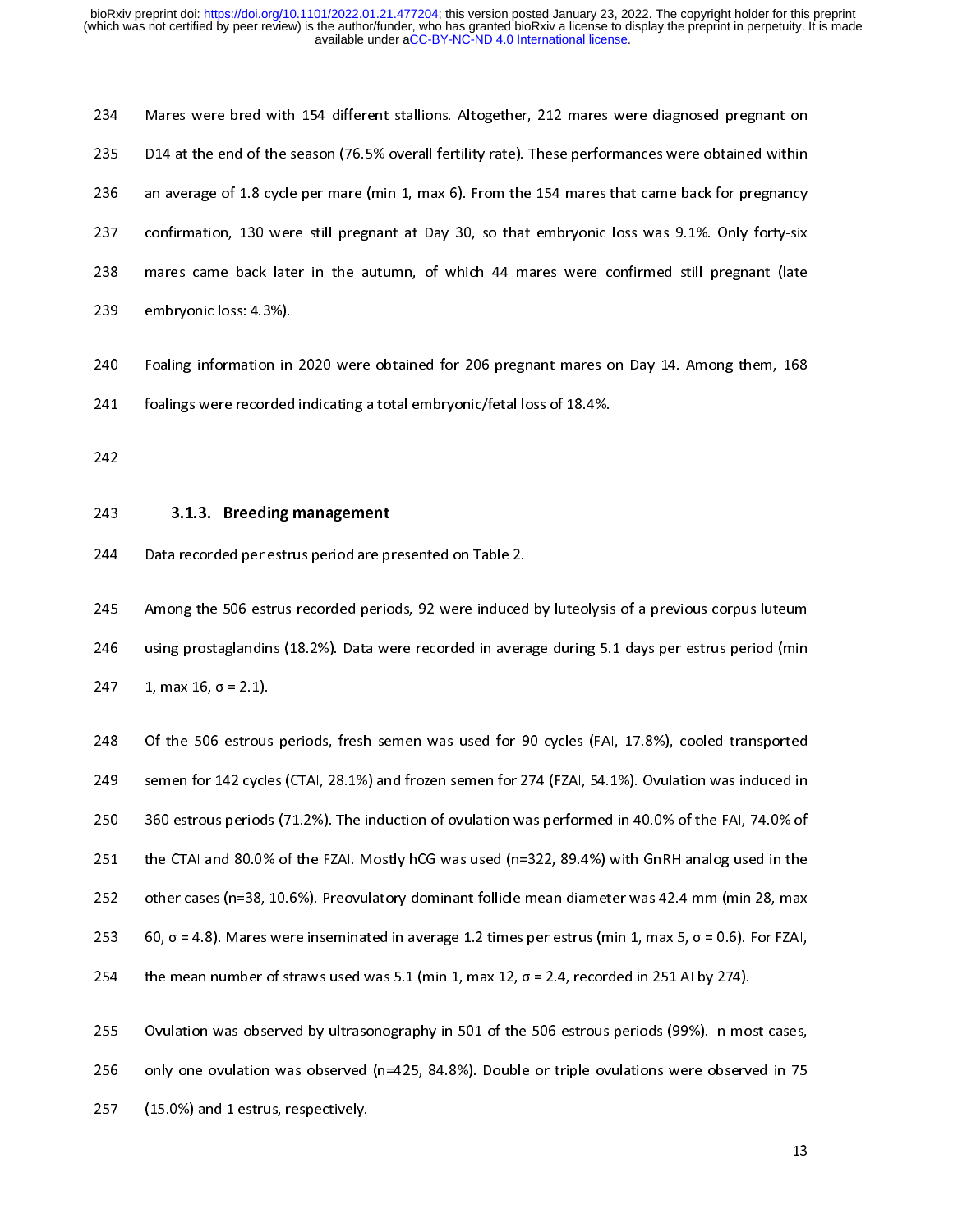|     | .                                                                                                       |
|-----|---------------------------------------------------------------------------------------------------------|
| 267 | Table 2: Characteristics of the 506 monitored estrus                                                    |
| 266 |                                                                                                         |
| 265 | mares were still pregnant (87.5%).                                                                      |
| 264 | performed for 25/27 pregnancies. After squeezing, pregnancy was checked on Day 30 and 21/24             |
| 263 | Twins were detected in 27 cases (5% of breeding and 12.7% of pregnancies). Squeezing was                |
| 262 | After AI, 212 cycles among the 506 led to a pregnancy on D14 (pregnancy rate per cycle: 41.9%).         |
| 261 | lavage $(n=4)$ or alone $(n=3)$ .                                                                       |
| 260 | (27 cases). Antibiotics were used for local treatment (10/180) associated to oxytocin (n=3), to uterine |
| 259 | was used for 173/180 treatments, mostly alone (139/180), sometimes associated with uterine lavage       |
| 258 | After insemination, uterine fluid accumulation was observed in 180 estrous periods (35.6%). Oxytocin    |

# ---<br>267

| 263 | Twins were detected in 27 cases (5% of breeding and 12.7% of pregnancies). Squeezing was    |             |         |  |  |  |
|-----|---------------------------------------------------------------------------------------------|-------------|---------|--|--|--|
| 264 | performed for 25/27 pregnancies. After squeezing, pregnancy was checked on Day 30 and 21/24 |             |         |  |  |  |
| 265 | mares were still pregnant (87.5%).                                                          |             |         |  |  |  |
| 266 |                                                                                             |             |         |  |  |  |
|     |                                                                                             |             |         |  |  |  |
| 267 | Table 2: Characteristics of the 506 monitored estrus                                        |             |         |  |  |  |
|     | Variable                                                                                    | n           | Percent |  |  |  |
|     | Cycle number                                                                                |             |         |  |  |  |
|     | $\mathbf 1$                                                                                 | 277         | 54.7    |  |  |  |
|     | $\overline{a}$                                                                              | 144         | 28.5    |  |  |  |
|     | $\mathsf 3$                                                                                 | 65          | 12.8    |  |  |  |
|     | $\overline{\mathbf{4}}$                                                                     | $18\,$      | 3.7     |  |  |  |
|     | 5                                                                                           | $\mathbf 1$ | 0.2     |  |  |  |
|     | $\boldsymbol{6}$                                                                            | $\mathbf 1$ | 0.2     |  |  |  |
|     | Luteolysis before AI                                                                        |             |         |  |  |  |
|     | $\operatorname{\mathsf{No}}$                                                                | 414         | 81.8    |  |  |  |
|     | Yes                                                                                         | 92          | 18.2    |  |  |  |
|     | Induction of ovulation                                                                      |             |         |  |  |  |
|     | ${\sf No}$                                                                                  | 146         | 28.8    |  |  |  |
|     | Yes                                                                                         | 360         | 71.2    |  |  |  |
|     |                                                                                             |             |         |  |  |  |
|     |                                                                                             |             | 14      |  |  |  |
|     |                                                                                             |             |         |  |  |  |
|     |                                                                                             |             |         |  |  |  |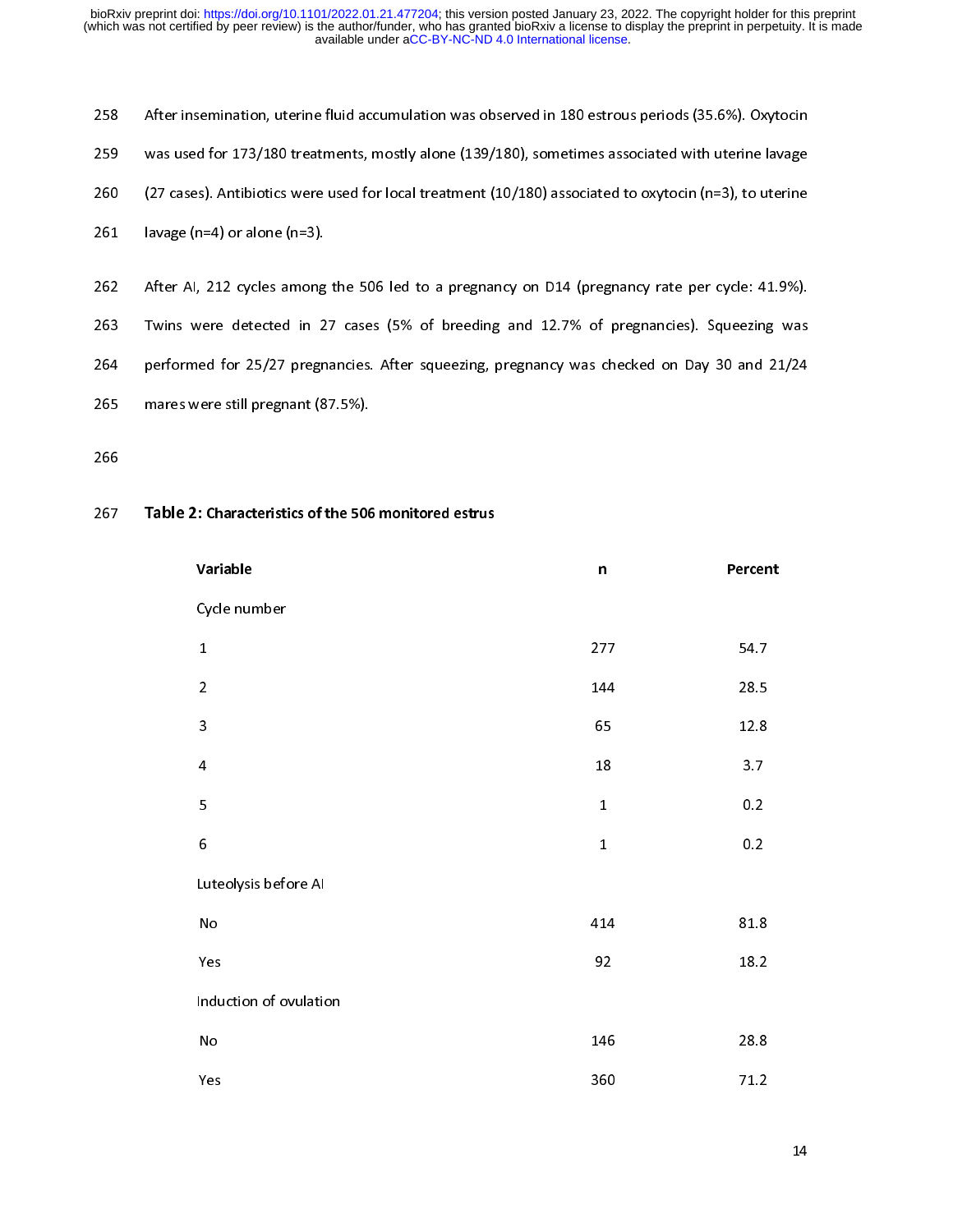| $\mathbf{v}$<br>$\overline{ }$ |                |          |  |  |  |  |  |
|--------------------------------|----------------|----------|--|--|--|--|--|
| $\mathbf{1}$                   | 425            | 84.8     |  |  |  |  |  |
| $\overline{a}$                 | 75             | 15.0     |  |  |  |  |  |
| $\ensuremath{\mathsf{3}}$      | $\mathbf{1}$   | 0.2      |  |  |  |  |  |
| Method of semen preservation   |                |          |  |  |  |  |  |
| Fresh semen (FAI)              | 90             | $17.8\,$ |  |  |  |  |  |
| Cooled transported (CTAI)      | 142            | 28.1     |  |  |  |  |  |
| Frozen (FZAI)                  | 274            | 54.1     |  |  |  |  |  |
| Number of straws (n=251)       |                |          |  |  |  |  |  |
| $< 8\,$                        | 177            | 70.5     |  |  |  |  |  |
| $\geq 8$                       | 74             | 29.5     |  |  |  |  |  |
| Number of straws (n=251)       |                |          |  |  |  |  |  |
| $\leq 4$                       | 126            | 50.2     |  |  |  |  |  |
| > 4                            | 125            | 49.8     |  |  |  |  |  |
| Month of AI                    |                |          |  |  |  |  |  |
| March                          | 36             | $7.1\,$  |  |  |  |  |  |
| April                          | 104            | 20.6     |  |  |  |  |  |
| May                            | 150            | 29.6     |  |  |  |  |  |
| June                           | 155            | 30.6     |  |  |  |  |  |
| July-August                    | 61             | $12.1\,$ |  |  |  |  |  |
| Number of AI by estrus period  |                |          |  |  |  |  |  |
| $\mathbf 1$                    | 431            | 85.2     |  |  |  |  |  |
| $\overline{a}$                 | 57             | 11.2     |  |  |  |  |  |
| 3                              | ${\bf 11}$     | $2.2$    |  |  |  |  |  |
| $\overline{\mathbf{4}}$        | 5              | $1.0\,$  |  |  |  |  |  |
| 5                              | $\overline{2}$ | 0.4      |  |  |  |  |  |
|                                |                |          |  |  |  |  |  |
|                                |                |          |  |  |  |  |  |
|                                |                |          |  |  |  |  |  |
|                                |                |          |  |  |  |  |  |
|                                |                |          |  |  |  |  |  |
|                                |                |          |  |  |  |  |  |
|                                |                |          |  |  |  |  |  |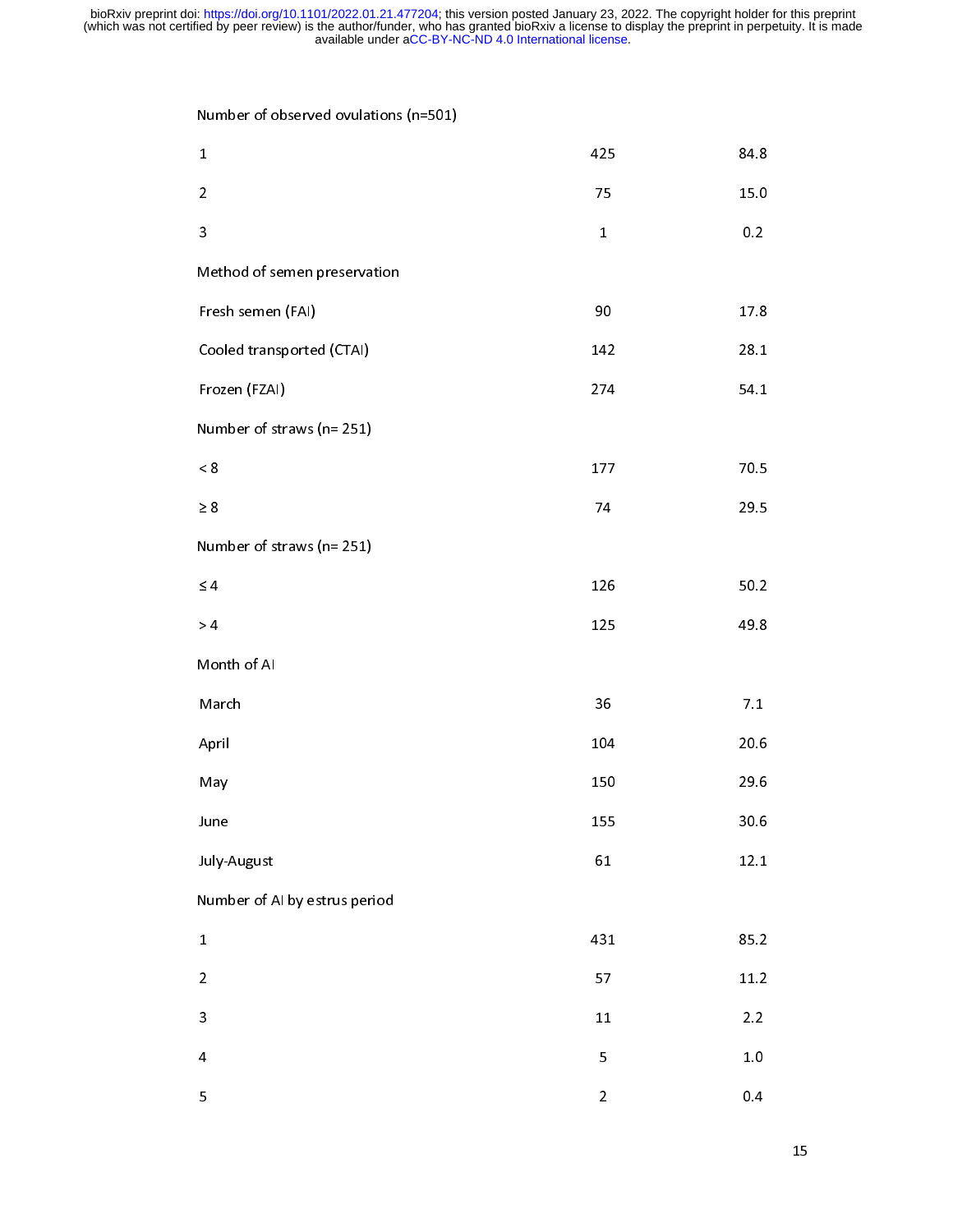| Observed ovulation                                                                          |     |      |  |  |  |  |
|---------------------------------------------------------------------------------------------|-----|------|--|--|--|--|
| Yes                                                                                         | 501 | 99.0 |  |  |  |  |
| No                                                                                          | 5   | 1.0  |  |  |  |  |
| fluid<br>accumulation/endometritis<br>Uterine                                               |     |      |  |  |  |  |
| after AI                                                                                    |     |      |  |  |  |  |
| Yes                                                                                         | 180 | 35.6 |  |  |  |  |
| No                                                                                          | 327 | 64.4 |  |  |  |  |
| Uterine treatment (n=180)                                                                   |     |      |  |  |  |  |
| Ocytocin alone                                                                              | 139 | 77.2 |  |  |  |  |
| Other                                                                                       | 41  | 22.8 |  |  |  |  |
|                                                                                             |     |      |  |  |  |  |
| Univariate & multivariate analysis<br>L.                                                    |     |      |  |  |  |  |
| .1. Factors associated with post-breeding inflammation                                      |     |      |  |  |  |  |
| iivariate analysis, variables associated with post-breeding inflammation/endometritis at    |     |      |  |  |  |  |
| ld of 20% were: mare's age (using 10 years old as cutoff value), parity, lactation (sucklin |     |      |  |  |  |  |
|                                                                                             |     |      |  |  |  |  |

268

State<br>Other<br>**1. Factors ass<br>ivariate analysi<br>d of 20% were:<br>kling), inductio UI**<br>1. Fa<br>ivariat<br>d of 21<br>kling),<br>infla 41<br>**n**<br>1<sup>dan</sup><br>1999<br>1999 **n**<br>flar<br>ue)<br>d m 22.8<br>ritis a<br>suckli<br>a 1). ritis a<br>suckli<br>e 1).<br>nd : 269<br>270<br>271<br>272<br>273<br>274<br>275 270 3.2.1. **Example 3.2.** Universited with post-breeding in<br>271 After univariate analysis, variables associated with post-<br>272 threshold of 20% were: mare's age (using 10 years old a<br>273 non suckling), induction of estrus 270 3.2.1. Factors associated with post-breeding inflammation<br>271 After univariate analysis, variables associated with post-breeding inflat<br>272 threshold of 20% were: mare's age (using 10 years old as cutoff value<br>273 non 272 After multivariate analysis, only 3 variables were significantly associated (p<0.05) with post-<br>274 are the substitute of estrus by luteolysis, cycle number and month of AI (Figure 1). Post-<br>274 breeding inflammation w 273 non suckling), induction of estrus by luteolysis, cycle number and month of Al (Figure 1). Post-<br>274 breeding inflammation was not associated with semen conditioning (33.6, 40.2 and 37.9%<br>275 respectively for FAI, CTA

281 time of insemination were also more affected in comparison with suckling ones (Figure 1). There was 275 respectively for FAI, CTAI and FZAI, p=0.45), number of AI per estrus (35.2% for 1 AI vs 40.3% for<br>276 more than one AI per estrus, p=0.40), nor number of straws used (33.9 vs 33.8% for number of<br>277 straws < 8 vs ≥ 8 276 more than one Al per estrus, p=0.40), nor number of straws used (33.9 vs 33.8% for number of straws <8 vs  $\geq$  8, p=0.98 and 37.3 vs 30.4% for number of straws  $\leq$  4 vs  $>$  4, p=0.25).<br>278 After multivariate analys 277 straws < 8 vs  $\geq$  8, p=0.98 and 37.3 vs 30.4% for number of straws  $\leq$  4 vs  $>$  4, p=0.25).<br>
278 After multivariate analysis, only 3 variables were significantly associated (p<0.05) with post-breeding<br>
279 inflamm 278 After multivariate analysis, only 3 variables were significantly associated (p<0.05) with inflammation: mare age, lactation and month of AI (Supplementary table 1). Inflammation are age, lactation and month of AI (Sup 279 Inflammation: mare age, lactation and month of AI (Supplementary table 1). Inflammation was more frequent in mares older than 10 years than in younger mares (Figure 1). Non suckling mares at the time of insemination w 280 frequent in mares older than 10 years than in younger mares (Figure 1). Non suckling mares at the<br>281 time of insemination were also more affected in comparison with suckling ones (Figure 1). There was<br>282 no interact 281 time of insemination were also more affected in comparison with suckling ones (Figure 1). There was<br>282 no interaction between age and nursing status (p = 0.38) but increased age amplified the number of<br>16 282 no interaction between age and nursing status ( $p = 0.38$ ) but increased age amplified the number of 16  $282$  no interaction between age and number of  $\frac{16}{16}$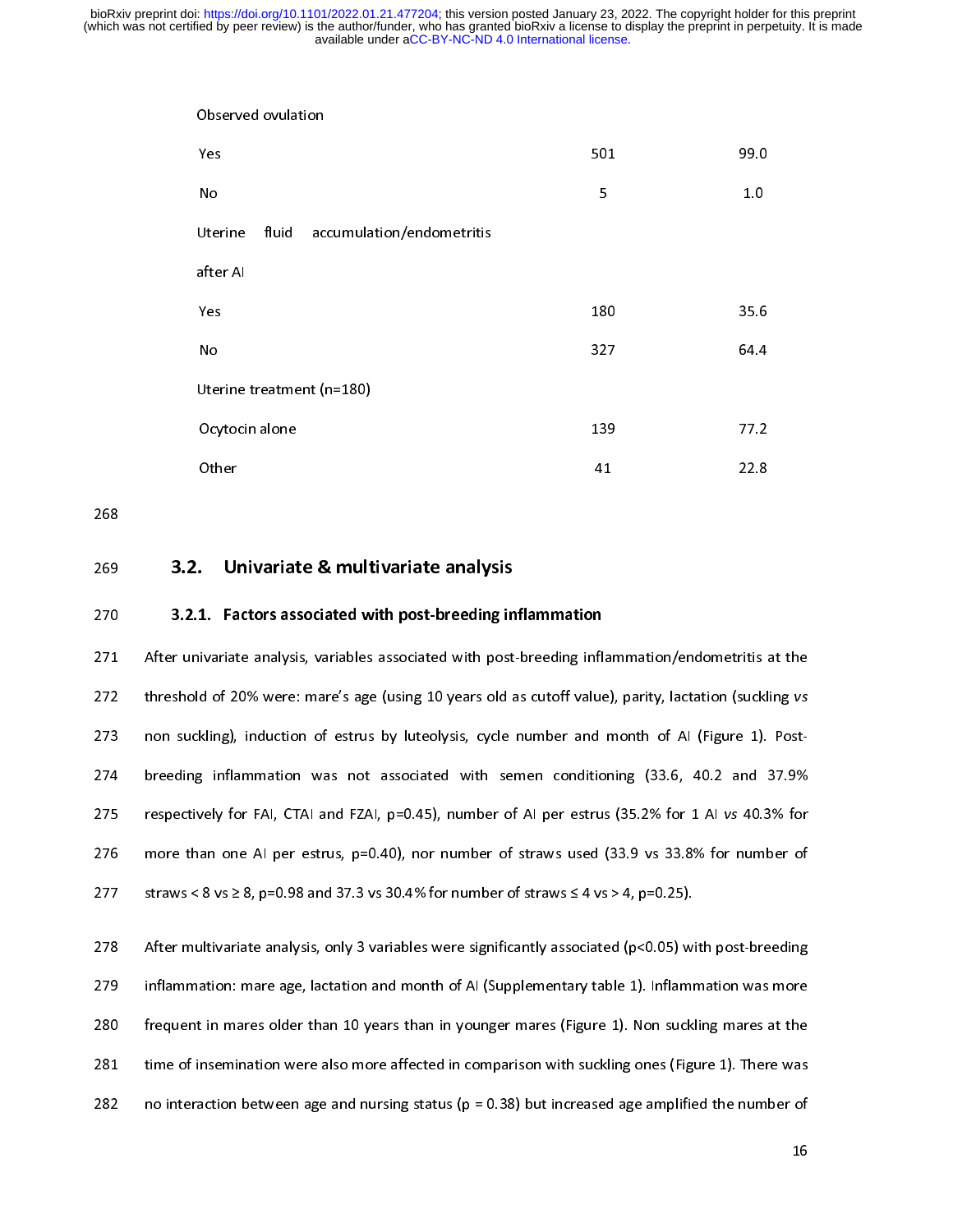284 of the non-suckling and suckling young mares were affected by post-breeding inflammation while<br>285 50.7% and 18.3% of mares older than 10 years old were affected.<br>286 The risk of inflammation was also increased in July 285 50.7% and 18.3% of mares older than 10 years old were affected.<br>286 The risk of inflammation was also increased in July and August compared to previous months (Figure<br>287 1).<br>288 3.2.2. Factors associated with pregnanc 286 The risk of inflammation was also increased in July and August co<br>287 1).<br>288 3.2.2. Factors associated with pregnancy rate per cycle<br>290 After univariate analysis, the following factors were associated<br>291 threshold: 287 1).<br>288 3.2.2. Factors associated with pregnancy rate per cycle<br>290 After univariate analysis, the following factors were associated with pregnancy rate at the 20%<br>291 threshold: age in 2 classes, parity, cycle number, 288<br>288<br>289<br>290 Aft<br>291 thr.<br>292 obs<br>293 mu ---<br>289<br>290<br>291<br>293<br>294<br>295 289 3.2.2. Factors associated with pregnancy rate per cycle<br>290 After univariate analysis, the following factors were associated<br>291 threshold: age in 2 classes, parity, cycle number, AI modality, m<br>292 observed ovulation 291 After universe analysis, the following factor with a but alternative analysis, the following observed ovulations and post-breeding inflammation. All the associated variables were introduced in multivariate models. As s 292 observed ovulations and post-breeding inflammation. All the associated variables were introduced in<br>293 multivariate models. As significant effect of number of ovulations was observed after univariate<br>294 analysis, onl

292 observed over the associated of the associated of the associated analysis, only estrous cycle with ovulations that were observed by ultrasonography were considered<br>292 (*i.e.*, 501 estruses among the 506 recorded).<br>296 analysis, only estrous cycle with ovulations that were observed by ultrasonography were considered<br>
295 (*i.e.*, 501 estruses among the 506 recorded).<br>
296 Stepwise regression and backward elimination led to a model conta 295 (*i.e.*, 501 estruses among the 506 recorded).<br>295 Stepwise regression and backward elimination led to a model containing only 3 significant variables<br>297 (p<0.05): mare age, number of ovulations and semen conditioning 296 Stepwise regression and backward elimination<br>
297 (p<0.05): mare age, number of ovulations<br>
298 that significantly influenced pregnancy rates<br>
299 in mares younger vs older than 10 years m<br>
300 single ovulation was obs 297 (p<0.05): mare age, number of ovulations and semen conditioning (Supplementary Table 2). Data<br>298 that significantly influenced pregnancy rates are summarized in Figure 2. Pregnancy rate was higher<br>299 in mares younge 298 that significantly influenced pregnancy rates are summarized in Figure 2. Pregnancy rate was higher<br>299 in mares younger vs older than 10 years mares. Pregnancy rate was increased when a multiple vs<br>300 single ovulati 299 in mares younger vs older than 10 years mares. Pregnancy rate was increased when a multiple vs<br>
300 single ovulation was observed. FAI and CTAI resulted in more pregnancies on Day 14 than FZAI.<br>
301 Trends were observ 299 in marrier younger variable marked variable variable variable stress on Day 14 than FZAI.<br>
299 single ovulation was observed. FAI and CTAI resulted in more pregnancies on Day 14 than FZAI.<br>
299 be higher in April, May 301 Trends were observed (p < 0.10) for the effects of month of AI and parity. Pregnancy rate tended to<br>302 be higher in April, May, July and August vs March and June. Parous mares tended also to have better<br>303 pregnancy

302 be higher in April, May, July and August vs March and June. Parous mares tended also to have better pregnancy rates than nulliparous mares (p=0.07, OR=1.434 in parous mares).<br>304 The study of the interaction between m 303 pregnancy rates than nulliparous mares (p=0.07, OR=1.434 in parous mares).<br>304 The study of the interaction between maternal age and parity showed that in mares aged of 10 years<br>305 or less, being nulliparous or parou 304 The study of the interaction between maternal age and parity showed that in or less, being nulliparous or parous did not alter pregnancy rates (49.25 are rate per cycle for young nulliparous and multiparous respective 305 or less, being nulliparous or parous did not alter pregnancy rates (49.25 and 46.15% of pregnancy<br>306 rate per cycle for young nulliparous and multiparous respectively, n = 158, p = 0.70). In mares older<br>17 306 rate per cycle for young nulliparous and multiparous respectively,  $n = 158$ ,  $p = 0.70$ ). In mares older 17  $306$  rate per cycle for young nulliparous respectively, n  $37$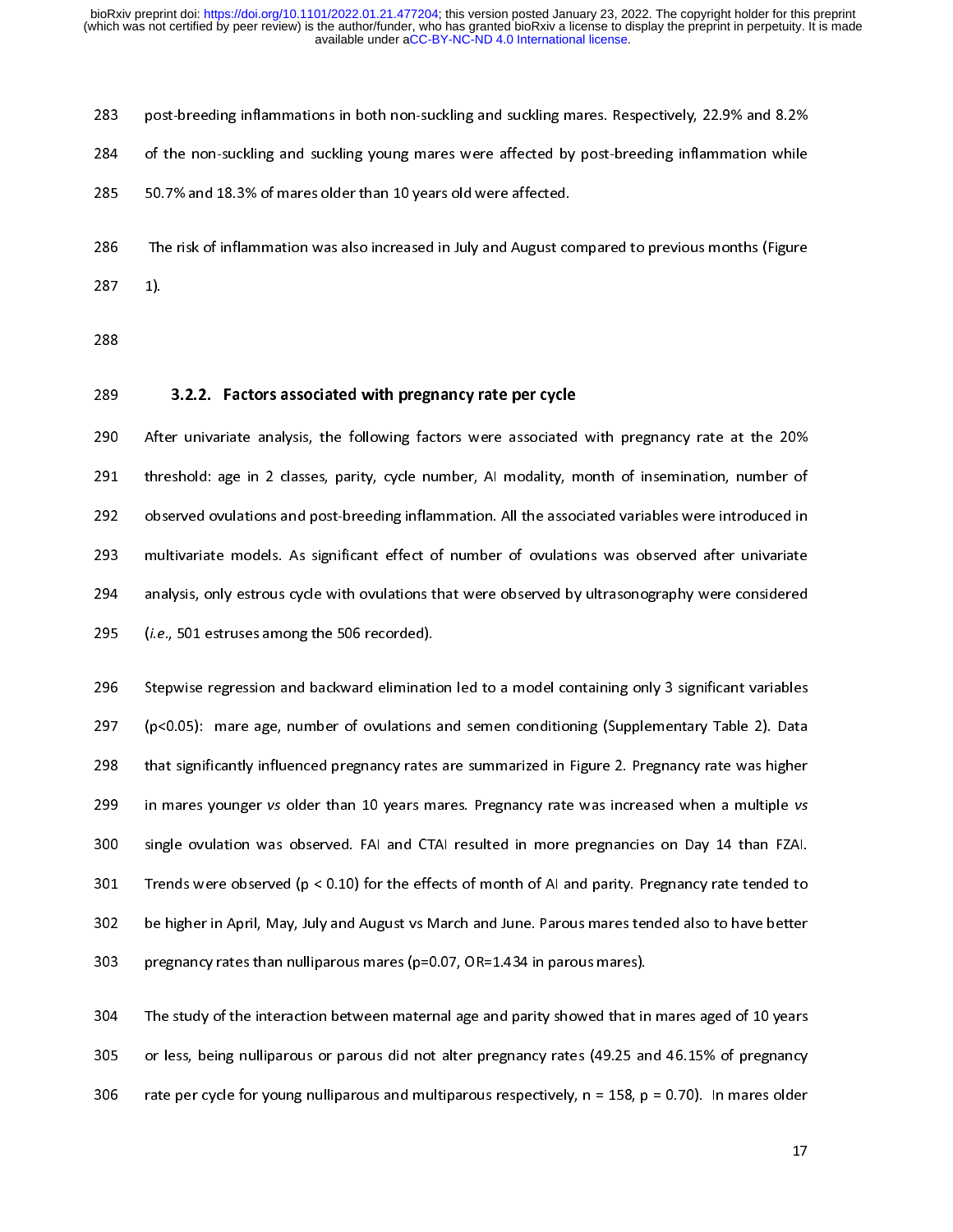308 pregnancy rates per cycle was only 30.89% for old nulliparous mares vs 44.09% for old multiparous<br>309 mares (OR = 1.96 in parous mares,  $p = 0.016$ ).<br>310 After multivariate analysis, pregnancy rate was not significantl 309 mares (OR = 1.96 in parous mares,  $p = 0.016$ ).<br>310 After multivariate analysis, pregnancy rate was not significantly affected by post-breeding<br>311 inflammation (37.8% of pregnancy rate after inflammation vs 44.2% in h 310 After multivariate analysis, pregnancy rate<br>311 inflammation (37.8% of pregnancy rate after<br>312 treated mares, treatment after post-breedin<br>313 pregnancy for treatment with oxytocin alone,<br>314 3.2.3. Factors associated 311 Inflammation (37.8% of pregnancy rate after inflammation vs 44.2% in healthy mares, p = 0.16). In<br>312 Irreated mares, treatment after post-breeding treatment did not affect pregnancy rate (37.4% of<br>313 Irregnancy for

312 treated mares, treatment after post-breeding treatment did not affect pregnancy rate (37.4% of pregnancy for treatment with oxytocin alone,  $n = 139$  vs 39.0% for other treatment,  $n = 41$ ,  $p = 0.85$ ).<br>314<br>315 3.2.3. Fa 313 pregnancy for treatment with oxytocin alone, n = 139 vs 39.0% for other treatment, n = 41, p = 0.85).<br>314<br>315 3.2.3. Factors associated with embryonic/fetal loss between Day 14 and foaling<br>316 After the univariate ana 313 **3.2.3.** Factors associated with embryonic/fetal loss between Day 14 and foaling<br>315 **3.2.3.** Factors associated with embryonic/fetal loss between Day 14 and foaling<br>316 After the univariate analysis, age in four class 315<br>315<br>316<br>317<br>318<br>320<br>321 315 3.2.3. Factors associated with embryonic/fetal loss active en Day 14 and foaming<br>317 were associated with embryonic/fetal loss at the threshold of 20%. However, after multi<br>318 analysis, none of these factors affected 317 Were associated with embryonic/fetal loss at the threshold of 20%. However, after multivariate<br>318 analysis, none of these factors affected embryonic/fetal loss.<br>319<br>320 3.3. Focus on maternal age, parity and suckling

317 were associated with embryonic/fetal loss at the threshold of 20%. However, after multivariate 319<br>
320 **3.3. Focus on maternal age, parity and suc**<br>
321 **3.3.1. Effect of maternal age**<br>
322 Mares 10 years old or younger were 7.2 ± 0.2 years old while<br>
323 0.2 years old.<br>
324 Neither parity, induction of the estrus

320<br>321<br>322<br>323<br>324<br>325<br>325 321 3.3. Focus on maternal age, parity and suckling status<br>321 3.3.1. Effect of maternal age<br>322 Mares 10 years old or younger were 7.2 ± 0.2 years old while mares older th<br>323 0.2 years old.<br>324 Neither parity, induction 322 Mares 10 years old or younger were<br>323 0.2 years old.<br>324 Neither parity, induction of the estru<br>325 for a gestation at Day 14, number of<br>326 were significantly related to maternal<br>327 Nevertheless, more young mares<br>in 323 0.2 years old.<br>324 Neither parity, induction of the estrus cycle or of ovulation, month of AI, number of cycles required<br>325 for a gestation at Day 14, number of straws in case of FZAI or the number of twin embryos at 324 Neither parity<br>325 for a gestation<br>326 were significa<br>327 Nevertheless,<br>328 inflammation<br>329 represented c 325 for a gestation at Day 14, number of straws in case of FZAI or the number of twin embryos at Day 14<br>326 were significantly related to maternal age (Supplementary Table 3).<br>327 Nevertheless, more young mares were pregna

326 were significantly related to maternal age (Supplementary Table 3).<br>327 Nevertheless, more young mares were pregnant at Day 14 and less had a post-breeding<br>328 inflammation compared to old mares (Table 3). In addition, Section of the engineering temperature interesting to the engineering of the significant significant significant significant significant significant significant significant significant significant significant significant s 328 inflammation compared to old mares (Table 3). In addition, 31% of young were nursing while it represented only 20.7% of old mares ( $p < 0.05$ ). Multiple ovulations occurred more frequently in old 18 329 represented only 20.7% of old mares ( $p < 0.05$ ). Multiple ovulations occurred more frequently in old 18 329 represented only 20.7% of old mares (p < 0.05). Multiple ovulations occurred more frequently in old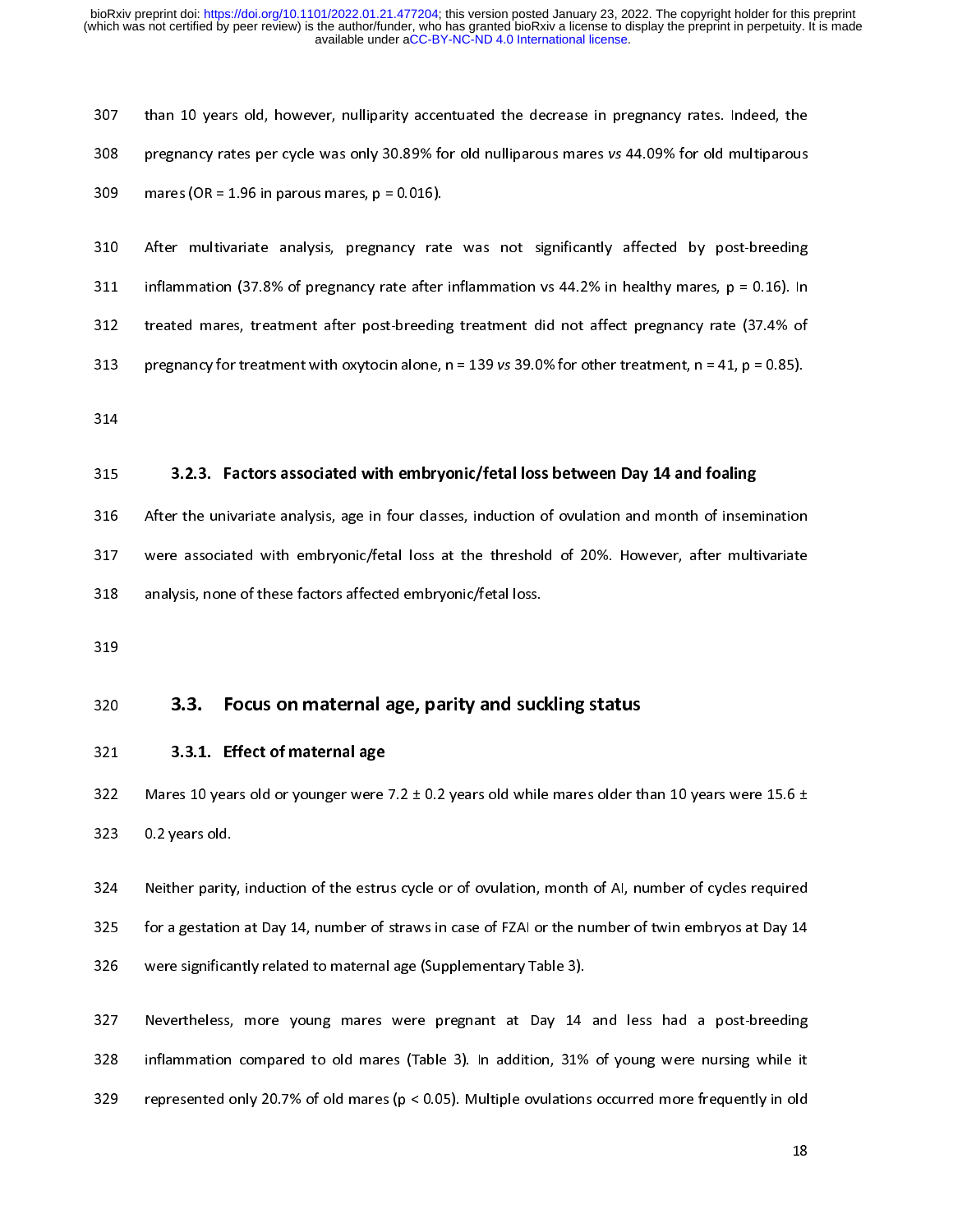- 
- 
- 
- 
- 

| 331 | frozen and less with refrigerated semen compared to older mares.                                         |              |                     |                |              |
|-----|----------------------------------------------------------------------------------------------------------|--------------|---------------------|----------------|--------------|
| 332 | Estrus tended to be longer in old vs young mares (respectively, in average, 5.2 ± 0.1 vs 4.8 ± 0.2 days, |              |                     |                |              |
| 333 | $p = 0.086$ ). The preovulatory follicle diameter tended to be smaller in old compared to young mares    |              |                     |                |              |
| 334 | (respectively, in average, $42.2 \pm 0.2$ vs $43.0 \pm 0.4$ mm, $p = 0.086$ ).                           |              |                     |                |              |
| 335 | Table 3: Characteristics in young (≤10 years old) vs old mares (>10 years old)                           |              |                     |                |              |
|     | Variable                                                                                                 | $\mathsf{n}$ | Young               | Old            | p            |
|     |                                                                                                          |              | $\leq 10$ years old | > 10 years old |              |
|     |                                                                                                          |              | $n = 158$           | $n = 343$      |              |
|     | Pregnancy rates on Day 14                                                                                | 501          | 47.5%               | 39.4%          | $0.021**$    |
|     | Post-breeding inflammation                                                                               | 501          | 18.3%               | 44.0%          | $< 0.0001**$ |
|     |                                                                                                          |              |                     |                |              |
|     | Lactation                                                                                                |              |                     |                |              |
|     | Non-nursing                                                                                              | 381          | 69.0%               | 79.3%          | 0.012        |
|     | Nursing                                                                                                  | 120          | 31.0%               | 20.7%          |              |
|     | Method of the semen preparation                                                                          |              |                     |                |              |
|     | $\ast$                                                                                                   |              |                     |                |              |
|     | FAI                                                                                                      | 87           | 19.0%               | 16.6%          | 0.093        |
|     | <b>CTAI</b>                                                                                              | 140          | 21.5%               | 30.9%          |              |
|     | <b>FZAI</b>                                                                                              | 274          | 59.5%               | 52.5%          |              |
|     | Number of ovulations per cycle                                                                           |              |                     |                |              |
|     | $\mathbf{1}$                                                                                             |              |                     |                |              |
|     | $>1$                                                                                                     | 425          | 90.5%               | 82.2%          | 0.016        |
|     |                                                                                                          | 76           | 9.5%                | 17.8%          |              |
|     |                                                                                                          |              |                     |                |              |
|     |                                                                                                          |              |                     |                | 19           |
|     |                                                                                                          |              |                     |                |              |
|     |                                                                                                          |              |                     |                |              |
|     |                                                                                                          |              |                     |                |              |
|     |                                                                                                          |              |                     |                |              |
|     |                                                                                                          |              |                     |                |              |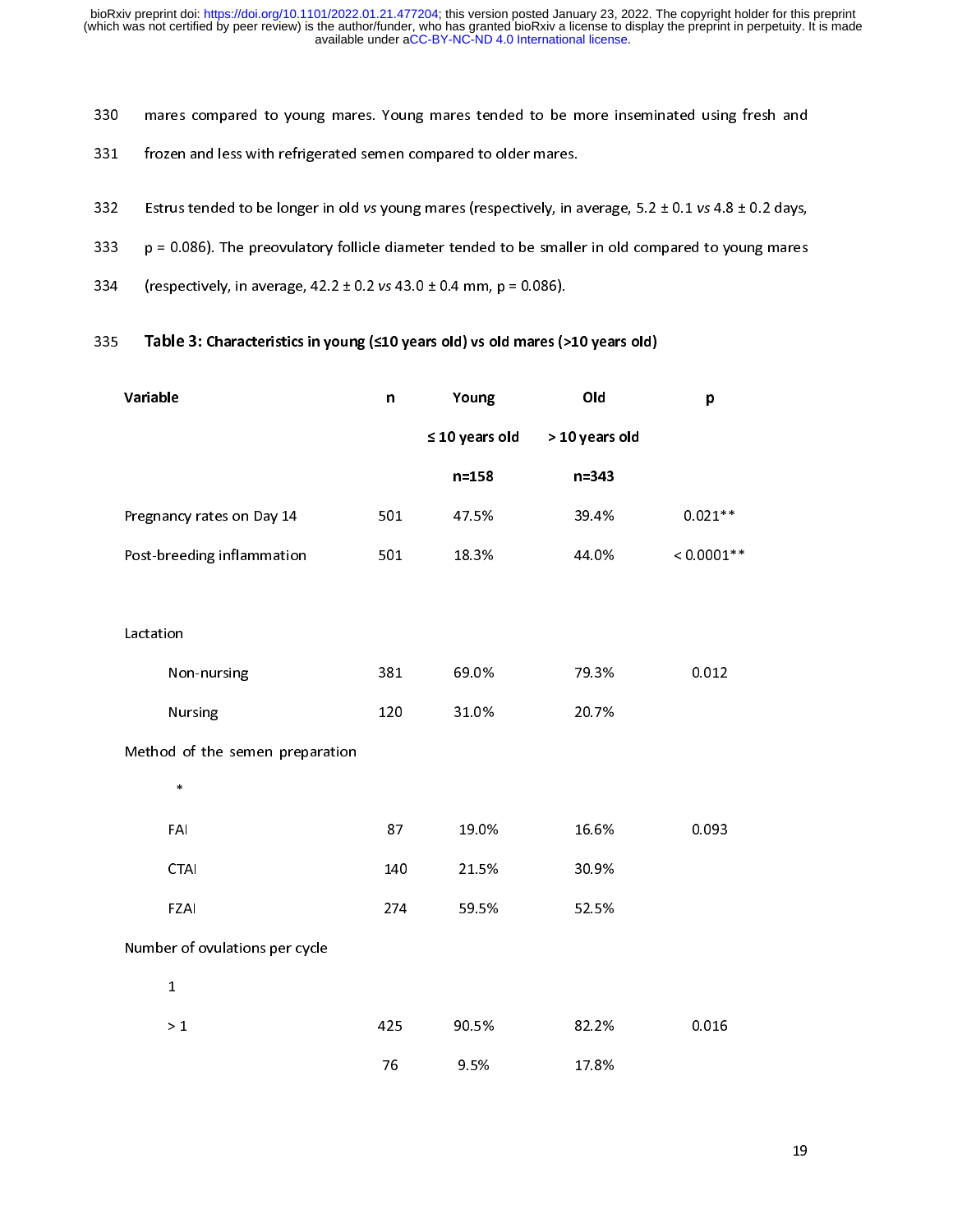ו<br>ג<br>ג transported semen, FZAI: insemination with frozen semen<br>
\*\* Results from multivariate analysis<br>
339<br>
3.3.2. Effect of maternal parity<br>
341 Neither age, induction of the estrus cycle, semen preparation, month of AI, number 338 \*\* Results from multivariate analysis<br>339 339 33.2. Effect of maternal parity<br>341 Neither age, induction of the estrus cycle, semen prepara<br>342 required for a gestation at Day 14, number of straws in ca<br>343 twin embryo 339 33.3.2. Effect of maternal pari<br>341 Neither age, induction of the estrus<br>342 required for a gestation at Day 14, n<br>343 twin embryos at Day 14 were significa<br>344 Nulliparous mares tended to be less<br>345 post-breeding inf

---<br>340<br>341<br>342<br>343<br>344<br>345 340 SERIEC OF Indefinition party<br>341 Neither age, induction of the estrus cyc<br>342 required for a gestation at Day 14, num<br>343 twin embryos at Day 14 were significant<br>344 Nulliparous mares tended to be less pr<br>345 post-bree 342 required for a gestation at Day 14, number of straws in case of FZAI nor the number of ovulation or<br>3343 required for a gestation at Day 14, number of straws in case of FZAI nor the number of ovulation or<br>3343 Nullipar 343 twin embryos at Day 14 were significantly affected by maternal age (Supplementary Table 4).<br>344 Nulliparous mares tended to be less pregnant on Day 14 (Figure 2). Parity tended to be related to<br>345 post-breeding inflam 344 Nulliparous mares tended to be less pregnant on Day 14 (Figure 2). Parity tended to be re<br>345 post-breeding inflammation. Maternal parity was different according to maternal age<br>346 nulliparous mares were present in 5 345 Dost-breeding inflammation. Maternal parity was different according to maternal age. More<br>346 nulliparous mares were present in 5 or less and 10-15 years old group while less nulliparous were<br>347 observed in 5-10- and 346 post-breeding inflammation. In the third is also and the the material particles nulliparous were<br>347 observed in 5-10- and 16 or more-years old groups. Nulliparous mares were mostly older than 10<br>348 years (64.7%, Sup 347 observed in 5-10- and 16 or more-years old groups. Nulliparous mares were mostly older than 10<br>348 years (64.7%, Supplementary Table 4) but nulliparous were in average younger than parous mares<br>349 (Table 4) with a me 348 years (64.7%, Supplementary Table 4) but nulliparous were in average younger than parous mares<br>349 (Table 4) with a mean 2-year difference between nulliparous and parous mares (in average,<br>350 respectively, 11.6 ± 0.3 349 (Table 4) with a mean 2-year difference between nulliparous and parous mares (in average,<br>350 respectively, 11.6 ± 0.3 vs 13.7 ± 0.3 years old, p < 0.0001). Moreover, suckling status was obviously<br>351 related to parit 350 respectively, 11.6 ± 0.3 vs 13.7 ± 0.3 years old, p < 0.0001). Moreover, suckling status was obviously<br>351 related to parity and 38.6% of parous mares were suckling at insemination. Ovulation was induced<br>352 more freq 351 related to parity and 38.6% of parous mares were suckling at insemination. Ovulation was induced<br>352 more frequently in parous than in nulliparous mares. Parity did not modify estrus duration (5.1 ± 0.2<br>353 days for n 352 more frequently in parous than in nulliparous mares. Parity did not modify estrus duration (5.1 ± 0.2 days for nulliparous vs 5.1 ± 0.1 days for parous mares, p = 0.11) but the size of the preovulatory<br>354 follicle at 353 days for nulliparous vs 5.1 ± 0.1 days for parous mares, p = 0.11) but the size of the preovulatory<br>354 follicle at ovulation was reduced in nulliparous compared to parous mares (respectively, 41.9 ± 0.3<br>355 and 42.8 ± 354 follicle at ovulation was reduced in nulliparous compared to parous mares (respectively, 41.9 ± 0.3<br>355 and 42.8 ± 0.2mm in diameter, p=0.03).<br>356 Table 4: Characteristics in nulliparous vs parous mares<br>356 Variable 1. 355 and 42.8 ± 0.2mm in diameter, p=0.03).<br>356 **Table 4: Characteristics in nulliparous vs parous mares**<br>Variable  $\begin{array}{ccc}\nn\end{array}$  Nulliparous Parous Parous<br>20.

|     | $\sim$ $\sim$                                           | $\mathbf{r}$ |                    |        |    |
|-----|---------------------------------------------------------|--------------|--------------------|--------|----|
| 356 | Table 4: Characteristics in nulliparous vs parous mares |              |                    |        |    |
|     | Variable                                                | $\mathsf{n}$ | <b>Nulliparous</b> | Parous | p  |
|     |                                                         |              |                    |        | 20 |
|     |                                                         |              |                    |        |    |
|     |                                                         |              |                    |        |    |
|     |                                                         |              |                    |        |    |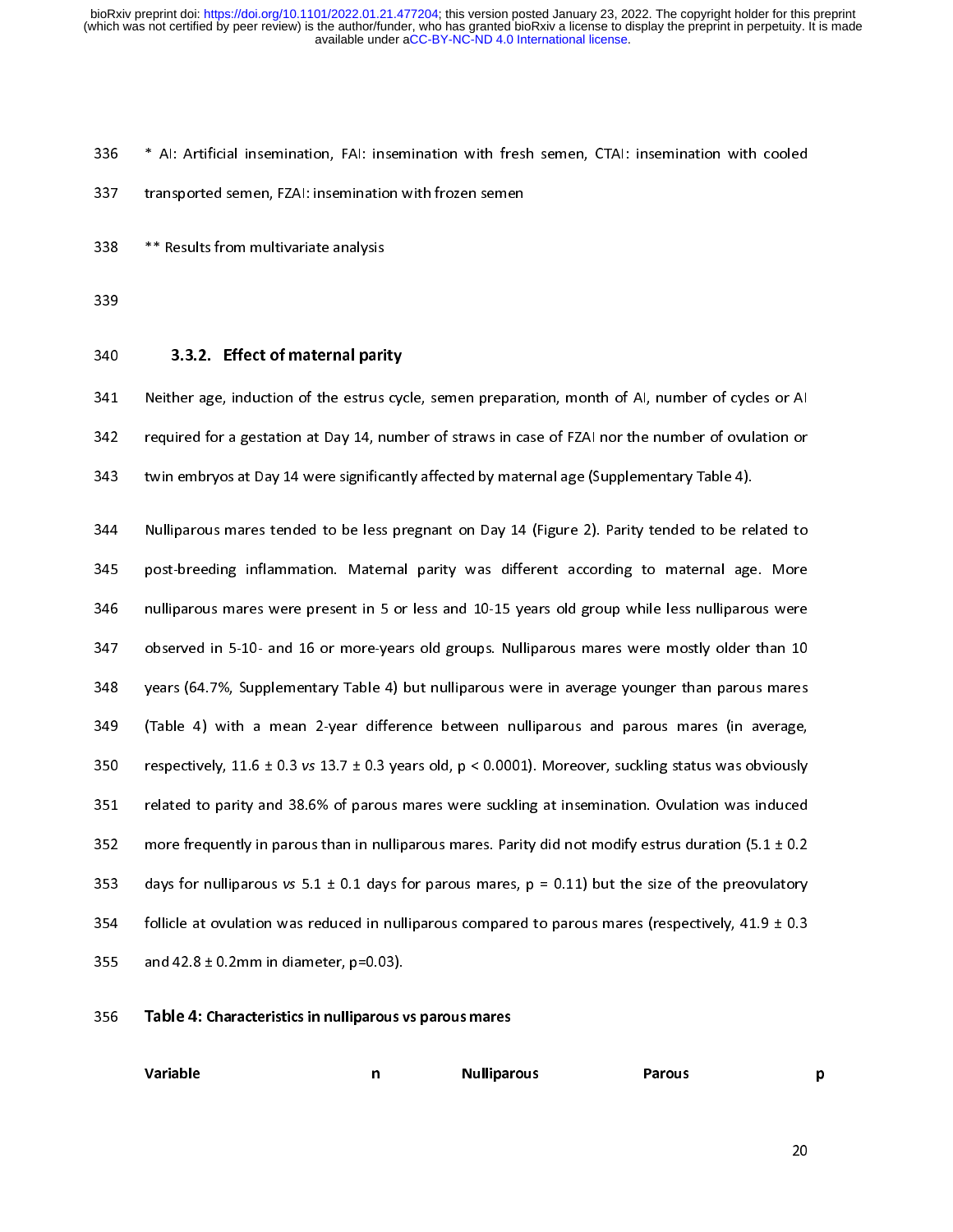|                                                                                                 |                                          | n=190  | $n = 311$ |           |  |  |  |
|-------------------------------------------------------------------------------------------------|------------------------------------------|--------|-----------|-----------|--|--|--|
| Pregnancy rates on D14                                                                          | 501                                      | 37.4%  | 44 7%     | $0.066**$ |  |  |  |
| Age                                                                                             |                                          |        |           |           |  |  |  |
| $\leq 5$                                                                                        | 40                                       | 17.4%  | 2.3%      | < 0.0001  |  |  |  |
| $5 <$ Age $\leq 10$                                                                             | 118                                      | 17.9%  | 27.0%     |           |  |  |  |
| $10 <$ Age $\leq 15$                                                                            | 185                                      | 43.2%  | 33.1%     |           |  |  |  |
| Age > 15                                                                                        | 158                                      | 21.6%  | 37.6%     |           |  |  |  |
| Lactation                                                                                       |                                          |        |           |           |  |  |  |
| Non nursing                                                                                     | 381                                      | 100.0% | 61.4%     | < 0.0001  |  |  |  |
| Nursing                                                                                         | 120                                      |        | 38.6%     |           |  |  |  |
| Induction of ovulation                                                                          |                                          |        |           |           |  |  |  |
| No                                                                                              | 145                                      | 35.8%  | 24.8%     | 0.008     |  |  |  |
| Yes                                                                                             | 356                                      | 64.2%  | 75.2%     |           |  |  |  |
|                                                                                                 |                                          |        |           |           |  |  |  |
| Al: Artificial insemination, FAI: insemination with fresh semen, CTAI: insemination with cooled |                                          |        |           |           |  |  |  |
| transported semen, FZAI: insemination with frozen semen                                         |                                          |        |           |           |  |  |  |
| ** Results from multivariate analysis                                                           |                                          |        |           |           |  |  |  |
|                                                                                                 |                                          |        |           |           |  |  |  |
|                                                                                                 | 3.3.3. Effect of nursing at insemination |        |           |           |  |  |  |

n fresh<br>semen<br>**on**<br>induc semina<br>75.<br>75.<br>75.

## Arti<br>1980<br>Resu<br>**3.3** insel<br>atiol<br>ysis<br>**at i**

:<br>:<br>}<br>} <sup>358</sup> transported semen, FZAI: insemination with frozen semen<br><sup>359</sup> <sup>\*\*</sup> Results from multivariate analysis<br><sup>361</sup> 3.3.3. **Effect of nursing at insemination**<br><sup>362</sup> Neither induction of the estrus cycle nor ovulation inducti <sup>1</sup><br>359 \*\* Results from multivariate analysis<br>360<br>361 3.3.3. Effect of nursing at insemination<br>362 Neither induction of the estrus cycle nor ovulation induct<br>363 estrus required for a gestation at Day 14, number of st<br>364 360<br>361 **3.3.3. Effect of nursing at**<br>362 Neither induction of the estrus cycle<br>363 estrus required for a gestation at D<br>364 ovulations or twin embryos at Da<sub>1</sub><br>365 (Supplementary Table 5). 361<br>361<br>362<br>363<br>364<br>365 361 3.3.3. Effect of nursing at insemination<br>362 Neither induction of the estrus cycle nor ovulation ind<br>363 estrus required for a gestation at Day 14, number c<br>364 ovulations or twin embryos at Day 14 were signifi<br>365 (Su 363 estrus required for a gestation at Day 14, number of straws in case of FZAI nor the number of<br>364 ovulations or twin embryos at Day 14 were significantly affected by maternal suckling status<br>365 (Supplementary Table 5) 364 ovulations or twin embryos at Day 14 were significantly affected by maternal suckling status<br>365 (Supplementary Table 5).  $365$  (Supplementary Table 5).  $\frac{1}{3}$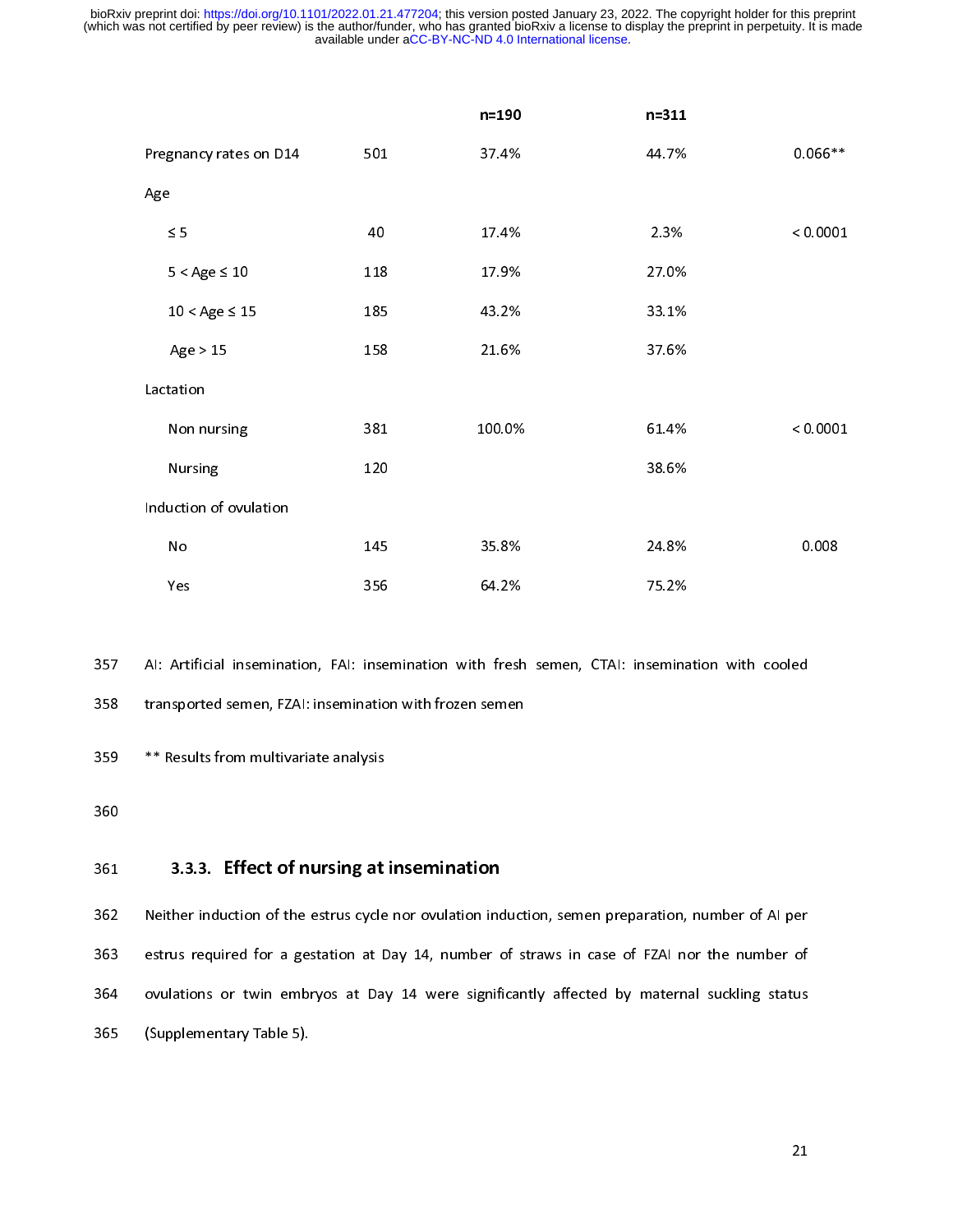367 (Table 5) but pregnancy rates were not affecting by lactational status (45.8% and 40.7% of pregnancy<br>368 rate per cycle for, respectively suckling and non-sucking mares, p = 0.32).<br>369 There were more suckling mares yo 368 There were more suckling and non-sucking mares,  $p = 0.32$ ).<br>369 There were more suckling mares younger than 10 years of age and more non-suckling mares aged<br>370 more than 10 years. Mares younger than 5 and mares aged 369 There were more suckling mares younger than 10 years of age and mo<br>370 more than 10 years. Mares younger than 5 and mares aged betweer<br>371 frequently nursing than mares aged 5-10. In the group of 5-10 years old<br>372 pr 370 There were more suckling marter yearly a matter year of age and more than 10 years. Mares younger than 5 and mares aged between 10 to 15 years were less<br>371 Frequently nursing than mares aged 5-10. In the group of 5-10 371 frequently nursing than mares aged 5-10. In the group of 5-10 years old, more suckling mares were<br>372 present in comparison to non-suckling ones while the lactational status was similarly represented in<br>373 16 years o 372 present in comparison to non-suckling ones while the lactational status was similarly represented in<br>373 16 years old and older mares. In average, however, the age of suckling vs non-suckling mares was not<br>374 differe 373 16 years old and older mares. In average, however, the age of suckling vs non-suckling mares was not<br>374 different (respectively 13.0 ± 0.2 vs 12.6 ± 0.2 years old,  $p = 0.39$ ). Less nursing mares were bred in<br>375 Marc 373 different (respectively 13.0 ± 0.2 vs 12.6 ± 0.2 years old,  $p = 0.39$ ). Less nursing mares were bred in<br>375 March and April but more were bred in June than non-nursing ones (Table 5). Moreover, more<br>376 nursing mares 375 March and April but more were bred in June than non-nursing ones (Table 5). Moreover, more<br>376 nursing mares were pregnant at Day 14 within the first exploited cycle than non-nursing ones.<br>377 Estrus was shorter (respe

| 376 | nursing mares were pregnant at Day 14 within the first exploited cycle than non-nursing ones.               |              |              |           |          |  |  |  |
|-----|-------------------------------------------------------------------------------------------------------------|--------------|--------------|-----------|----------|--|--|--|
| 377 | Estrus was shorter (respectively, 4.7 $\pm$ 0.16 vs 5.2 $\pm$ 0.1 days, p = 0.03) and preovulatory follicle |              |              |           |          |  |  |  |
| 378 | diameter was larger (respectively 43.8 $\pm$ 0.4 vs 42.0 $\pm$ 0.2, p < 0.0001) in nursing vs non-nursing   |              |              |           |          |  |  |  |
| 379 | mares.                                                                                                      |              |              |           |          |  |  |  |
| 380 | Table 5: Characteristics in non-suckling vs suckling mares                                                  |              |              |           |          |  |  |  |
|     | Variable                                                                                                    | $\mathsf{n}$ | Non suckling | Suckling  | p        |  |  |  |
|     |                                                                                                             |              | $n = 381$    | $n = 120$ |          |  |  |  |
|     | Post-breeding                                                                                               | 501          | 42.8%        | 14.2%     | < 0.0001 |  |  |  |
|     | inflammation                                                                                                |              |              |           |          |  |  |  |
|     | Age                                                                                                         |              |              |           |          |  |  |  |
|     | $\leq 10$ years old                                                                                         | 158          | 28.6%        | 40.8%     | 0.012    |  |  |  |
|     | > 10 years old                                                                                              | 343          | 71.4%        | 59.2%     |          |  |  |  |
|     |                                                                                                             |              |              |           |          |  |  |  |
|     | $\leq 5$                                                                                                    | 40           | 9.7%         | 2.5%      | < 0.0001 |  |  |  |
|     | $5 <$ Age $\leq 10$                                                                                         | 118          | 18.9%        | 38.3%     |          |  |  |  |
|     |                                                                                                             |              |              |           |          |  |  |  |
|     |                                                                                                             |              |              |           | 22       |  |  |  |
|     |                                                                                                             |              |              |           |          |  |  |  |
|     |                                                                                                             |              |              |           |          |  |  |  |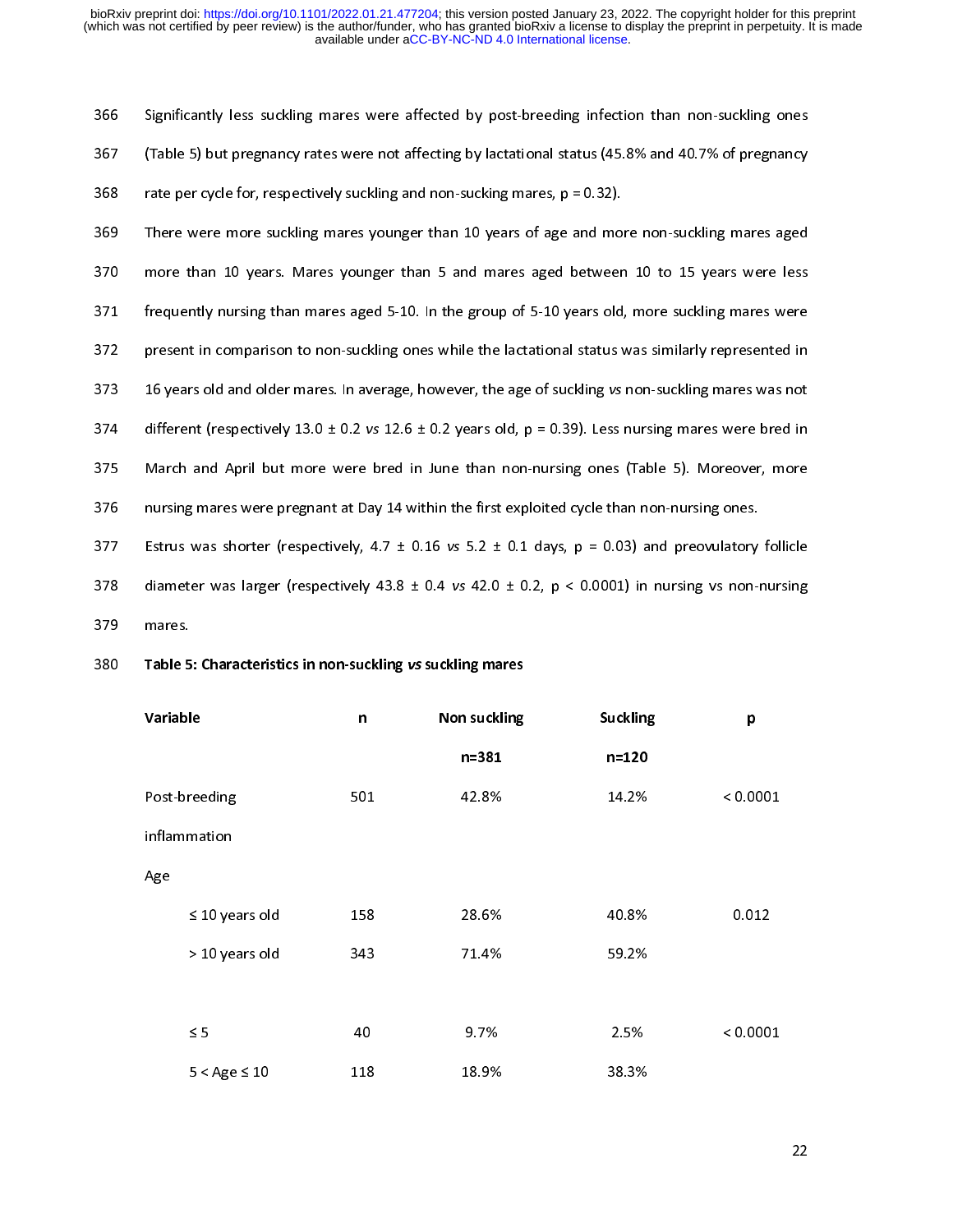| $10 <$ Age $\leq 15$                                                                          | 185 | 39.6% | 28.3% |       |  |  |
|-----------------------------------------------------------------------------------------------|-----|-------|-------|-------|--|--|
| Age > 15                                                                                      | 158 | 31.8% | 30.8% |       |  |  |
| Month of AI                                                                                   |     |       |       |       |  |  |
| March                                                                                         | 35  | 8.1%  | 3.3%  | 0.005 |  |  |
| April                                                                                         | 103 | 22.8% | 13.3% |       |  |  |
| May                                                                                           | 149 | 29.7% | 30.0% |       |  |  |
| June                                                                                          | 153 | 26 7% | 42.5% |       |  |  |
| July - August                                                                                 | 61  | 12.6% | 10.8% |       |  |  |
| Number of cycles for                                                                          |     |       |       |       |  |  |
| pregnancy                                                                                     |     |       |       |       |  |  |
| $\mathbf{1}$                                                                                  | 276 | 52.5% | 63.3% | 0.037 |  |  |
| $>1$                                                                                          | 225 | 47.5% | 36 7% |       |  |  |
| * Al: Artificial insemination, FAI: insemination with fresh semen, CTAI: insemination with co |     |       |       |       |  |  |
| transported semen, FZAI: insemination with frozen semen                                       |     |       |       |       |  |  |
|                                                                                               |     |       |       |       |  |  |
|                                                                                               |     |       |       |       |  |  |
| 4. Discussion                                                                                 |     |       |       |       |  |  |
| Data presented here are summarized in Figure 3.                                               |     |       |       |       |  |  |
|                                                                                               |     |       |       |       |  |  |

with f<br>en sem<br>.<br>. TAI: ins<br>36.7%<br>3.7%

### itifortifort<br>D<br>Trese<br>1. Al: i<br>iinat<br>arize<br>**g ir** 382 transported semen, FZAI: insemination with frozen semen<br>383<br>384 **4. Discussion**<br>385 Data presented here are summarized in Figure 3.<br>**4.1. Post-breeding inflammation**<br>387 4.1. Prevalence 383<br>384 **4. Discussion**<br>385 Data presented here are summarized in Figure 3.<br>**4.1. Post-breeding inflammation**<br>387 4.1.1. Prevalence

384<br>385<br>385<br>386<br>387<br>388 385 Data presented here are<br>385 **4.1. Post-bre**<br>387 4.1.1. Prevalence<br>388 In this study, more than<br>389 accumulation. In a norm<br>390 to post-breeding inflan **4.1. Post-breeding inflammation 4.1.1.** Prevalence<br>383 In this study, more than a third of the monitored<br>389 accumulation. In a normal population of Thoroug<br>390 to post-breeding inflammation that persists for<br>391 Thorough 387 4.1.1. Prevalence<br>388 In this study, more than a third of the monitored cycle<br>389 accumulation. In a normal population of Thoroughbre<br>390 to post-breeding inflammation that persists for se<br>391 Thoroughbreds in UK, howe 4.1.1. Prevalence<br>388 In this study, more than<br>389 accumulation. In a norm<br>390 to post-breeding inflam<br>391 Thoroughbreds in UK, h 389 accumulation. In a normal population of Thoroughbred mares, around 15% of mares are susceptible<br>390 to post-breeding inflammation that persists for several days [29]. In a more recent study in<br>391 Thoroughbreds in UK, 390 to post-breeding inflammation that persists for several days [29]. In a more recent study in<br>391 Thoroughbreds in UK, however, post-breading fluid accumulation occurred in 47.7% of analyzed<br>23 391 Thoroughbreds in UK, however, post-breading fluid accumulation occurred in 47.7% of analyzed<br>23 391 Thoroughbreds in UK, however, post-breading fluid accumulation occurred in 47.7% of analyzed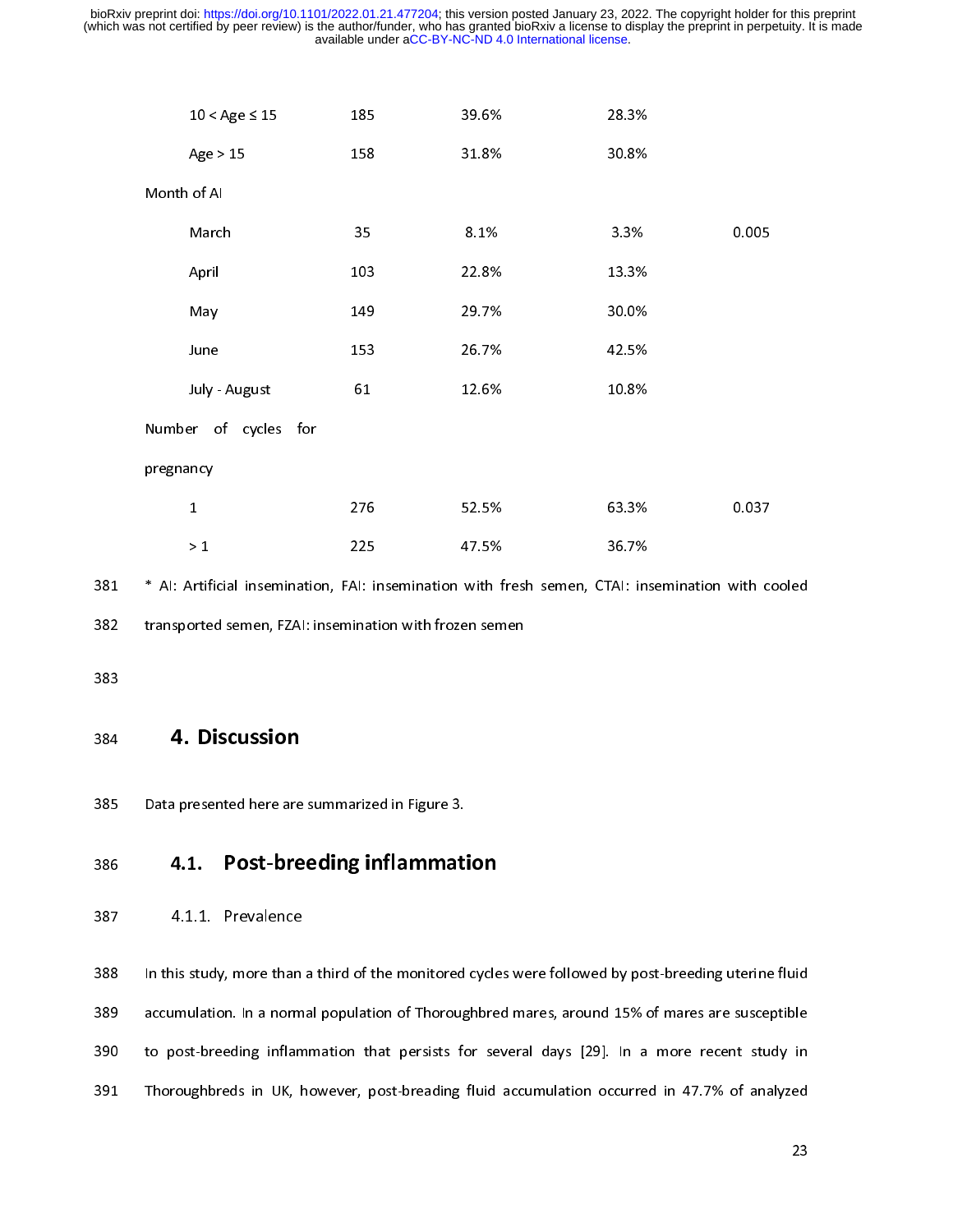2022 pregnancies predicted and many predicted rate in the range of the material and comparison to other studies, however, the post-breeding inflammation rate was maybe<br>393 overestimated. Indeed, as mares could be kept on t overestimated. Indeed, as mares could be kept on the breeding stud for several cycles, the same<br>mares could have had several inflammations over the entire breeding period, as this condition is<br>generally persistent [30].<br>4.

395 mares could have had several inflammations over the entire breeding period, as this condition is<br>396 generally persistent [30].<br>397<br>4.1.2. Effect of maternal age, parity and lactation status<br>399 In the studied populati 395 generally persistent [30].<br>397<br>393 4.1.2. Effect of maternal age, parity and lactation status<br>399 In the studied population, there was twice more post-breeding endometritis in mares older than 10<br>399 In the studied pop 397<br>
398 4.1.2. Effect of max<br>
399 In the studied population<br>
400 years than in younger n<br>
401 Thoroughbred stud farms<br>
402 accumulation [17], as we<br>
403 [27,31–35]. ---<br>398<br>399<br>400<br>402<br>403<br>404 4.1.2. Effect of materinal age, parity and lactation status<br>399 In the studied population, there was twice more post-breeding er<br>400 years than in younger mares. These results agreed with literat<br>401 Thoroughbred stud farm Solution, the studied population, the studies was the studies with literature. Indeed, one recent study in<br>Thoroughbred stud farms showed that the percentage of mares with post-breeding intrauterine fluid<br>accumulation [17]

Thoroughbred stud farms showed that the percentage of mares with post-breeding intrauterine fluid<br>
402 accumulation [17], as well as the frequency of endometritis in other breeds, increase with mare age<br>
403 [27,31–35].<br>
4 accumulation [17], as well as the frequency of endometritis in other breeds, increase with mare age<br>
403 [27,31–35].<br>
404 In addition, suckling at insemination appeared to have a protective effect against post-breeding<br>
40 22, 11–185<br>404 In addition, suckling at insemination appeared to have a protective effect against post-breeding<br>405 endometritis. To the authors' knowledge, there is no study on the effect of nursing at insemination<br>406 o 404 In addition,<br>405 endometriti<br>406 on post bre<br>407 known and<br>408 observed in<br>410 circulation,<br>410 oxytocin cor 405 endometritis. To the authors' knowledge, there is no study on the effect of nursing at insemination<br>406 on post breeding endometritis. Since lactating mares are producing endogenous oxytocin, the well-<br>407 known and wi on post breeding endometritis. Since lactating mares are producing endogenous oxytocin, the well-<br>
407 known and widespread treatment against post-breeding inflammation [36] could explain the<br>
408 observed improvement in n by the dom shows observed improvement in nursing mares. Indeed, nursing induces oxytocin release in the blood<br>
409 circulation, reaching a peak of around 10mlU/L in nursing pony and broodmares [37,38]. Plasma<br>
410 oxytocin circulation, reaching a peak of around 10mlU/L in nursing pony and broodmares [37,38]. Plasma<br>
410 oxytocin concentrations of 10-7 mlU/L were reported to be present 20min after the beginning of the<br>
411 suckling period [37 4109 concentrations of 10-7 mIU/L were reported to be present 20min after the beginning of the<br>411 suckling period [37]. Since sucking bouts last around 20min during the first month after birth, and<br>412 since foals nurse a 411 suckling period [37]. Since sucking bouts last around 20min during the first month after birth, and<br>412 since foals nurse at hourly intervals, the release of oxytocin happens in a regular manner throughout<br>413 the day 412 since foals nurse at hourly intervals, the release of oxytocin happens in a regular manner throughout<br>
413 the day [38].<br>
414 415 4.1.3. Effect of the method of semen preservation and semen quantity<br>
415 4.1.3. Effect 413 the day [38].<br>414<br>415 4.1.3. Effect of the method of semen preservation and semen quantity<br>415

 $414$ 

414<br>415  $4.1.3. E$  $415$ 415 4.1.3. Effect of the method of semen preservation and semen quantity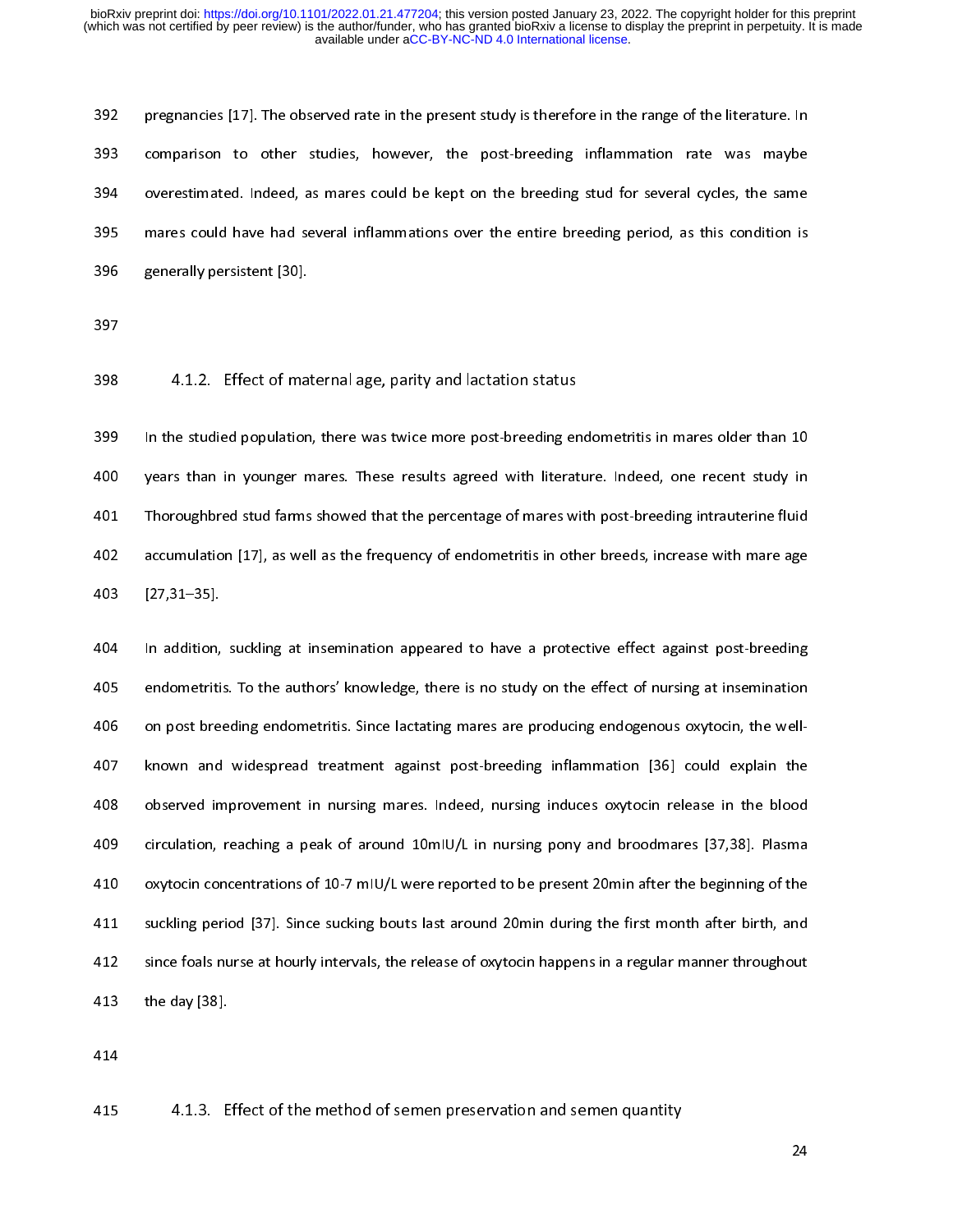417 Straws, nor the number of inseminations were related to post-breeding endometritis. One study showed that a similar volume of uterine fluid accumulated in the uterus after insemination with cooled or frozen semen which 418 showed that a similar volume of uterine fluid accumulated in the uterus after insemination with<br>419 cooled or frozen semen which is consistent with results obtained here [39]. One recent study,<br>420 however, showed that cooled or frozen semen which is consistent with results obtained here [39]. One recent study,<br>
420 however, showed that the uterine inflammatory response was positively corelated to the number of<br>
421 spermatozoid used for 420<br>420 however, showed that the uterine inflammatory response was positively corelated to the number of<br>421 spermatozoid used for the insemination with frozen semen [40]. This high inflammatory response<br>422 was also faste 421 spermatozoid used for the insemination with frozen semen [40]. This high inflammatory response<br>422 was also faster to resume than the response for low doses of semen, which could explain the lack of<br>423 influence of th

422 was also faster to resume than the response for low doses of semen, which could explain the lack of<br>423 influence of the number of straws in the present study.<br>424<br>425 4.1.4. Effect of month of insemination<br>426 Data sh 423 influence of the number of straws in the present study.<br>424<br>424<br>425 4.1.4. Effect of month of insemination<br>426 Data showed that there were more inflammations/endometritis when insemination was performed<br>427 late in the 424<br>425 4.1.4. Effect of month of insemination<br>426 Data showed that there were more inflammations/enc<br>427 late in the season, i.e., during July and August. Several<br>428 is that mares with good quality uteri needed less cycl ...<br>425<br>426<br>427<br>428<br>430<br>431 425 4.1.4. Effect of month of insemination<br>426 Data showed that there were more inflammat<br>427 late in the season, i.e., during July and August.<br>428 is that mares with good quality uteri needed les<br>439 mares with reproducti abtraction the season, i.e., during July and August. Several hypotheses could explain this result. The first<br>428 is that mares with good quality uteri needed less cycles to become pregnant and therefore that more<br>429 mares 428 is that mare swith good quality uteri needed less cycles to become pregnant and therefore that more<br>429 mares with reproductive troubles were inseminated late in the season. Another hypothesis could be<br>430 that there i mares with reproductive troubles were inseminated late in the season. Another hypothesis could be<br>that there is more post-breeding inflammation from June/July onwards because of the increased<br>environmental temperature. So 430 that there is more post-breeding inflammation from June/July onwards because of the increased<br>431 environmental temperature. So far, there is no study on the effects of outdoor temperature on the<br>432 incidence of endom 431 environmental temperature. So far, there is no study on the effects of outdoor temperature on the<br>432 incidence of endometritis in mares but in dairy cows, environmental heat, as evaluated by comparing<br>433 the possibil Figures in the temperature of the effects of the effects of the effects of the properties of the possibility of sheltering or not from the sun, increased rectal temperature by almost one degree<br>
433 the possibility of shel the possibility of sheltering or not from the sun, increased rectal temperature by almost one degree<br>434 [41] and reduced uterine blood flow [42]. The temperature increase, by acting directly on uterine<br>435 terus.<br>436 uter 434 [41] and reduced uterine blood flow [42]. The temperature increase, by acting directly on uterine<br>435 temperature and/or on uterine blood flow could therefore promote inflammation in the mares'<br>436 uterus.<br>437<br>438 4.1.  $435$  temperature and/or on uterine blood flow could therefore promote inflammation in the mares'<br>uterus.<br>436 uterus.<br>437<br>4.1.5. Treatment and pregnancy rates 436 uterus.<br>437<br>438 4.1.5. Treatment and pregnancy rates

## 437<br>438 4.1  $438$ 438 4.1.5. Treatment and pregnancy rates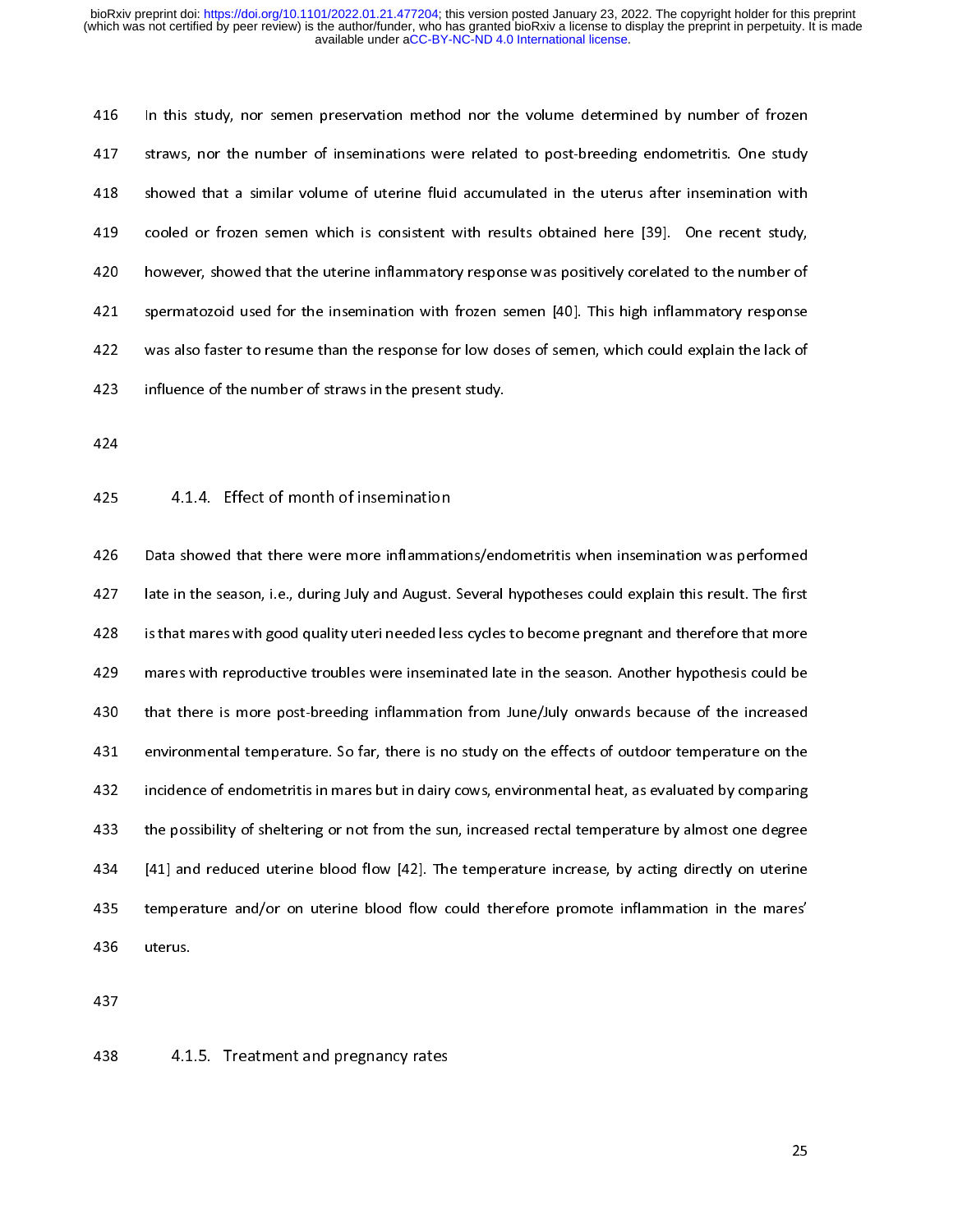Experimentally applied. Most of the time, this treatment was limited to an injection of oxytocin. In a<br>441 Frecent study about therapeutic practices in intensively managed Thoroughbred mares, almost half of<br>442 Freemant ma Francent study about therapeutic practices in intensively managed Thoroughbred mares, almost half of<br>
442 the pregnant mares were treated with intrauterine antibiotics and the same proportion was treated<br>
443 with oxytocin the pregnant mares were treated with intrauterine antibiotics and the same proportion was treated<br>
443 with oxytocin. Oxytocin combined with intrauterine antibiotics are used prophylactically in<br>
444 Thoroughbreds in the U 443 with oxytocin Coxytocin combined with intrauterine antibiotics are used prophylactically in<br>444 Thoroughbreds in the UK to avoid uterine infections that breeders believe to be a cause of<br>445 conception failure and embr 1444 Thoroughbreds in the UK to avoid uterine infections that breeders believe to be a cause of<br>
4445 conception failure and embryo loss [17]. In Thoroughbreds, however, less than 10% of early<br>
445 pregnancy failures were conception failure and embryo loss [17]. In Thoroughbreds, however, less than 10% of early<br>pregnancy failures were associated with uterine inflammation [17,32]. Another study on 99<br>Thoroughbred mares showed that there was From France and embryo loss [17]. In Thorough Lista, however, loss than 11% of 99<br>Thoroughbred mares showed that there was no association between post-breeding uterine fluid<br>accumulation and pregnancy rates nor embryonic d Fregnancy failure are a laterated with uterine inflammation [17,22]. The carry of the computation and pregnancy rates nor embryonic death [43], as observed here. In all studies, the systematic management to prevent/cure an

Examples accumulation and pregnancy rates nor embryonic death [43], as observed here. In all studies, the<br>systematic management to prevent/cure anormal inflammation could explain this lack of association.<br>Therefore, today, systematic management to prevent/cure anormal inflammation could explain this lack of association.<br>
450 Therefore, today, the post-breeding inflammation seems to be well handled by stud farms.<br>
451 In different breeds, the Free the post-breeding inflammation seems to be well handled by stud farms.<br>
451 In different breeds, the combination of antibiotics with oxytocin was shown to be more efficient than<br>
452 antibiotics or oxytocin alone to p 14451 In different breeds, the combination of antibiotics with oxytocin was shown to be more efficantibiotics or oxytocin alone to prevent decreased pregnancy rates after mating [44]. I study on warmblood mares artificiall 452 antibiotics or oxytocin alone to prevent decreased pregnancy rates after mating [44]. In another<br>453 study on warmblood mares artificially inseminated, however, oxytocin alone was sufficient to<br>454 increase pregnancy r 453 study on warmblood mares artificially inseminated, however, oxytocin alone was sufficient to<br>454 increase pregnancy rates in comparison to no treatment [36]. In most of cases, here, oxytocin alone<br>455 was applied and w Find the margin on the theorem is a study of the matter of the matter of the matter of the matter of the matter artificially inseminated, that this treatment alone is efficient to avoid altered pregnancy rates in artificia was applied and was sufficient to avoid altered pregnancy rate. This, therefore suggested that this<br>
treatment alone is efficient to avoid decreased pregnancy rates in artificially inseminated mares.<br> **4.2. Pregnancy rates** 

456 treatment alone is efficient to avoid decreased pregnancy rates in artificially inseminated mares.<br>455 4.2. Pregnancy rates<br>459 4.2.1. Prevalence<br>460 In studies on different breeds in several countries using artificial 4.2. Pregnancy rates<br>456 treatment alone is efficient to avoid decrease and the set of an artificial insemination, pregnancy rates<br>460 In studies on different breeds in several countries using artificial insemination, preg ---<br>458<br>459<br>461<br>462 458 4.2.1. Prevalence<br>460 In studies on different breeds in sev-<br>461 between 40-80%, according to the s<br>462 study on 328 sport mares artificia 459 4.2.1. Prevalence<br>460 In studies on different b<br>461 between 40-80%, accord<br>462 study on 328 sport ma the 461 between 40-80%, according to the semen preservation method [15,45–47]. In a comparable recent<br>462 study on 328 sport mares artificially inseminated in the Netherlands, 46.6% of gestations were<br>26  $462$  study on 328 sport mares artificially inseminated in the Netherlands, 46.6% of gestations were<br>26 462 study on 328 sport mares artificially inseminated in the Netherlands, 46.6% of gestations were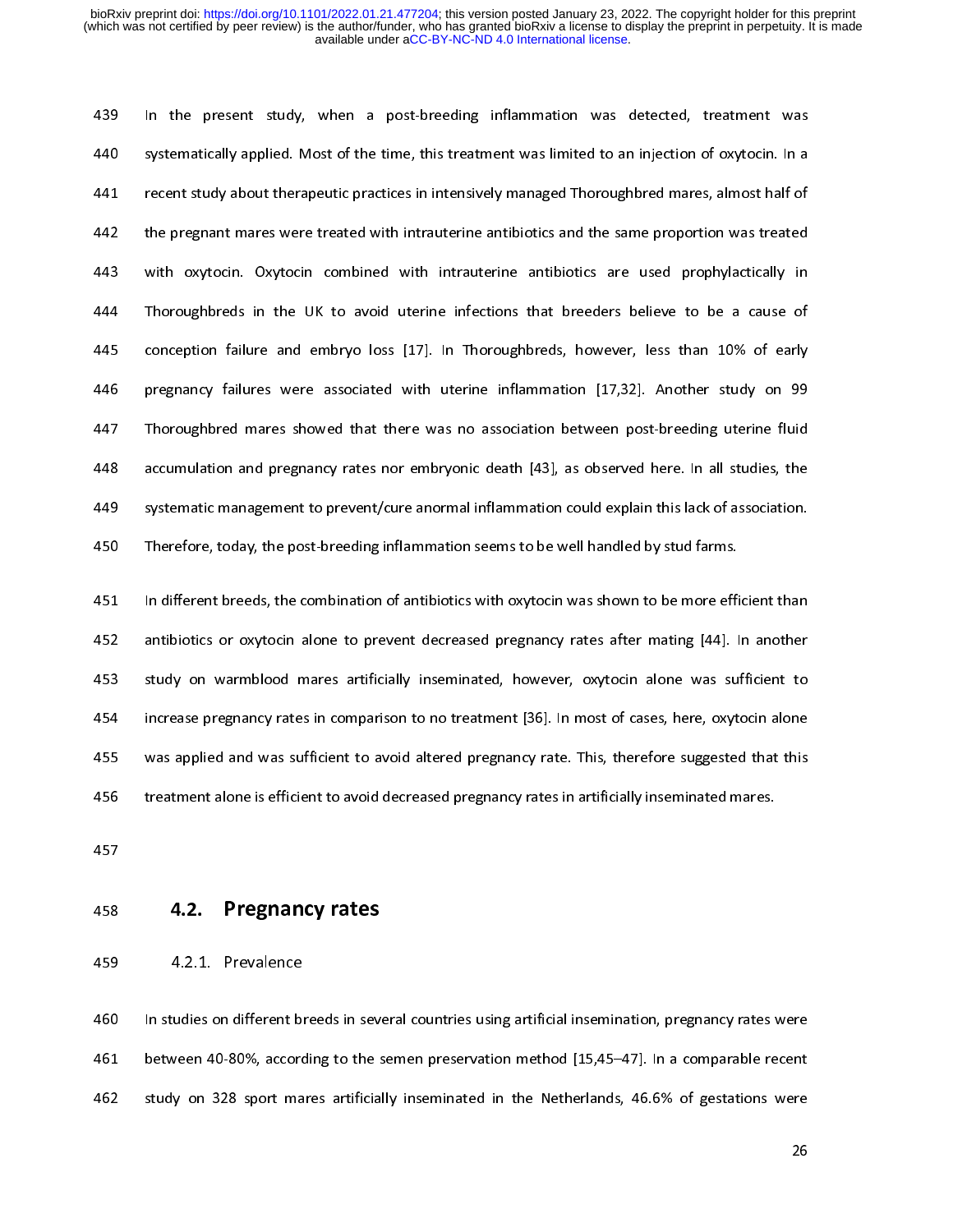464 being pregnant by cycle regardless of the method used for semen preservation.<br>465<br>465<br>465 4.2.2. Effect of maternal age, parity and lactation status<br>466 4.2.2. Effect of maternal age, parity and lactation status<br>467 P 465<br>465<br>42.2. Effect of maternal age, parity and lactation status<br>467 Pregnancy rates were reduced when mares were older than 10 years old at the<br>468 Several studies already showed a reduction of pregnancy rates with incr<br> 466<br>467<br>468<br>470<br>471<br>472 4.2.2. Effect of maternal age, parity and lactation status<br>
466 Pregnancy rates were reduced when mares were older than 10 year<br>
468 Several studies already showed a reduction of pregnancy rat<br>
469 [1,7,10,31,49–51]. Most Exercise Several studies already showed a reduction of pregnancy rates with increased maternal age<br>
469 [1,7,10,31,49–51]. Most studies, however, observed differences in mares older than 14 years old and<br>
470 not as early 469 [1,7,10,31,49–51]. Most studies, however, observed differences in mares older than 14 years old and<br>470 not as early as 10 years old. Here, the clustering in 4 classes (≤ 5, 5-9, 10-14 and ≥ 15 years old) was<br>471 not a 1499 The start of the studies of the clustering in 4 classes ( $\leq$  5, 5-9, 10-14 and  $\geq$  15 years old) was<br>1471 not associated with alteration of pregnancy rates. This could be because pregnancy rates were only<br>1472 sli

471 not associated with alteration of pregnancy rates. This could be because pregnancy rates were only<br>472 slightly reduced with age and due to the limited number of cycles studied, the present study was not<br>473 able to de slightly reduced with age and due to the limited number of cycles studied, the present study was not<br>able to demonstrate these changes.<br>Aza Maternal parity tended to not reduce pregnancy rates in the overall population. Ef 473 able to demonstrate these changes.<br>474 Maternal parity tended to not reduce pregnancy rates in the overall population. Effect of maternal<br>475 parity on pregnancy rates are controversial and related to mares' age. Indee Maternal parity tended to not redu<br>
475 parity on pregnancy rates are cont<br>
476 mares were mostly older than 7 ye<br>
477 when nulliparous mares were young<br>
478 [2,14]. Here, more than 60% of nu<br>
480 When considering only mar From the control program particular program is a control of the original protein in the overall population.<br>
475 mares were mostly older than 7 years, a detrimental effect of nulliparity was observed [2,15] but<br>
477 when n mares were mostly older than 7 years, a detrimental effect of nulliparity was observed [2,15] but<br>when nulliparous mares were younger, no deleterious or a favorable effect of parity was observed<br>[2,14]. Here, more than 60% when nulliparous mares were younger, no deleterious or a favorable effect of parity was observed<br>
12,14]. Here, more than 60% of nulliparous were older than 10 years and this could explain the<br>
1479 observed tendency.<br>
148

12,14]. Here, more than 60% of nulliparous were older than 10 years and this could explain the<br>1479 observed tendency.<br>1480 When considering only mares older than 10 years, D14 pregnancy rates were reduced in nulliparous<br>1

When considering only mares older than 10 years, D14 pregnancy rates were reduced in nulliparous<br>
480 When considering only mares older than 10 years, D14 pregnancy rates were reduced in nulliparous<br>
482 present data indic The Model of When considering of<br>
481 on mares while in the y<br>
482 present data indicate<br>
483 Lactation at the tim<br>
484 Foaling mares, how<br>
485 lactation on fertility<br>
486 than non-nursing c 481 mares while in the youngest group, the parity did not affect the incidence of pregnancy. Thus, the<br>482 present data indicate a deleterious cumulative effect of nulliparity and aging on fertility in mares.<br>483 Lactation From the youngest group of the youngest group, the particle of nulliparity and aging on fertility in mares.<br>
483 Lactation at the time of insemination did not influence pregnancy rates, 14 days post ovulation.<br>
484 Foaling Lactation at the time of insemination did not influence pregnancy rates, 14 days post ovulat<br>Foaling mares, however, needed less cycles to become pregnant. In the literature, the effec<br>lactation on fertility is controversi Foaling mares, however, needed less cycles to become pregnant. In the literature, the effect of lactation on fertility is controversial as some studies observed that nursing mares are more fertile than non-nursing ones [2, 485 Iactation on fertility is controversial as some studies observed that nursing mares are more fertile<br>486 than non-nursing ones [2,8,31,50,51] while others do not observe any difference [4,7,10,14].<br>27 486 than non-nursing ones  $[2,8,31,50,51]$  while others do not observe any difference  $[4,7,10,14]$ .<br>27  $\frac{1}{2}$  and  $\frac{1}{2}$  which is a non-nursing order of observe any difference  $\frac{27}{4}$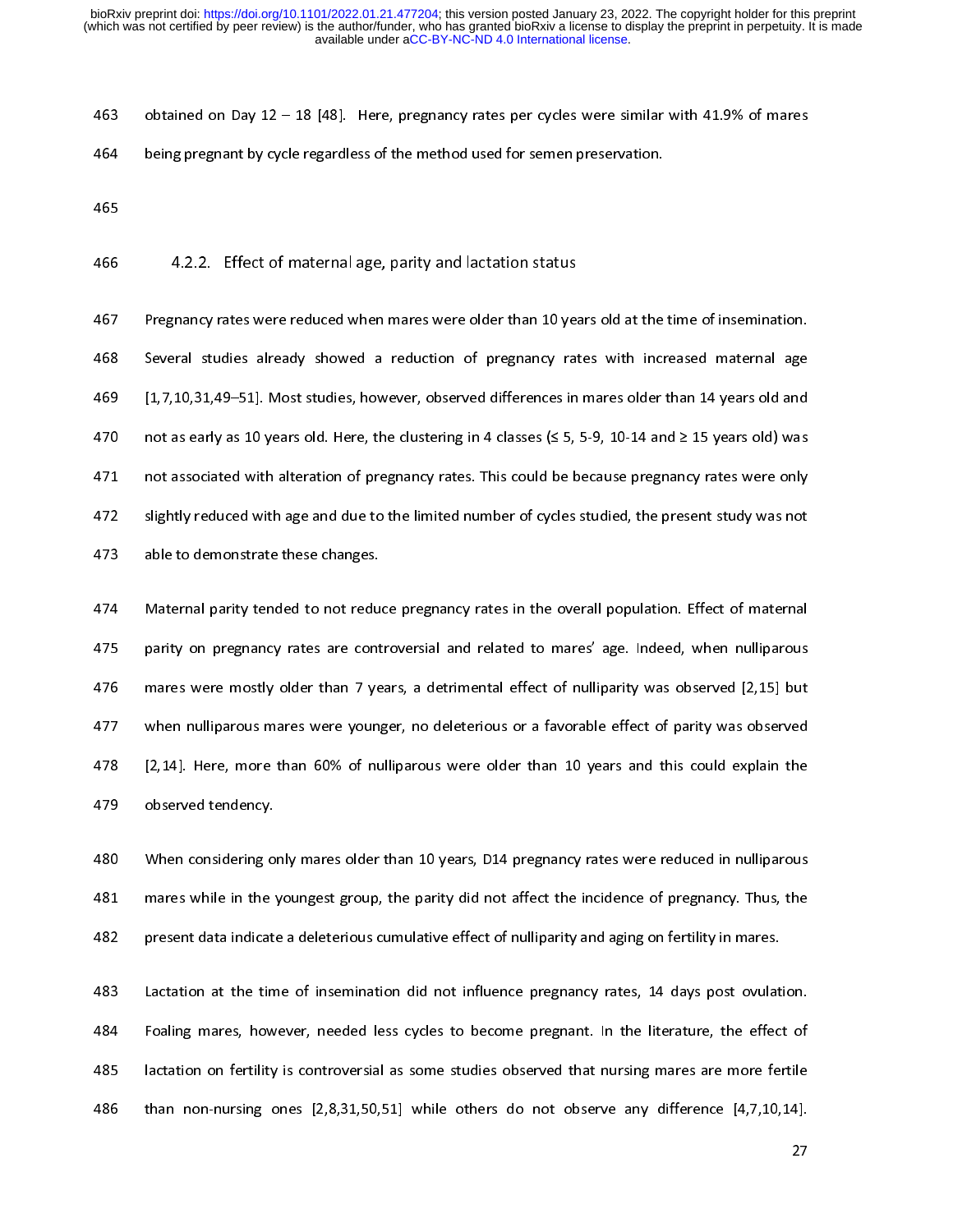| 487 | Insemination at foal heat was previously shown to reduce pregnancy rates [24,52] and to be       |
|-----|--------------------------------------------------------------------------------------------------|
| 488 | associated with increased embryonic death [22,23,52]. Here, most foaling mares were bred on foal |
| 489 | heat but this did not affect pregnancy rates                                                     |

488 associated with increased embryonic death [22,23,52]. Here, most foaling mares were bred on foal<br>489 heat but this did not affect pregnancy rates.<br>490<br>491 d.2.3. Effect the number of ovulations<br>492 The more ovulations 489 heat but this did not affect pregnancy rates.<br>490<br>491 4.2.3. Effect the number of ovulations<br>492 The more ovulations were observed, the higher the likelihood that the mare was to be pregnant at<br>493 14 days post ovulati 490<br>491 4.2.3. Effect the number of ovulatio<br>492 The more ovulations were observed, the hig<br>493 14 days post ovulation. The result obtained<br>494 number of oocytes that could be fertilized.<br>495 491<br>492<br>494<br>495<br>496 491 4.2.3. Effect the number of ovulations<br>492 The more ovulations were observed, the highe<br>493 14 days post ovulation. The result obtained h<br>494 number of oocytes that could be fertilized.<br>495 4.2.4. Effect of the method

493 14 days post ovulation. The result obtained here seem obvious as double ovulations increase the<br>494 number of oocytes that could be fertilized.<br>495<br>4.2.4. Effect of the method of semen preservation and semen quantity<br>4 493 14.2.4. Effect of the method of semen preservation and semen quantity<br>495 14.2.4. Effect of the method of semen preservation and semen quantity<br>497 14.2.4. Effect of the method of semen preservation and semen quantity<br> 495<br>496 1.2.4. Effect of the method of seme<br>497 As previously observed [45,46,48,53], the r<br>498 mare to be pregnant on Day 14. Indeed, pr<br>499 It is well known that stallion semen quality<br>500 number of mobile spermatozoa pe 496<br>497<br>498<br>500<br>501<br>502 496 4.2.4. Effect of the method of semen preservation and semen quantity<br>496 4.2.4. Effect of the method of semen preservation and semen quantity<br>498 mare to be pregnant on Day 14. Indeed, pregnancy rate was higher after F 498 mare to be pregnant on Day 14. Indeed, pregnancy rate was higher after FAI or CTAI than after FZAI.<br>499 it is well known that stallion semen quality decreases with cryopreservation and that a higher critical<br>499 number 499 It is well known that stallion semen quality decreases with cryopreservation and that a higher critical<br>499 It is well known that stallion semen quality decreases with cryopreservation and that a higher critical<br>4501 s 499 It is well also and the statistical material critical material critical material material material material<br>1990 It is started to predict of the state of the state of the state of the state of the state of the state of 501 semen [53]. In this study, the number of straws was not related to pregnancy rate, as also shown by<br>502 others [45]. The protocol involving ultrasonography every 6h and deep intra-uterine AI after<br>503 observed ovulatio

502 studies [45]. The protocol involving ultrasonography every 6h and deep intra-uterine Al after<br>503 observed ovulation seemed to be effective to reach acceptable pregnancy rates with 4 straws or less.<br>504<br>505 4.2.5. Effe 503 observed ovulation seemed to be effective to reach acceptable pregnancy rates with 4 straws or less.<br>504<br>505 4.2.5. Effect of month of insemination<br>506 Month of insemination tended to influence the pregnancy rate, with 503 4.2.5. Effect of month of insemination<br>506 Month of insemination tended to influence the pregnancy rate, with reduced incidence of<br>507 pregnancies in March and June. In another French study, March was one of the more p 505<br>506<br>507<br>508 505 4.2.5. Effect of month of insemination<br>506 Month of insemination tended to influence<br>507 pregnancies in March and June. In another Frei<br>508 in terms of foal productivity per mare but all l pregnancies in March and June. In another French study, March was one of the more prolific month<br>
in terms of foal productivity per mare but all breed were considered (Thoroughbred, Standardbred<br>
28 508 in terms of foal productivity per mare but all breed were considered (Thoroughbred, Standardbred<br>28 508 in terms of foal productivity per mare but all breed were considered (Thoroughbred, Standardbred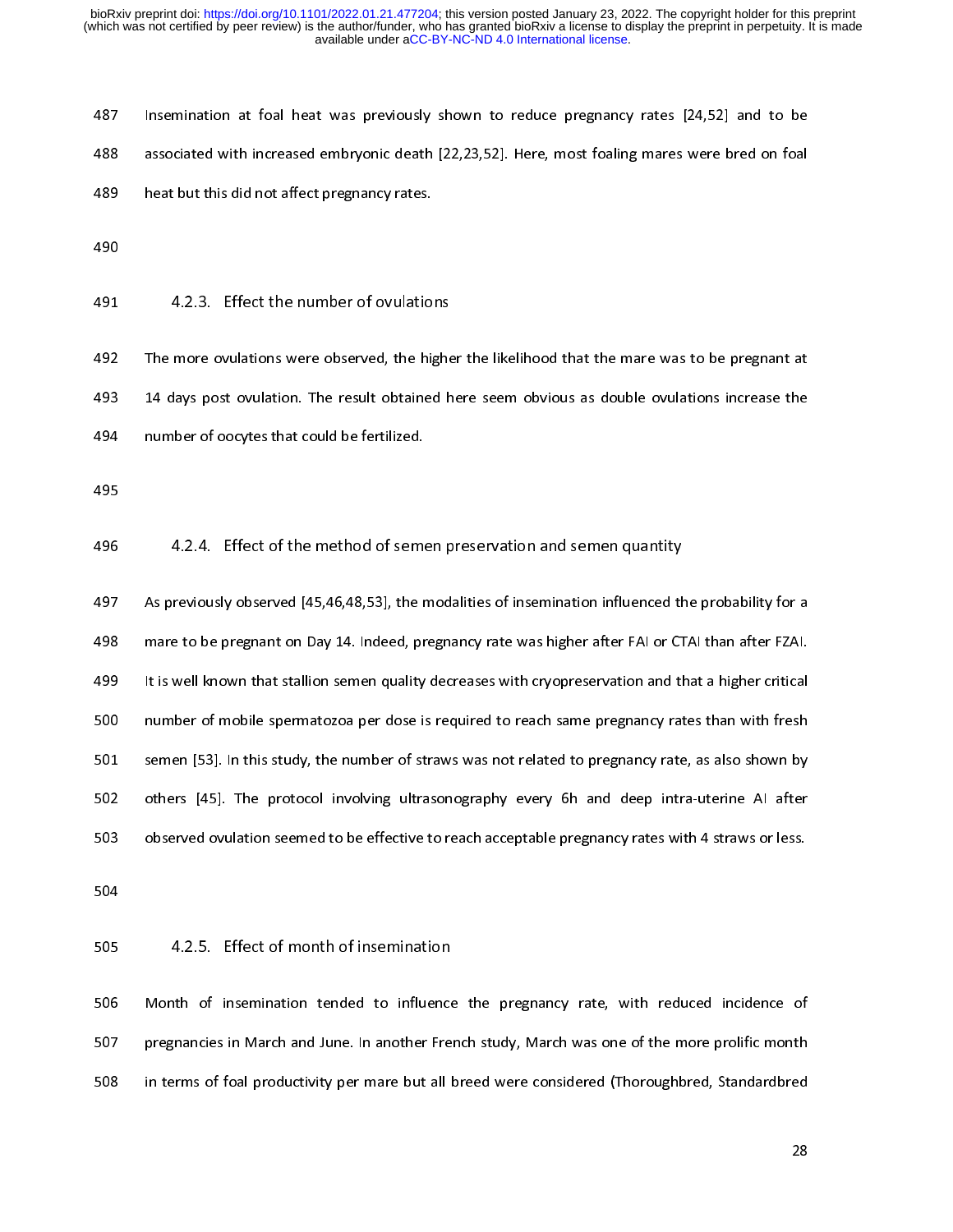510 [54] since foals born early in the year have an advantage when they are sold as yearling. In sport<br>511 horse breeding under European latitudes, however, March is often the beginning of the breeding<br>512 season. At this 511 horse breeding under European latitudes, however, March is often the beginning of the breeding<br>512 season. At this time, mare enter the spring transitional period and less mares are bred, which could<br>513 explain the re season. At this time, mare enter the spring transitional period and less mares are bred, which could<br>
stand explain the reduced pregnancy rates on this month. The other French study also reported a fertility<br>
decrease when Explain the reduced pregnancy rates on this month. The other French study also reported a fertility decrease when mares were bred in June and after [2]. The June effect, here, is more complicated to explain as July and Aug Explain the reduced pregnancy prediction and after [2]. The June effect, here, is more complicated to<br>
explain as July and August did not affect pregnancy rates. During their stay, all mares were housed in<br>
individual stab Explain as July and August did not affect pregnancy rates. During their stay, all mares were housed in<br>
516 individual stable with no access to fresh grass. They were fed with hay. A change in food quality in<br>
517 June cou Explain as Laty and Laty and August did not access to fresh grass. They were fed with hay. A change in food quality in<br>
515 lune could not explain the present results. Nevertheless, increasing ambient temperature could<br>
51 517 June could not explain the present results. Nevertheless, increasing ambient temperature could<br>
stable explain the differences in pregnancy rates as temperatures reached a maximum of 35.8°C in one stud<br>
farm in June 20 explain the differences in pregnancy rates as temperatures reached a maximum of 35.8°C in one stud<br>
farm in June 2019. In July and August, temperature were also high with more than 33°C as maximal<br>
temperature in the 2 stu From in June 2019. In July and August, temperature were also high with more than 33°C as maximal<br>
space in the difference in pregnancy rate and August could be explained<br>
by the fact that only few mares were bred during th 520 temperature in the 2 studied stud farms. The lack of difference in July and August could be explained<br>521 by the fact that only few mares were bred during this period and that technicians and veterinarians<br>522 were may by the fact that only few mares were bred during this period and that technicians and veterinarians<br>
sexted were maybe more caring.<br> **4.3.** Effects of age on other reproductive outcomes<br>
4.3.1. Choice of semen preservation

522 were maybe more caring.<br>523<br>524 **4.3.** Effects of age on other reproductive outcomes<br>525 4.3.1. Choice of semen preservation method<br>526 Maternal age did not influence the breeders' choice concerning ovulation managemen 523<br>
525 **4.3.1. Choice of and 525**<br>
526 Maternal age did not influenced the modality of<br>
528 of older mares. On one s 524<br>525<br>525<br>526<br>527<br>528<br>530 4.3. Effects of age on other reproductive outcomes<br>525 4.3.1. Choice of semen preservation method<br>526 Maternal age did not influence the breeders' choice concerning of<br>527 influenced the modality of AI. Indeed, less frozen 4.3.1. Choice of semen preservation method<br>526 Maternal age did not influence the breeders' ch<br>527 influenced the modality of AI. Indeed, less frozen and<br>528 of older mares. On one side, frozen semen is less e<br>529 literatu Maternal age did not influence the breeders' choice concerning ovulation management but<br>
527 influenced the modality of Al. Indeed, less frozen and fresh semen were chosen for the insemination<br>
528 of older mares. On one s 528 of older mares. On one side, frozen semen is less efficient for producing a foal, as confirmed by<br>529 literature [53] and this study. Moreover, reduced fertility has been observed in old mares, both in<br>530 literature [ Fit<br>In the mare standard mares. Nother mare standard mare standard mare shown in the present study. The combination of both factors could explain<br>1530 Interature [for review see 47] and in the present study. The combinatio Interature [53] and the study. The combination of both factors could explain<br>531 that older mares tended to be inseminated less with frozen semen as the financial risk might have<br>532 been too costly for breeders. Moreover, that older mares tended to be inseminated less with frozen semen as the financial risk might have<br>been too costly for breeders. Moreover, currently, equine breeders do not use more straws for old<br>than for young mares, even been too costly for breeders. Moreover, currently, equine breeders do not use more straws for old<br>
than for young mares, even if it has been shown that increasing straw number could improve fertility<br>
29 than for young mares, even if it has been shown that increasing straw number could improve fertility<br>29<br>29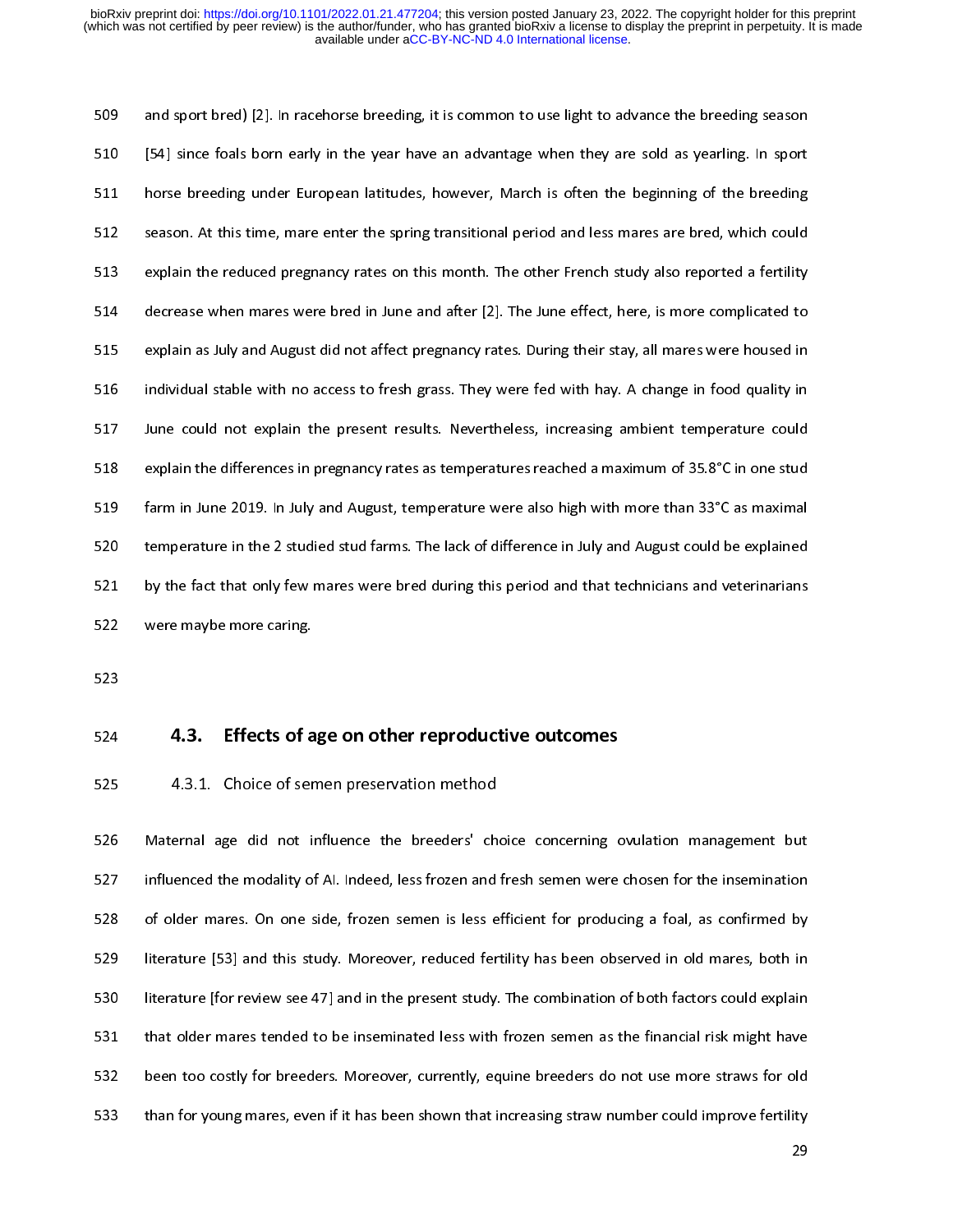Figure side, breeders could have been looking for stallions that are not available on the<br>spresent study, breeders could have been looking for stallions that are not available on the<br>reproductive centers for fresh insemina

For the study of the study shows that the length of estrus tenders of this explaining why cooled<br>
transported semen was preferred.<br>
For starsported semen was preferred.<br>
For stalling that are not available on the state of transported semen was preferred.<br>
538<br>
538 4.3.2. Length of estrus and ovulation outcomes<br>
540 This retrospective study shows that the length of estrus tended to increase with mare age (only 0.4<br>
541 day more in old mares) 538 4.3.2. Length of estrus and<br>540 This retrospective study shows that<br>541 day more in old mares), with a<br>542 prolonged interovulatory interval v<br>543 reduction in follicular growth and p 539<br>539<br>540<br>541<br>542<br>543<br>545 4.3.2. Length of estrus and ovulation outcomes<br>540 This retrospective study shows that the length of estrus<br>541 day more in old mares), with a smaller preovulatory<br>542 prolonged interovulatory interval was associated with

541 day more in old mares), with a smaller preovulatory follicle. This was already observed as a<br>542 prolonged interovulatory interval was associated with a prolonged follicular growth [56–63] and to a<br>543 reduction in fol standary more in the interest, that a smaller presentative market interesting of the smaller and the smaller mares) and to a reduction in follicular growth and preovulatory follicular size in oldest mares [64–67].<br>
In the From the studied population, more multiple ovulations were also observed in older mares. Several<br>
studies reported that the incidence of multiple ovulations were also observed in older mares. Several<br>
studies reported that 1444 In the studied population, more multiple ovulations were also observed in older<br>
545 studies reported that the incidence of multiple ovulation continuously increases<br>
145 reaches 20 years of age [62,67–69]. More multi 545 studies reported that the incidence of multiple ovulation continuously increases until the mare<br>546 reaches 20 years of age [62,67–69]. More multiple ovulations in older mares, however, is not<br>547 associated with more Fraction appears of age [62,67-69]. More multiple ovulations in older mares, however, is not<br>sassociated with more twinning at 14 days post ovulation. Studies have shown that even if fertilization<br>appears to be equal betwe 547 associated with more twinning at 14 days post ovulation. Studies have shown that even if fertilization<br>548 appears to be equal between young and old mares, early embryo mortality is increased in older<br>549 mares [49,70] Example are to be equal between young and old mares, early embryo mortality is increased in older<br>
mares [49,70] and this could explain that there are no more twin embryos observed at 14 days in<br>
older mares than in younge

mares [49,70] and this could explain that there are no more twin embryos observed at 14 days in<br>
550 older mares than in younger ones.<br>
551<br>
552 **4.4. Effects of parity on other reproductive outcomes**<br>
553 Nulliparous mare 550 older mares than in younger ones.<br>551<br>552 **4.4. Effects of parity on other reproductive outcomes**<br>553 Nulliparous mares had smaller preovulatory follicles. As explained above, the monitoring of mares<br>554 was not perfor 551<br>
552 **4.4. Effects of parity on<br>
553** Nulliparous mares had smaller pre<br>
554 was not performed more than tw<br>
555 observed difference should be con:<br>
556 ---<br>552<br>553<br>555<br>555<br>556 4.4. Effects of parity on other reproductive outcomes<br>553 Nulliparous mares had smaller preovulatory follicles. As explained above,<br>554 was not performed more than twice a day: since follicles continuously gro<br>555 observed 554 was not performed more than twice a day: since follicles continuously grow until breakdown, this<br>555 observed difference should be considered with caution.<br>556 555 observed difference should be considered with caution.<br>556<br>30 555 observed difference should be considered with caution.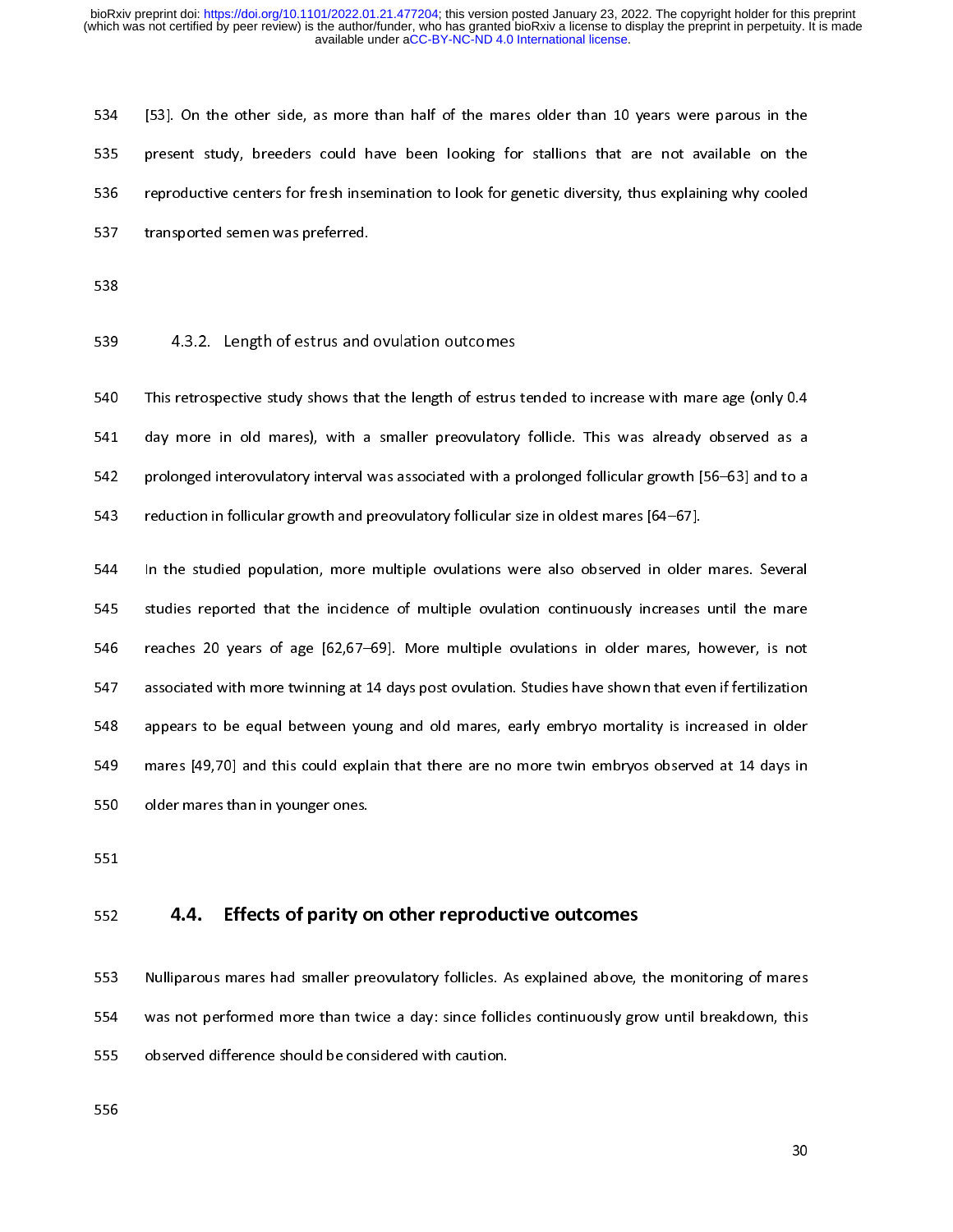4.5. Effects of suckling at insemination on other reproductive outcomes<br>558 In sport horses, mares are often bred and subsequently foal during the spring. Foaling mares are<br>559 most of the time pregnant at the beginning of 559 most of the time pregnant at the beginning of the spring. It is, therefore, not surprising to observe a<br>560 peak of breeding in May and June in foaling mares while barren mare breedings were more spread<br>561 throughout For the time time pregnant at the beginning of the spring. It is, the surprising of the spring. The surprising of the spring of the spring of the spring of the spring of the spring of the spring of the spring of the spring From a throughout the reproductive season. Moreover, as it appears that less estrus cycles were required to<br>562 botain a pregnancy in lactating mares, it is not surprising either to not observed many lactating<br>563 mares in

562 obtain a pregnancy in lactating mares, it is not surprising either to not observed many lactating<br>
563 mares in August.<br>
564 Finally, the heat period was shortened and the preovulatory follicle was larger when mares we From a pregnancy in lactating marrity in the surprising since it is not surprising mare in August.<br>
563 mares in August.<br>
565 Finally, the heat period was shortened and the preovulatory follicle was larger when mares were 564 Finally, the heat<br>565 lactation without<br>566 the effect of lacta<br>567 **5. Conclu**<br>569 In conclusion, ma

565 Finally, increases the heat period was shortened and the effect of lactation at insemination time on estrus and follicle parameters.<br>566 Finally, the effect of lactation at insemination time on estrus and follicle para 566 the effect of lactation at insemination time on estrus and follicle parameters.<br>567<br>567 **568 5. Conclusion**<br>568 **5. Conclusion**<br>569 In conclusion, maternal age appeared to be the most important factor affecting both 568 5. **Conclusion**<br>
568 5. **Conclusion**<br>
569 In conclusion, maternal age appeared to be the most important factor affector<br>
570 inflammation and pregnancy rates. Both could be explained by the degene<br>
571 observed in olde 568<br>568<br>569<br>571<br>572<br>573<br>574 568 In conclusion, maternal a<br>569 In conclusion, maternal a<br>570 inflammation and pregnances<br>572 age of their broodmare<br>573 excessive costs. Older m<br>574 should also be considere<br>575 pregnancy rates, the use Inflammation and pregnancy rates. Both could be explained by the degenerative changes that are<br>
571 observed in older mares. Breeders, should, therefore, be encouraged to pay more attention to the<br>
572 age of their broodma 571 observed in older mares. Breeders, should, therefore, be encouraged to pay more attention to the age of their broodmares and either, breed earlier in their life or culling them earlier to avoid excessive costs. Older m are of their broodmares and either, breed earlier in their life or culling them earlier to avoid<br>
states excessive costs. Older mares are also of less interest concerning genetics point of view [71] that<br>
should also be co Example 2022 and the structure and enterpret to the structure in the structure or considered by breeders. Moreover, as frozen semen was associated with decreased pregnancy rates, the use of fresh or cooled semen for the in 574 should also be considered by breeders. Moreover, as frozen semen was associated with decreased<br>575 pregnancy rates, the use of fresh or cooled semen for the insemination of old mares should be<br>576 advised.<br>577 In this For the insemination of old mares should be<br>advised.<br>S77 In this study, it has also been shown that nulliparity as the same time to aging affected pregnancy<br>rates. For their first gestation, mares should not be more than 1

576 advised.<br>
In this study, it has also been shown that nulliparity as the same time to aging affected pregnancy<br>
1578 rates. For their first gestation, mares should not be more than 10 years old to increase chance of<br>
15 577 In this st<br>578 rates. Fo 578 rates. For their first gestation, mares should not be more than 10 years old to increase chance of 31 578 rates. For their first gestation, mares should not be more than 10 years old to increase chance of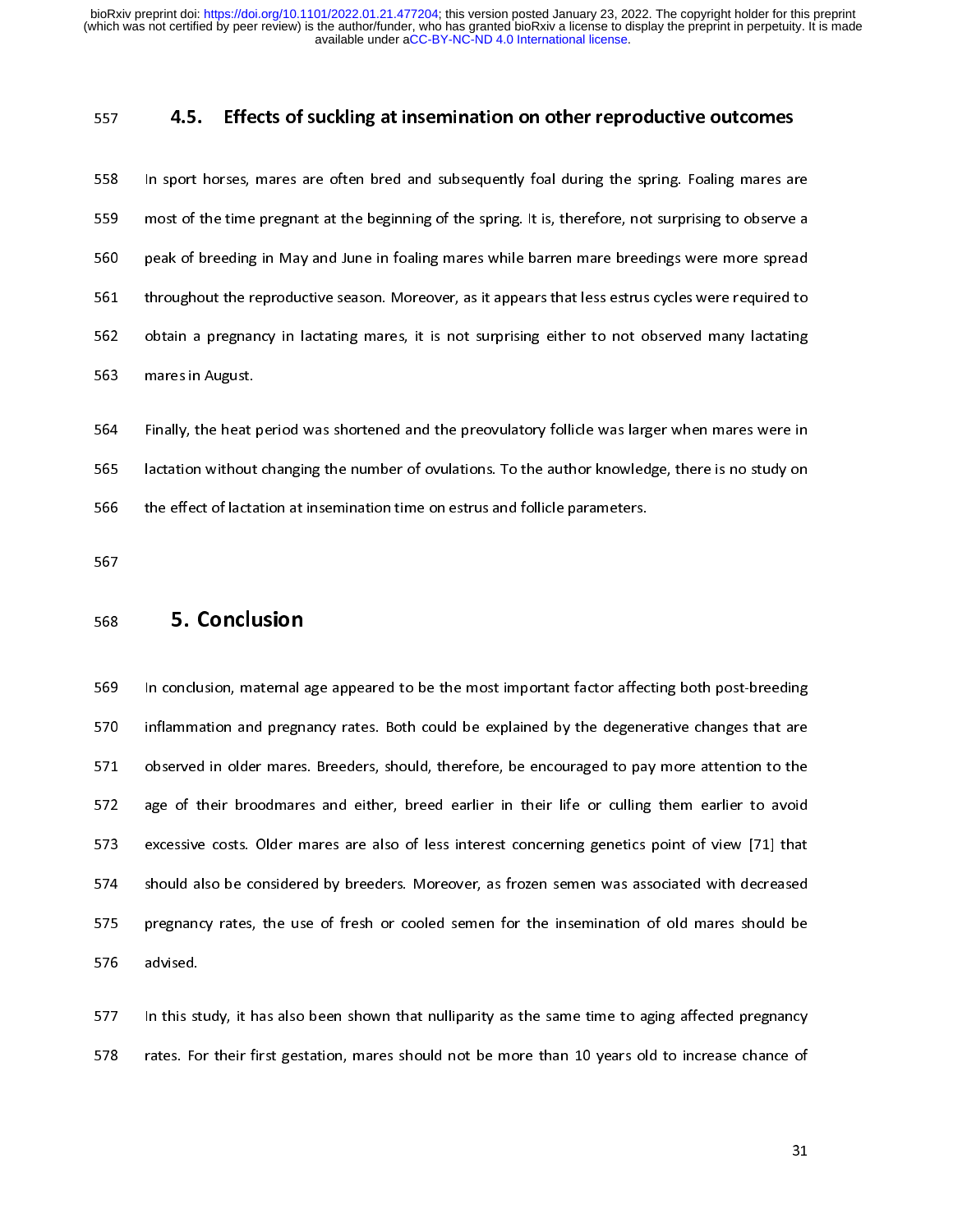- 
- 
- 
- 
- 
- Fregnancy. The advice to breeders course to breeding inflammation.<br>
S81 Suckling at insemination prevented post-breeding inflammation. The most probable hypothesis could<br>
be that sucking provokes oxytocin release that is a Simple their first form intertainmental states and as the later the later insemination:<br>582 be that sucking provokes oxytocin release that is accomulation.<br>583 accumulation.<br>584 Here, pregnancy rates were not affected by p For the sucking provokes oxytocin release that is acting as a natural treatment of uterine fluid<br>SB3 accumulation.<br>SB4 Here, pregnancy rates were not affected by post-breeding inflammation, although uterine fluid<br>SB5 accum 583 accumulation.<br>584 Here, pregnancy rates were not affected by post-breeding inflammation, although uterine fluid<br>585 accumulation were more frequent than in other studies. This suggests that endometritis is well<br>586 han 584 Here, pregnan<br>585 accumulation<br>586 handled and th<br>587
- 585 accumulation were more frequent than in other studies. This suggests that endometritis is well<br>586 handled and that oxytocin only as a treatment is efficient.<br>587
- 585 handled and that oxytocin only as a treatment is efficient.<br>585 handled and that oxytocin only as a treatment is efficient. 586 handled and that oxytocin only as a treatment is efficient.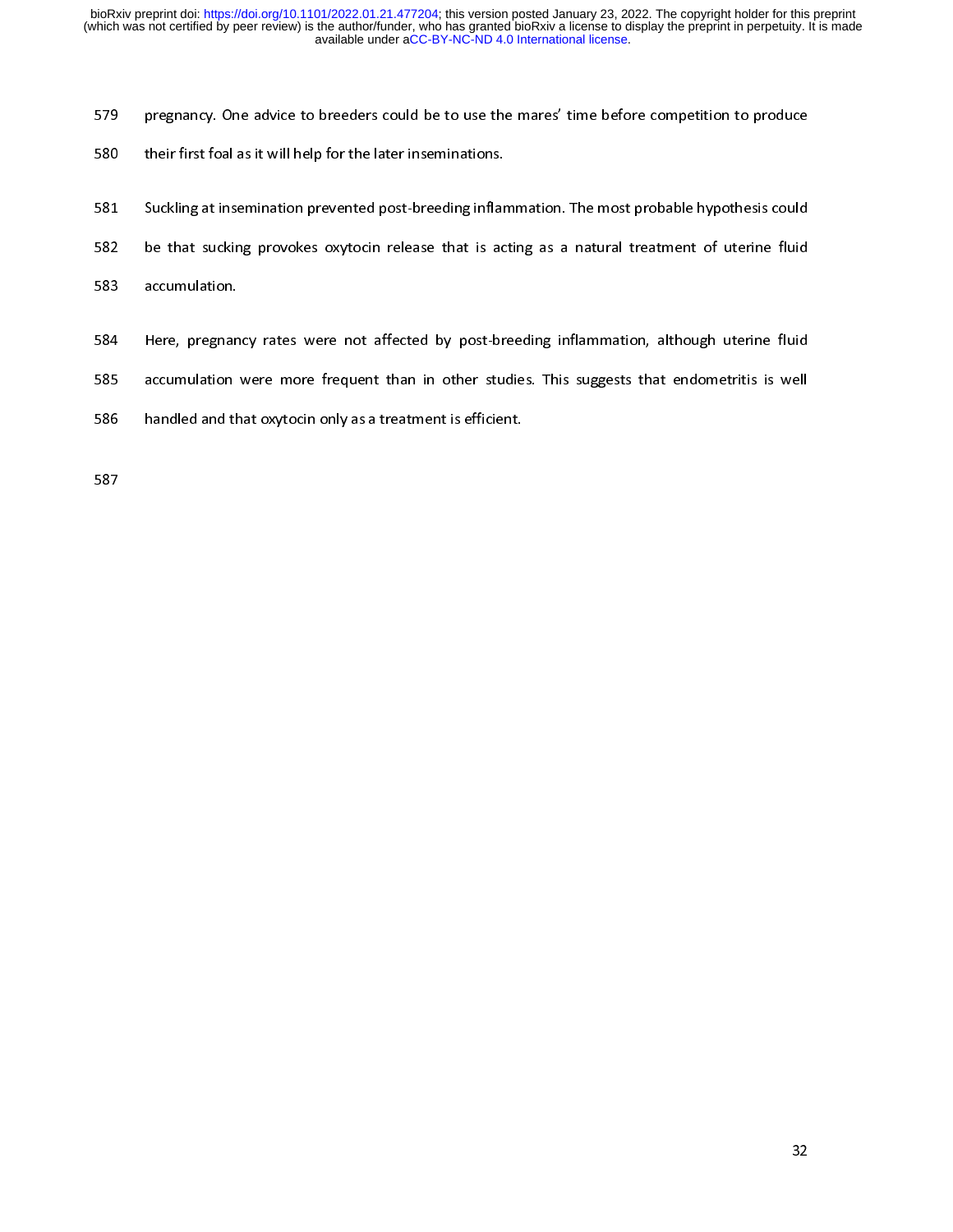## 590<br>591 **Ackr**<br>592 The au<br>593 and St<br>594 visits o<br>595 the pu 591<br>592<br>593<br>594<br>595<br>596

- 
- 
- Sos Declaration of competing interest<br>589 None.<br>591 **Acknowledgements**<br>592 The authors tanks V. Lehuraux, A Jugland, B. Brisse<br>593 and Stud of "Les Bréviaires" (78) for the availabili<br>594 visits of their organizations. Thi 593 and Stud of "Les Bréviaires" (78) for the availability of the data and for their hospitality during the<br>594 visits of their organizations. This research did not receive any specific grant from funding agencies in<br>595 594 busits of their organizations. This research did not receive any specific grant from funding agencies in<br>595 busits of their organizations. This research did not receive any specific grant from funding agencies in<br>595
- 591 **Acknowledgements**<br>592 The authors tanks V. Lehuraux<br>593 and Stud of "Les Bréviaires" (<br>594 visits of their organizations. The public, commercial, or not<br>596 595 the public, commercial, or not-for-profit sectors.<br>596 595 the public, commercial, or not-for-profit sectors.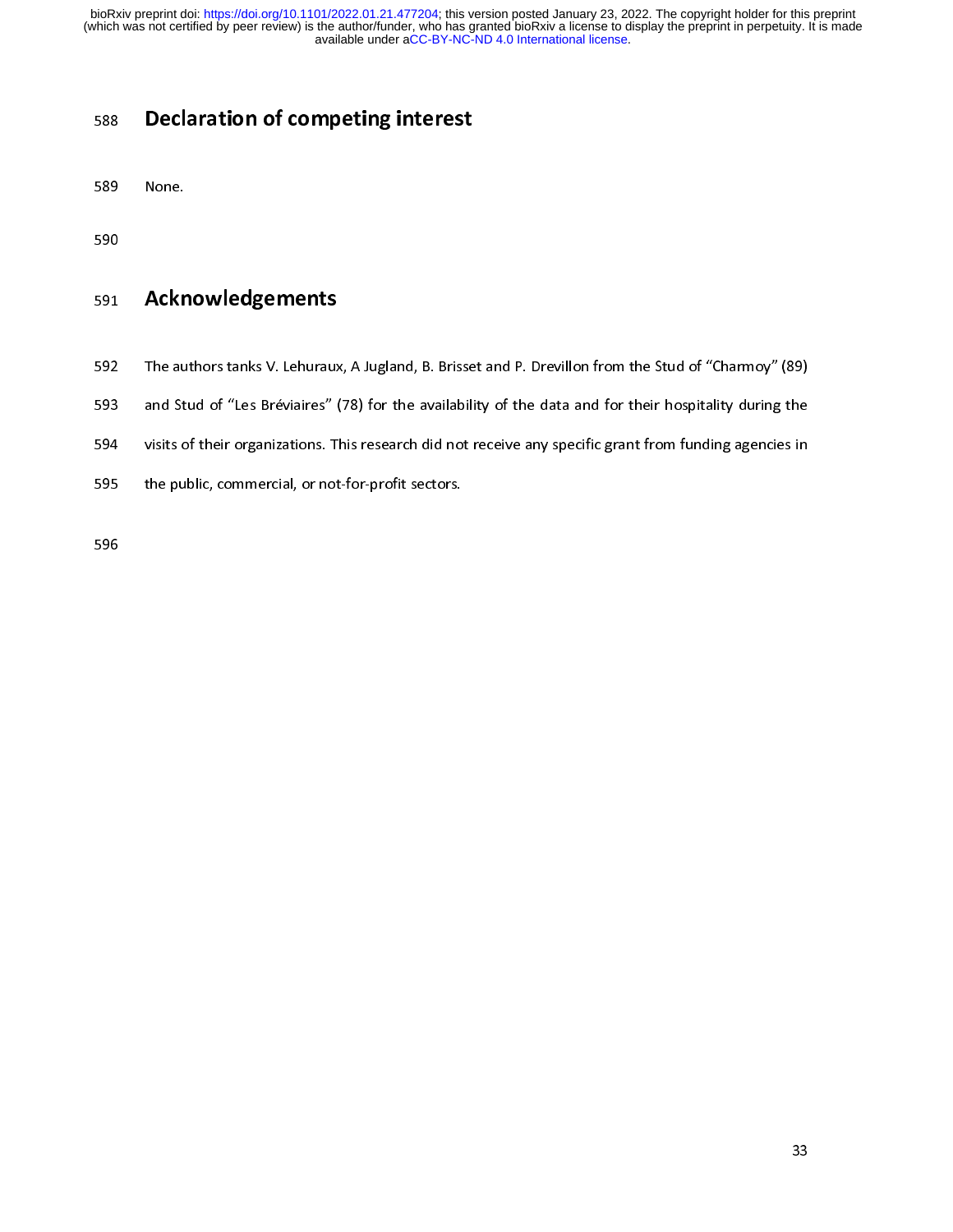- 
- 
- 
- 
- 598 [1] Allen WR, Br<br>599 Thoroughbre<br>600 https://doi.o<br>601 [2] Langlois B, B<br>602 France. Repro<br>603 [3] Katila T, Reila<br>604 Standardbrec<br>605 Scandinavica<br>606 [4] Nath L, Ande<br>607 horses in https://doi.o<br>609 [5] Hanlon D, St Thoroughbred mares and stallions in England. Equine Veterinary Journal 2007;39:438-45.<br>
1999 Thoroughbred mares and stallions in England. Equine Veterinary Journal 2007;39:438-45.<br>
191 Langlois B, Blouin C. Statistical ana 599 Thoroughbred mares and the Waikato regional Relations in Statistical analysis of some factors affecting the number of horse births in France. Reprod Nutr Dev 2004;44:583–55. https://doi.org/10.1051/md:2004055.<br>
509 Tat 601 [2] Langlois B, Blouin C. Statistical analysis of som<br>
France. Reprod Nutr Dev 2004;44:583-95. https://doi.org/10.11.<br>
600 fastala T, Reilas T, Nivola K, Peltonen T, Virtala A<br>
51 Katila T, Reilas T, Nivola K, Peltonen France. Reprod Nutr Dev 2004;44:583-95. https://doi.org/10.1051/md:2004055.<br>
France. Reprod Nutr Dev 2004;44:583-95. https://doi.org/10.1051/md:2004055.<br>
603 [3] Katila T, Reilas T, Nivola K, Peltonen T, Virtala A-M. A 15-(3) Katila T, Reilas T, Nivola K, Peltonen T, Virtala A-M. A 15-year survey of reproduct<br>
Softendardbred and Finnhorse trotters in Finland - descriptive results. Ac<br>
Scandinavica 2010:11.<br>
(4) Nath L, Anderson G, McKinnon Standardbred and Finnhorse trotters in Finland - descriptive results. Acta Veterinaria<br>
605 [4] Nath L, Anderson G, McKinnon A. Reproductive efficiency of Thoroughbred and Standardbred<br>
603 https://doi.org/10.1111/j.1751-0 605 Scandinavica 2010:11.<br>
606 [4] Nath L, Anderson G, McKinnon A. Reproductive efficiency of Thoroughbred and Standardbred<br>
607 horses in north-east Victoria. Australian Veterinary Journal 2010;88:169-75.<br>
609 https://doi 606 [4] Nath L, Anderson G, N<br>607 horses in north-6<br>608 https://doi.org/10.111<br>609 [5] Hanlon D, Stevenson N<br>610 the Waikato region of<br>611 2012;60:329-34. https<br>612 [6] Haadem CS, Nødtvedt<br>613 Norwegian Coldbloode<br>614 exte For interest of the morth-east Victoria. Australian Veterinary Journal 2010;88:169-75.<br>
608 [5] Handon D, Stevenson M, Evans M, Firth E. Reproductive performance of Thoroughbred mares in<br>
610 the Wakkato region of New Zeal 608 https://doi.org/10.1111/j.1751-0813.2010.00565.x.<br>
609 https://doi.org/10.1111/j.1751-0813.2010.00565.x.<br>
609 [5] Hanlon D, Stevenson M, Evans M, Firth E. Reproductive performance of Thoroughbred mares in<br>
610 the Wak Example 15 Hanlon D, Stevenson M, Evans M, Firth E. Reproduction<br>
610 the Waikato region of New Zealand: 1. Descriptive<br>
611 2012;60:329-34. https://doi.org/10.1080/00480169<br>
612 [6] Haadem CS, Nødtvedt A, Farstad W, Thoma
- 610 the Wakato region of New Zealand: 1. Descriptive analyses. New Zealand Veterinary Journal<br>
611 2012;60:329-34. https://doi.org/10.1080/00480169.2012.693039.<br>
611 Handem CS, Notherdt A, Farstad W, Thomassen R. A retrosp 811 2012;60:329-34. https://doi.org/10.1080/00480169.2012.693039.<br>
612 [6] Haadem CS, Nødtvedt A, Farstad W, Thomassen R. A retrospective cohort study on fertility in the Nowegian Coldblooded tortoter after artificial inse 612 [6] Haadem CS, Nødtvedt A, Farstad W, Thomassen R. A retrospective<br>
613 Norwegian Coldblooded trotter after artificial insemination with<br>
614 extended semen. Acta Vet Scand 2015;57:77. https://doi.org/10.11<br>
615 [7] Bo
- 
- Morwegian Coldblooded trotter after artificial insemination with cooled, shipped versus fresh<br>
614 extended semen. Acta Vet Scand 2015;57:77. https://doi.org/10.1186/s13028-015-0161-8.<br>
615 [7] Bosh KA, Powell D, Neibergs 614 extended semen. Acta Vet Scand 2015;57:77. https://doi.org/10.1186/s13028-015-0161-8.<br>
615 [7] Bosh KA, Powell D, Neibergs JS, Shelton B, Zent W. Impact of reproductive efficiency over time<br>
616 and mare financial valu 615 [7] Bosh KA, Powell D, Neibergs JS, Shelton B, Zent W. Impact of reproductive efficiency over and mare financial value on economic returns among Thoroughbred mares in central Kent<br>616 equine Veterinary Journal 2009;41 616 and mare financial value on economic returns among Thoroughbred mares in central Kentucky.<br>
617 Equine Veterinary Journal 2009;41:889–94. https://doi.org/10.2746/042516409X456059.<br>
618 [8] Lane E, Bijnen M, Osborne M, Equine Veterinary Journal 2009;41:889-94. https://doi.org/10.2746/042516409x456059.<br>
618 [8] Lane E, Bijnen M, Osborne M, More S, Henderson I, Duffy P, et al. Key Factors Affecting<br>
619 Reproductive Success of Thoroughbred 618 [8] Lane E, Bijnen M, Osborne M, More S, Henderson I, Duffy P, et al. Key Factors A:<br>
619 Reproductive Success of Thoroughbred Mares and Stallions on a Commercial Stud Farm.<br>
620 Dom Anim 2016;51:181–7. https://doi.or
- 
- 
- 619 Reproductive Success of Thoroughbred Mares and Stallions on a Commercial Stud Farm. Reprod<br>620 Dom Anim 2016;51:181-7. https://doi.org/10.1111/rda.12655.<br>621 [9] Plat H. Aetiological aspects of abortion in the thorough 620 Dom Anim 2016;51:181-7. https://doi.org/10.1111/rda.12655.<br>
621 [9] Platt H. Aetiological aspects of abortion in the thoroughbred mare. J Comp Pathol 1973;83:199-<br>
623 [10] Morris LHA, Allen WR. Reproductive efficiency 621 [9] Platt H. Aetiological aspects of abortion in the thoroughbred m<br>
622 205.<br>
623 [10] Morris LHA, Allen WR. Reproductive efficiency of intensively represented.<br>
625 https://doi.org/10.2746/042516402776181222.<br>
626 ht 622 205.<br>
623 [10] Morris LHA, Allen WR. Reproductive efficiency of intensively managed Thoroughbred mares in<br>
624 Newmarket. Equine Veterinary Successites of about 2002;34:51-60.<br>
625 Nttps://doi.org/10.2746/042516402776 623 [10] Morr<br>623 [10] Morr<br>625 https<br>625 https<br>626 [11] Gibb.<br>627 predd<br>628 https<br>630 [12] Bake<br>630 Jourr<br>631 [13] Hem<br>632 Swec<br>633 [14] Brücl<br>635 com<br>635 [14] Brücl<br>635 com<br>635 [15] Squire<br>635 [15] Squire Four Mewmarket. Equine Veterinary Journal 2002;34:51-60.<br>
625 https://doi.org/10.2746/042516402776181222.<br>
628 predominately on native pasture. Journal of Equine Veterinary Science 1992;12:219-22.<br>
623 https://doi.org/10.1 625 https://doi.org/10.2746/042516402776181222.<br>
625 https://doi.org/10.2746/042516402776181222.<br>
627 predominately on native pasture. Journal of Equine Veterinary Science 1992;12:219-22.<br>
628 https://doi.org/10.1016/50737 626 [11] Gibbs PG, Davison KE. A field study on predominately on native pasture. Journal of thtps://doi.org/10.1016/S0737-0806(06)81449-8<br>629 [12] Baker CB, Little TV, McDOWELL KJ. The live for Journal 1993;25:28–30. http
- 
- 627 [12] Gater CB, Little TV, McDOWELL KI, The live foreigner are setted in mares. Equine Veterinary<br>
629 [12] Baker CB, Little TV, McDOWELL KI. The live foaling rate per cycle in mares. Equine Veterinary<br>
632 [12] Baker C (12) Baker CB, Little TV, McDOWELL KJ. The live foali<br>
foat Journal 1993;25:28–30. https://doi.org/10.1111/j.<br>
(13) Hemberg E, Lundeheim N, Einarsson S. Reprodu<br>
Source Sweden. Reprod Domest Anim 200<br>
633 631.2004.00482.x. Fournal 1993;25:28-30. https://doi.org/10.1111/j.2042-3306.1993.tb04819.x.<br>
13] Hemberg E, Lundeheim N, Einarsson S. Reproductive Performance of Thoroughbred Mares in<br>
529 Soveden. Reproductive Team 2004;39:81-5. https:// 631 [13] Hemberg E, Lundeheim N, Einarsson S. Reproductive Performance of Thorco Sweden. Reprod Domest Anim 2004;39:81–5. https://doi.org/31.2004.00482.x.<br>633 0531.2004.00482.x.<br>635 12004.00482.x.<br>636 0813.1993.tb07979.x.
- 628 https://doi.org/10.1016/S0737-0806(06)81449-8.<br>
629 [12] Baker CB, Little TV, McDOWELL KJ. The live foaling rate per cycle in mares. Equine Veterinary<br>
629 [12] Baker CB, Little TV, McDOWELL KJ. The live foaling rate p Sauder (1) Hemberg E, Hemberg E, Natharan M, Katila T, Newcomberg E, Nathas DC, Nathas DC, Nathas Content Cases (114) Brück I, Anderson G, Hyland J. Reproductive performance of Thoroughbred mares on six<br>
631 [14] Brück I, 633 0531.2004.00482.x.<br>
634 [14] Brück I, Anderson G, Hyland J. Reproductive performance of Thoroughbred mares on six<br>
635 commercial stud farms. Australian Vet J 1993;70:299–303. https://doi.org/10.1111/j.1751-6<br>
638 0813 634 [14] Brück I, Anderson<br>635 commercial stud fa<br>636 0813.1993.tb07979.<br>637 [15] Squires E, Barbacini<br>638 factors affecting fe<br>639 2006;18:96–9. https<br>640 [16] Samper JC, Vidamen<br>641 associated with pr<br>642 2002;58:647–50.
- commercial stud farms. Australian Vet J 1993;70:299-303. https://doi.org/10.1111/j.1751-0813.1993.tb07979.x.<br>
[15] Squires F, Barbacini S, Matthews P, Byers W, Schwenzer K, Steiner J, et al. Retrospective study of<br>
factors 636 0813.1993.tb07979.x.<br>
636 0813.1993.tb07979.x.<br>
636 0813.1993.tb07979.x.<br>
637 [15] Squires E, Barbacini S, Matthews P, Byers W, Schwenzer K, Steiner J, et al. Retrospective study of<br>
638 2006;18:96–9. https://doi.org/1 637 [15] Squires E, Barbacini S,<br>638 factors affecting ferti<br>639 2006;18:96–9. https://<br>640 [16] Samper JC, Vidament<br>641 associated with preg<br>642 2002;58:647–50. https<br>643 [17] Rose BV, Firth M, Mc<br>644 current therapeutic
- Fractions affecting fertility of fresh, cooled and frozen semen. Equine Veterinary Education<br>
638 factors affecting fertility of fresh, cooled and frozen semen. Equine Veterinary Education<br>
640 [16] Samper JC, Vidament M, 2006;18:96–9. https://doi.org/10.1111/j.2042-3292.2006.tb00425.x.<br>
440 [16] Samper JC, Vidament M, Katila T, Newcombe JR, Estrada A, Sargeant J. Analysis of some factors<br>
442 associated with pregnancy rates of frozen semen 640 [16] Samper JC, Vidament M, Katila T, Newcombe JR, Estrada A, Sargeant associated with pregnancy rates of frozen semen: a multi-cen 2002;58:647–50. https://doi.org/10.1016/S0093-691X(02)00754-9.<br>
643 [17] Rose BV, Firt 641 associated with pregnancy rates of frozen semen: a multi-center study. Theriogenology<br>642 2002;58:647–50. https://doi.org/10.1016/S0093-691X(02)00754-9.<br>643 [17] Rose BV, Firth M, Morris B, Roach JM, Wathes DC, Verheye
- 642 2002;58:647-50. https://doi.org/10.1016/S0093-691X(02)00754-9.<br>
643 [17] Rose BV, Firth M, Morris B, Roach JM, Wathes DC, Verheyen KLP, et al. Descriptive study of<br>
644 current therapeutic practices, clinical reproduct 643 [17] Rose BV, Firth M, Morris B, Roach JM, Wathes DC, Verheyen KL<br>644 current therapeutic practices, clinical reproductive findings and in Figure 644 **Exercise By First Merapeutic practices**, clinical reproductive findings and incidence of pregnancy loss in<br>34  $\frac{64}{4}$  current therapeutic practices, clinical reproductive findings and incidence of pregnancy loss incidence of pregnancy loss incidence of pregnancy loss incidence of pregnancy loss incidence of pregnancy loss inci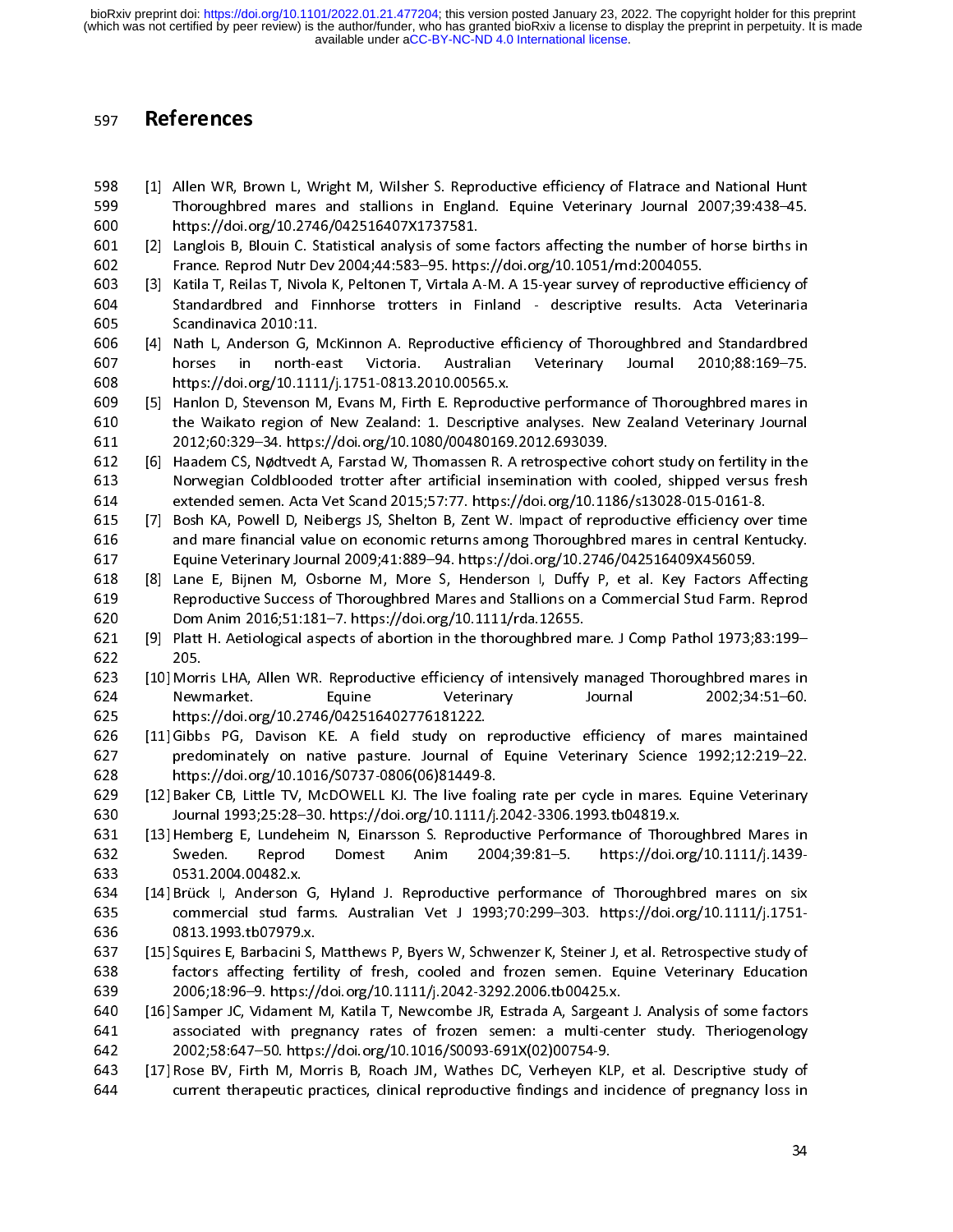- 
- 
- 
- 
- 646 https://doi.org/10.1016/j.anireprosci.2017.11.011.<br>
647 [18] Chevalier-Clément F. Pregnancy loss in the mare. Animal Reproduction Science 1989;20:231-44.<br>
648 https://doi.org/10.1016/0378-4320(89)90088-2.<br>
1919 Whitake 647 [18] Chevalier-Clément F. Pregnancy loss in the mare. A<br>
648 https://doi.org/10.1016/0378-4320(89)90088-2.<br>
649 [19] Whitaker TC, Brace C. Mare age as a selection chreeder survey. Proc BrSoc<br>
650 https://doi.org/10.10 648 [19] Whitaker TC, Brace C. Mare age as a selection consideration for sport horse broodmares; a treaty of the mare age as a selection consideration for sport horse broodmares; a breeder survey. Proce Brood 233.<br>
651 htt (19) Whitaker TC, Brace C. Mare age as a selection<br>
650 breeder survey. Proc BrSoc<br>
651 https://doi.org/10.1017/S1752756200019335.<br>
652 [20] Physick-Sheard PW. Demographic analysis of<br>
653 Preventive Veterinary Medicine 19
- 
- 
- Force BrSoc Anim Sci 2007;2007:30-30.<br>
https://doi.org/10.1017/S1752756200019335.<br>
[20] Physick-Sheard PW. Demographic analysis of the Canadian Standardbred broodmare herd.<br>
Free-trive Veterinary Medicine 1995;24:285-99. h 651 https://doi.org/10.1011/51752756200019335.<br>
[20] Physick-Sheard PW. Demographic analysis of the Canadian Standardbred broodmare herd.<br>
Freventive Veterinary Medicine 1995;24:285–99. https://doi.org/10.1016/0167-5877(95 652 [20] Physick-Sheard PW. Demographic analysis of<br>652 [20] Physick-Sheard PW. Demographic analysis of<br>653 Preventive Veterinary Medicine 1995;24:285-4<br>654 F.<br>655 [21] Heidler B, Aurich JE, Pohl W, Aurich Chr. Bod<br>656 pla Freentive Veterinary Medicine 1995;24:285–99. https://doi.org/10.1016/0167-5877(95)00492-<br>
F. (21) Heidler B, Aurich E, Pohl W, Aurich Chr. Body weight of mares and foals, estrous cycles and<br>
plasma glucose concentration i 655 [21] Heidler B, Aurich JE, Pohl W, Aurich Chr. Body weight of mares indicals, estrous cycles and<br>
plasma glucose concentration in latetting and non-lactating Lipizzaner mares. Theriogenology<br>
2004;61:883–93. https://do 655 [21] He<br>656 [21] He<br>656 222] M<sub>i</sub><br>658 [22] Mi<br>669 [23] Bl;<br>660 [23] Bl;<br>660 [24] Ca<br>663 [24] Ca<br>664 es in<br>665 in ht;<br>665 in ht;<br>666 for [25] Ca<br>668 eff no 2004;61:883–93. https://doi.org/10.1016/50093-691X(03)00279-6.<br>
658 [22] Merkt H, Günzel A-R. A survey of Early Pregnancy Losses in West German Thoroughbred Mares.<br>
660 [23] Blanchard TL, Thompson IA, Love CC, Brishos SP, 658 [22] Merkt H, Günzel A-R. A survey of Early Pregnancy Losses in West G<br>
659 Equine Veterinary Journal 1979;11:256–8. https://doi.org/10.1111/<br>
660 Equine Veterinary Journal 1979;11:256–8. https://doi.org/10.1111/<br>
660 Equine Veterinary Journal 1979;11:256–8. https://doi.org/10.1111/j.2042-3306.1979.tb01359.x.<br>
660 [23] Blanchard TL, Thompson JA, Love CC, Brinsko SP, Ramsey J, O'Meara A, et al. Influence of day of<br>
661 postpartum breedin 660 [23] Blanchard II, Thompson JA, Love CC, Brinsko SP, Ramsey J, O'Meara A, et al. Influence of day of postpartum breeding on pregnancy rate, pregnancy loss rate, and foaling rate in Thoroughbred mares. Theriogenology 20
- For plasma glucose concentration in lactating and non-lactating Lipizzaner mares. Theriogenology<br>
2004;61:883–93. https://doi.org/10.1016/50093-691X(03)00279-6.<br>
[22] Meine Veterinary Journal 1979;11:256–8. https://doi.org
- 
- For external on prognamove and the proposed and folling rate in Thoroughbred<br>
1661 postpartum breeding on pregnancy rate, pregnancy loss rate, and folding rate in Thoroughbred<br>
1662 mars. Theriogenology 2012;77:1290-6. htt mares. Theriogenology 2012;77:1290-6. https://doi.org/10.1016/j.theriogenology.2011.10.034.<br>
[24] Camillo F, Marmorini P, Romagnoli S, Vannozzi I, Bagliacca M. Fertility at the first post partum<br>
estrous compared with fert (24) Camillo F, Marmorini P, Romagnoli S, Vannozzi I, Bagliacca M. Fertility at the first post partumetros compared with fertility at the following estrous cycles in foaling mares and with fertility in nonfoaling mares. Io estrous compared with fertility at the following estrous cycles in foaling mares and with fertility<br>
in nonfoaling mares. Journal of Equine Veterinary Science 1997;17:612-6.<br>
https://doi.org/10.1016/S0737-0806(97)80189-X.<br> in nonfoaling mares. Journal of Equine Veterinary Science 1997;17:612-6.<br>
666 https://doi.org/10.1016/S0737-0806(97)80189-X.<br>
[25] Camargo CE, Kozicki LE, Ruda PC, Breno Pedrosa V, Talini R, Weiss RR, et al. Reproductive<br> 666 https://doi.org/10.1016/S0737-0806(97)80189-X.<br>
666 https://doi.org/10.1016/S0737-0806(97)80189-X.<br>
667 [25] Camargo CE, Kozicki LE, Ruda PC, Breno Pedrosa V, Talini R, Weiss RR, et al. Reproductive<br>
efficiency in lact [25] Camargo CE, Kozicki LE, Ruda PC, Breno Pedro:<br>668 efficiency in lactating mares inseminated early in<br>669 non-lactating mares inseminated 180 day<br>670 https://doi.org/10.21836/PEM20170506.<br>671 [26] Christoffersen M, Tro efficiency in lactating mares inseminated early in the puerperium (<10 days post partum) versus<br>
669 enthus://doi.org/10.21836/PEM20170506.<br>
1025 Christoffersen M, Tredsson M. Inflamation and fertility in the mare. Reprodu for mon-lactating mares inseminated 180 days post partum: PHK 2017;33:458-64.<br>
669 non-lactating mares inseminated 180 days post partum: PHK 2017;33:458-64.<br>
671 [26] Christoffersen M, Troedsson M. Inflammation and fertili 670 https://doi.org/10.21836/PEM20170506.<br>
[26] Christoffersen M, Troedsson M. Inflammation and fertility in the mare. Reproduction in Domestic<br>
26) Christoffersen M, Troedsson M. Inflammation and fertility in the mare. Re (26) Christoffersen M, Troedsson M. Inflamma<br>
672 Animals 2017;52:14–20. https://doi.org/1<br>
673 (27) Woodward EM, Christoffersen M, Cam<br>
persistent breeding-induced endometritis<br>
675 and age, and variations betwe<br>
https:// Animals 2017;52:14-20. https://doi.org/10.1111/rda.13013.<br>
(27) Woodward EM, Christoffersen M, Campos J, Squires EL, Troedsson MHT. Susceptibility to<br>
persistent breeding-induced endometritis in the mare: Relationship to e 27] Woodward EM, Christoffersen M, Campos J, Squires EL,<br>
673 [27] Woodward EM, Christoffersen M, Campos J, Squires EL,<br>
675 and age, and variations between seasons. The hunse://doi.org/10.1016/j.theriogenology.2012.02.028 ersistent breeding-induced endometritis in the mare: Relationship to endometrial biopsy score<br>
and age, and variations between seasons. Theriogenology 2012;78:495-501.<br>
https://doi.org/10.1016/j:theriogenology.2012.02.028.
- F675 and age, and variations between seasons. Theriogenology 2012;78:495-501.<br>
676 and age, and variations between seasons. Theriogenology 2012;78:495-501.<br>
676 and age, and variations of the 43rd Annual Convention of the 676 https://doi.org/10.1016/j.theriogenology.2012.02.028.<br>
676 https://doi.org/10.1016/j.theriogenology.2012.02.028.<br>
677 [28] Samper JC. Ultrasonographic Appearance and the Pattern of Uterine Edema to Time Ovulation in<br>
6 (28) Samper JC. Ultrasonographic Appearance and the Patte<br>
677 [28] Samper JC. Ultrasonographic Appearance and the Patte<br>
678 Mares. Proceedings of the 43rd Annual Convention<br>
679 Practitioners, vol. 43, 1997, p. 189–91.<br>
- 
- Mares. Proceedings of the 43rd Annual Convention of the American Association of Equine<br>
Fractitioners, vol. 43, 1997, p. 189–91.<br>
880 [29] Zent WW, Troedsson MHT, Xue J-L. Postbreeding Uterine Fluid Accumulation in a Norm Fractitioners, vol. 43, 1997, p. 189–91.<br>
680 [29] Zent WW, Troedsson MHT, Xue J-L. Postbreeding Uterine Fluid Accumulation in a Normal<br>
681 For the 45rd Seaple Mares. A Field Study. Proc Am Assoc Equine Pract, vol. 44, 19 680 [29] Zent WW, Troedsson MHT, Xue J-L.<br>681 Population of Thoroughbred Mares: A<br>682 64–5.<br>683 [30] Canisso IF, Segabinazzi LGTM, Fedorka<br>684 A Multifaceted Challenge: From Clinica<br>685 2020;21:1432. https://doi.org/10.339 Foundation of Thoroughbred Mares: A Field Study. Proc Am Assoc Equine Pract, vol. 44, 1998, p.<br>
682 [30] Canisso IF, Segabinazzi LGTM, Fedorka CE. Persistent Breeding-Induced Endometritis in Mares—<br>
681 A Multifaceted Chal 682 64-5.<br>
683 [30] Canisso IF, Segabinazi LGTM, Fedorka CE. Persistent Breeding-Induced Endometritis in Mares—<br>
684 A Multifaceted Challenge: From Clinical Aspects to Immunopathogenesis and Pathobiology. UMS<br>
686 644 Mult 683 [30] Caniss<br>
684 A Mul<br>
685 2020;;<br>
686 [31] Barbaa<br>
687 1997<br>
688 3292.:<br>
689 [32] Ricket<br>
690 3306.:<br>
691 3306.:<br>
692 [33] Brinsk obtain<br>
694 https:,<br>
695 [34] Carnew<br>
696 mares
- 
- 684 A Multifaceted Challenge: From Clinical Aspects to Immunopathogenesis and Pathobiology. UMS<br>
685 2020;21:1432. https://doi.org/10.3390/ijms21041432.<br>
685 [31] Barbacini S, Marchi V, Zavaglia G. Equine frozen semen: res 2020;21:1432. https://doi.org/10.3390/ijms21041432.<br>
686 [31] Barbacini S, Marchi V, Zavaglia G. Equine frozen semen: results obtained in Italy during the 1994-<br>
687 1997 period. Equine Veterinary Education 1999;11:109-12. 986 [31] Barbacini S, Marchi V, Zavaglia G. Equine frozen semen<br>
687 1997 period. Equine Veterinary Education 1999;11<br>
688 3292.1999.tb00930.x.<br>
589 [32] Ricketts SW, Alonso S. The effect of age and parity<br>
960 endometrial 687 [32] Abroad Equine Veterinary Education 1999;11:109–12. https://doi.org/10.1111/j.2042-<br>688 [32] Ricketts SM, Alonso S. The effect of age and parity on the development of equine chronic<br>690 endometrial disease. Equine 688 3292.1999.tb00930x.<br>
688 3292.1999.tb00930x.<br>
687 1997.tb00930x.<br>
689 52 3 Ricketts SW, Alonso S. The effect of age and parity on the development of equine chronic<br>
endometrial disease. Equine Veterinary Journal 1991;2 689 [32] Ricketts SW, Alonso S<br>690 endometrial disease. E<br>691 3306.1991.tb02752.x.<br>692 [33] Brinsko SP, Ball BA, M<br>693 obtained from young,<br>694 https://doi.org/10.153<br>695 [34] Carnevale EM, Ginther<br>696 mares. Theriogenolog
- endometrial disease. Equine Veterinary Journal 1991;23:189–92. https://doi.org/10.1111/j.2042-<br>
3306.1991.tb02752.x.<br>
(33] Brinsko SP, Ball BA, Miller PG, Thomas PGA, Ellington JE. In vitro development of day 2 embryos<br>
ob 3306.1991.tb02752.x.<br>
692 [33] Brinsko SP, Ball BA, Miller PG, Thomas PGA, Ellington JE. In vitro development of day 2 embryos<br>
693 obtained from young, fertile mares and aged, subfertile mares. Reproduction 1994;102:371–8 692 [33] Brinsko SP, Ball BA, M<br>693 obtained from young,<br>694 https://doi.org/10.153<br>695 [34] Carnevale EM, Ginther<br>696 mares. Theriogenology 693 obtained from young, fertile mares and aged, subfertile mares. Reproduction 1994;102:371–8.<br>694 https://doi.org/10.1530/jrf.0.1020371.<br>695 [34] Carnevale EM, Ginther OJ. Relationships of age to uterine function and rep
- 694 https://doi.org/10.1530/jrf.0.1020371.<br>
695 [34] Carnevale EM, Ginther OJ. Relationships of age to uterine function and reproductive efficiency in<br>
696 mares. Theriogenology 1992;37:1101–15. https://doi.org/10.1016/00 695 [34] Carnevale EM, Ginther OJ. Relationship<br>696 mares. Theriogenology 1992;37:1101–1<br> $\frac{1}{2}$ mares. Theriogenology 1992;37:1101-15. https://doi.org/10.1016/0093-691X(92)90108-4.<br>
35 696 mares. Theriogenology 1992;37:1101–15. https://doi.org/10.1016/0093-691X(92)90108-4.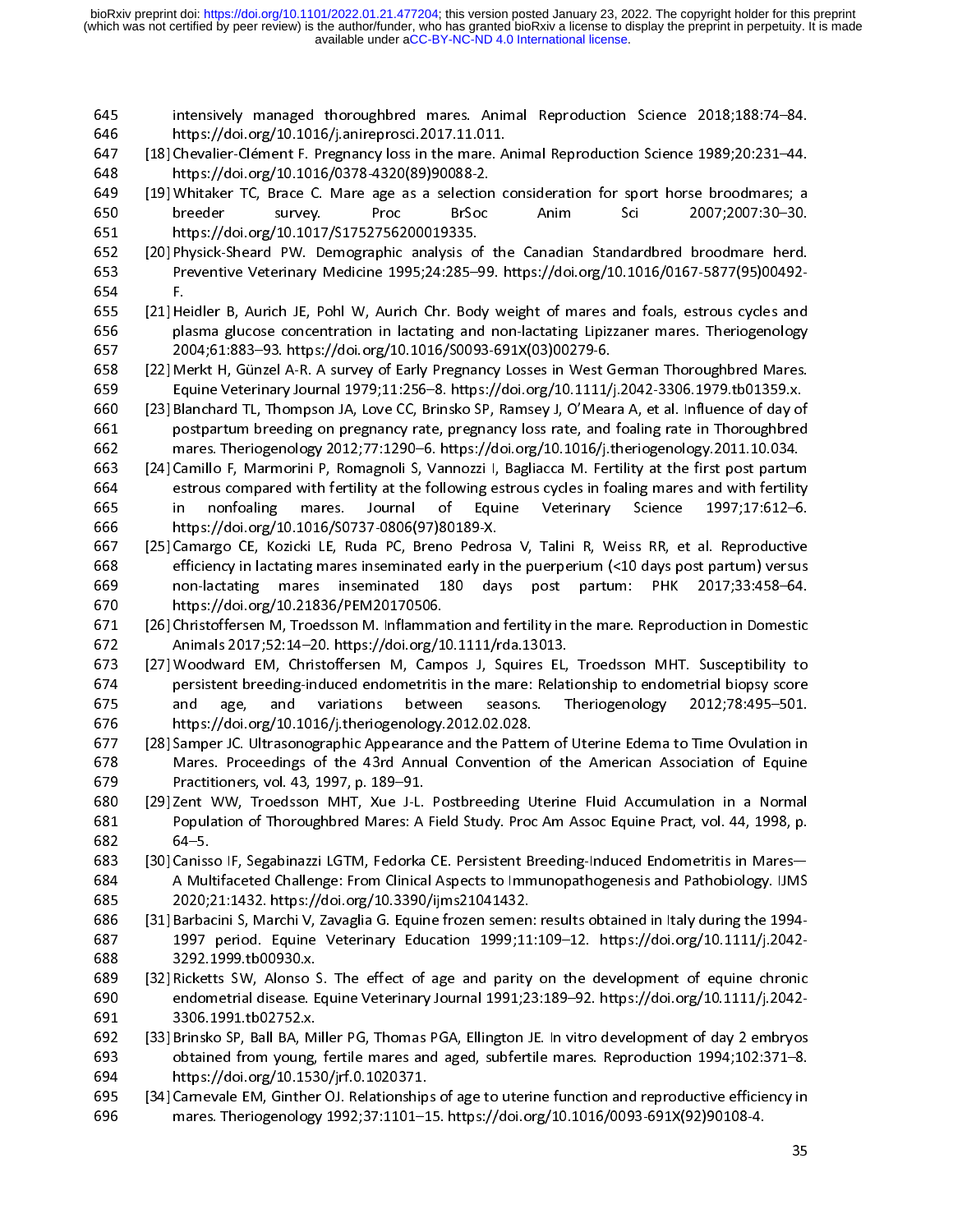- 697 [35] Adams GP, Kastelic JP, Bergfelt DR, Ginther OJ. Effect of uterine inflammation and ultrasonically-
- 
- 
- 
- 
- (36) Rasch K, Schoon HA, Sieme H, Klug E. Histomorphological endometrial status and influe oxytocin on the uterine drainage and pregnancy rate in mares. Equine Veterinary 1996;28:455-60. https://doi.org/10.1111/j.2042-3306 696,28:455–60. https://doi.org/10.1111/j.2042-3306.1996.tb01617.x.<br>
1996;28:455–60. https://doi.org/10.1111/j.2042-3306.1996.tb01617.x.<br>
137] Sharma OP. RELEASE OF OXYTOCIN ELICITED BY SUCKILNG STIMULUS IN MARES. Reproduct 1996;28:455–60. https://doi.org/10.1111/j.2042-3306.1996.tb01617.x.<br>
1996;28:455–60. https://doi.org/10.1111/j.2042-3306.1996.tb01617.x.<br>
1974;37:421-3. https://doi.org/10.1530/jrf.0.0370421.<br>
138] Ellendoff F, Schans D. C 2022 (37) Sharma OP. RELEASE OF OXYTOCIN ELICITED BY SUCKLING STIMULUS<br>
2023 1974;37:421-3. https://doi.org/10.1530/jrf.0.0370421.<br>
203 Ellendorff F, Schams D. Characteristics of milk ejection, associated<br>
2015 changes and 1974;37:421-3. https://doi.org/10.1530/jrf.0.0370421.<br>
1974;37:421-3. https://doi.org/10.1530/jrf.0.0370421.<br>
1988;119:219-27. doi.org/10.167/joe.0.1190219.<br>
1988;119:219-27. doi.org/10.167/joe.0.1190219.<br>
1970 sharper JC, 704 [38] Ellendorff F, Schams D. Characteristics of milk eject<br>
705 changes and oxytocin release in the mare. Journ<br>
706 https://doi.org/10.1677/joe.0.1190219.<br>
707 139] Samper JC, Stanford MS, French HM, Chapwanya A. Pc<br> 705<br>
The characteristics of Material and Material and Material of Endocrinology 1988;119:219–27.<br>
2705 (39) Samper JC, Stanford MS, French HM, Chapwanya A. Post-breeding inflammation in mares after<br>
1707 [39] Samper JC, St 706 https://doi.org/10.31677/joe.0.1190219.<br>
707 [39] Samper JC, Stanford MS, French HM, Chapwanya A. Post-breeding inflammation in mares after<br>
1708 intensic/loi.org/10.1677/joe.0.1190219.<br>
7078 https://doi.org/10.1836/PE 707 [39] Samper JC, Stanford MS, French HM, Class<br>
707 [39] Samper JC, Stanford MS, French HM, Class<br>
708 https://doi.org/10.21836/PEM20160103<br>
710 [40] Cazales N, Estradé MJ, Pereyra F, Fia<br>
211 endometrial inflammatory r 708 insemination with large and low doses of fresh or frozen semen: PHK 2016;32:24-6.<br>
709 intps://doi.org/10.21836/PEM20160103.<br>
710 [40] Cazales N, Estradé MJ, Pereyra F, Filala-Rechsteiner SM, Mattos RC. Sperm transport 709 https://doi.org/10.21836/PEM20160103.<br>
710 [40] Cazales N, Estradé MJ, Pereyra F, Fiala-Rechsteiner SM, Mattos RC. Sperm transport and endometrial inflammatory response in mares after artificial insemination with cryop 710 [40] Cazales N, Estradé MJ, Pereyra F, Fiali<br>
2710 [40] Cazales N, Estradé MJ, Pereyra F, Fiali<br>
2711 endometrial inflammatory response in r<br>
2712 spermatozoa. The transmitted of the transmitter of Maternal Heat Stress
- 
- 697 [356] https://doi.org/10.1016/j.theriogenology.2020.09.021.<br>1957 [41] Ealy AD, Drost M, Hansen PJ. Developmental Changes in Embryonic Resistance to Adverse Effects
- 
- 
- 711 endometrial inflammatory response in mares after artificial insemination with cryopreserved<br>
712 https://doi.org/10.1016/j.theriogenology.2020.09.021.<br>
713 https://doi.org/10.1016/j.theriogenology.2020.09.021.<br>
714 [41 712 spermatozoa. Theriogenology 2020.03.188.180-7.<br>
712 spermatozoa. Theriogenology.2020.09.021.<br>
714 [41] Ealy AD, Drost M, Hansen PJ. Developmental Changes in Embryonic Resistance to Adverse Effects<br>
715 of Maternal Heat 713 https://doi.org/10.1016/j.theriogenology.2020.09.021.<br>
713 https://doi.org/10.1016/j.theriogenology.2020.09.021.<br>
714 [41] Ealy AD, Drost M, Hansen PJ. Developmental Changes in Embryonic Resistance to Adverse Effects<br> 14 [41] Ealy AD, Drost M, Hansen PJ. Developmental Changes ir<br>
715 of Maternal Heat Stress in Cows1. Journal<br>
716 https://doi.org/10.3168/jds.S0022-0302(93)77629-8.<br>
717 [42] Roman-Ponce H, Thatcher WW, Caton D, Barron DH, 715 of Maternal Heat Stress in Cows1. Journal of Dairy Science 1993;76:2899-905.<br>
716 https://doi.org/10.3168/jds.S0022-0302(93)77629-8.<br>
717 Roman-Ponce H, Thatcher WW, Caton D, Barron DH, Wilcox CJ. Thermal Stress Effect 716 https://doi.org/10.3168/jds.S0022-0302(93)77629-8.<br>
717 (42) Roman-Ponce H, Thatcher WW, Caton D, Barron DH, Wilcox CJ. Thermal Stress Effects on Uterine<br>
81060 Flow in Dairy Cows. Journal of Animal Science 1978;46:175 717 [42] Roman-Ponce H, Thatcher WW, Caton D, Barron DH, 718 Blood Flow in Dairy Cows. Journal c<br>719 https://doi.org/10.2527/jas1978.461175x.<br>720 [43] Malschitzky E, Schilela A, Mattos ALG, Garbade P, 1<br>721 accumulation du
- 
- 
- 718 Blood Flow in Dairy Cows. Journal of Animal Science 1978;46:175-80.<br>
718 Blood Flow in Dairy Cows. Journal of Animal Science 1978;46:175-80.<br>
719 Masschizzky E, Schilela A, Mattos ALG, Garbade P, Gregory RM, Mattos RC. 119 https://doi.org/10.2527/jas1978.461175x.<br>
720 [43] Malschitzky E, Schilela A, Mattos ALG, Garbade P, Gregory RM, Mattos RC. Intrauterine fluid<br>
721 accumulation during foal heat increases embryonic death. Pferdeheilkun 720 [43] Malschitzky E, Schilela A, Mattos ALG, Ga<br>
722 accumulation during foal heat increases em<br>
722 [44] Pycock JF, Newcombe JR. Assessment of t<br>
7123 fluid on pregnancy rate in the<br>
1724 https://doi.org/10.1136/vr.13 721 accumulation during foal heat increases embryonic death. Pferdeheilkunde 2003;19:1-4.<br>
722 [44] Pycock JF, Newcombe JR. Assessment of the effect of three treatments to remove intrauterine<br>
723 fulled on pregnancy rate 144] Pycock JF, Newcombe JR. Assessment of the effect of three treatments to remove intraction the maritims of the maritims of the maritims of 1996;138<br>
1724 https://doi.org/10.1136/vr.138.14.320.<br>
1725 [45] Sieme H, Bonk 723 fluid on pregnancy rate in the mare. Veterinary Record 1996;138:320-3.<br>
724 fluid on pregnancy rate in the Mug E, Katila T. Effects of different artificial insemination<br>
725 f45] Sieme H, Bonk A, Hamann H, Klug E, Kat 725 [45] Sieme H, Bonk A, Hamann H, Klug<br>
rechniques and sperm doses on fertility<br>
history. Theriogenology 2004;62:915–28<br>
[46] Sieme H, Schäfer T, Stout TAE, Klug E, V<br>
on fertility in mares. Theriogenology<br>
730 691X(03)0 Firstory. The mares and specifies and the specifies of different insemination regimes<br>
1727 instory. The mares and fertility in mares. The marge on fertility in mares and fertility of normal reproductive technique in the e 728 [46] Sieme H, Schäfer T, Stout TAE, Klug E, Waberski D. The effects of different insemination regimes<br>
729 on fertility in mares. Theriogenology 2003;60:1153–64. https://doi.org/10.1016/S0093-<br>
691X(03)00113-4.<br>
730 fo 729 on fertility in mares. Theriogenology 2003;60:1153-64. https://doi.org/10.1016/50093-<br>
729 on fertility in mares. Theriogenology 2003;60:1153-64. https://doi.org/10.1016/50093-<br>
731 L47] Watson ED, Barbacini S, Berroca 891X(03)00113-4.<br>
731 (47) Watson ED, Barbacini S, Berrocal B, Sheerine fluid in mares. Theriogenology 2001;56:123–31.<br>
1732 thttps://doi.org/10.1016/S0093-691X(01)00548-9.<br>
783 thtps://doi.org/10.1016/S0093-691X(01)00548-731 [47] Watson ED, Barbar<br>
732 time of frozen ser<br>
733 https://doi.org/10<br>
734 [48] Cuervo-Arango J, 1<br>
735 assisted reproduce<br>
736 Theriogenology 20<br>
737 [49] Ball BA, Little TV,<br>
738 embryonic loss r<br>
739 1986;26:611–9.
- 
- 724 https://doi.org/10.1136/vr.138.14.320.<br>
725 [45] Sieme H, Bonk A, Hamann H, Klug E, Katila T. Effects of different artificial insemination<br>
726 lehniques and sperm doses on fertility of normal mares and mares with abou rechniques and sperm doses on fertility of normal mares and mares with abnormal reproductive<br>
history. Theriogenology 2004;62:915–28. https://doi.org/10.1016/j.theriogenology.2003.12.011.<br>
728 [46] Sieme H, Schäfer T, Stou
- 
- 
- 732 time of frozen semen on incidence of uterine fluid in mares. Theriogenology 2001;56:123–31.<br>
733 https://doi.org/10.1016/S0093-691X(01)00548-9.<br>
734 [48] Cuervo-Arango J, Class AN, Stout TA. A retrospective comparison 733 https://doi.org/10.1016/S0093-691X(01)00548-9.<br>
733 https://doi.org/10.1016/S0093-691X(01)00548-9.<br>
734 [48] Cuervo-Arango J, Claes AN, Stout TA. A retrospective comparison of the efficiency of different<br>
735 Theriogen 134 [48] Cuervo-Arango J, Claes AN, Stout TA. A retrosped<br>
135 assisted reproductive techniques in the horse,<br>
135 Theriogenology 2019;132:36–44. https://doi.org/1<br>
1373 [49] Ball BA, Little TV, Hillman RB, Woods GL. Pregr 735 assisted reproductive techniques in the horse, emphasizing the impact of maternal age.<br>
748 Theriogenology 2019;132:36–44. https://doi.org/10.1016/j.theriogenology.2019.04.010.<br>
749 Ball BA, Little TV, Hillman RB, Wood The independent of the horse, the horse, the horse, the horse of the horse of the horse of the horse of the horse of the horse of the horse of the horse of the horse of the horse of the horse of the horse of the horse of t 149|Ball BA, Little TV, Hillman RB, Woods GL. Pregnancy rates at Days 2 and 14 and es<br>
embryonic loss rates prior to day 14 in normal and subfertile mares. Theriog<br>
1986;26:611-9. https://doi.org/10.1016/0093-691X(86)90168 manyonic loss rates prior to day 14 in normal and subfertile mares. Theriogenology<br>
1986;26:611-9. https://doi.org/10.1016/0093-691X(86)90168-8.<br>
160 IWoods GL, Baker CB, Baldwin JL, Ball BA, Bilinski J, Cooper WL, et al. 1986;26:611-9. https://doi.org/10.1016/0093-691X(86)90168-8.<br>
740 [50] Woods GL, Baker CB, Baldwin JL, Ball BA, Bilinski J, Cooper WL, et al. Early pregnancy loss in<br>
1741 brood mares. Journal of Reproduction and Fertility 739 1986;26:611–9. https://doi.org/10.1016/0093-691X(86)90168-8. Fraction Marias. Journal of Reproduction and Fertility Supplement 1987;35:455–9.<br>
742 [51] Sharma S, Dhaliwal GS, Dadarwal D. Reproductive efficiency of Thoroughbred mares under<br>
1743 Indian subtropical conditions: A retro 1742 [51] Sharma S, Dhaliwal GS, Dadarwal D. Reproductive efficiency of Thoroughbh<br>
1743 Indian subtropical conditions: A retrospective survey over 7 years. Animal Repr<br>
1744 2010;117:241–8. https://doi.org/10.1016/j.anire The Transmutricular conditions: A retrospective survey over 7 years. Animal Reproduction Science<br>
2010;117:241–8. https://doi.org/10.1016/j.anireprosci.2009.05.011.<br>
745 [52] Malheiros de Souza JR, Dias Gonçalves PB, Berto 744 2010;117:241–8. https://doi.org/10.1016/j.anireprosci.2009.05.011.<br>
745 [52] Malheiros de Souza JR, Dias Gonçalves PB, Bertolin K, Ferreira R, Sardinha Ribeiro AS, Ribeiro DB,<br>
746 et al. Age-dependent effect of foal h 745 [52] Malheiros de Souza JR, Dias Gonçalves PB, Bertolin K, Ferreira R, Sarcet al. Age-dependent effect of foal heat breeding on pregnancy and<br>747 Thoroughbred mares. Journal of Equine Veterinary<br>748 https://doi.org/10. et al. Age-dependent effect of foal heat breeding on pregnancy and embryo mortality rates in<br>
Thoroughbred mares. Journal of Equine Veterinary Science 2020:102982.<br>
https://doi.org/10.1016/j.jevs.2020.102982.<br>
36 747 Thoroughbred mares. Journal of Equine Veterinary Science 2020:102982.<br>
https://doi.org/10.1016/j.jevs.2020.102982.<br>
36  $748$  https://doi.org/10.1016/j.jevs.2020.102982.<br>36  $\frac{1}{2}$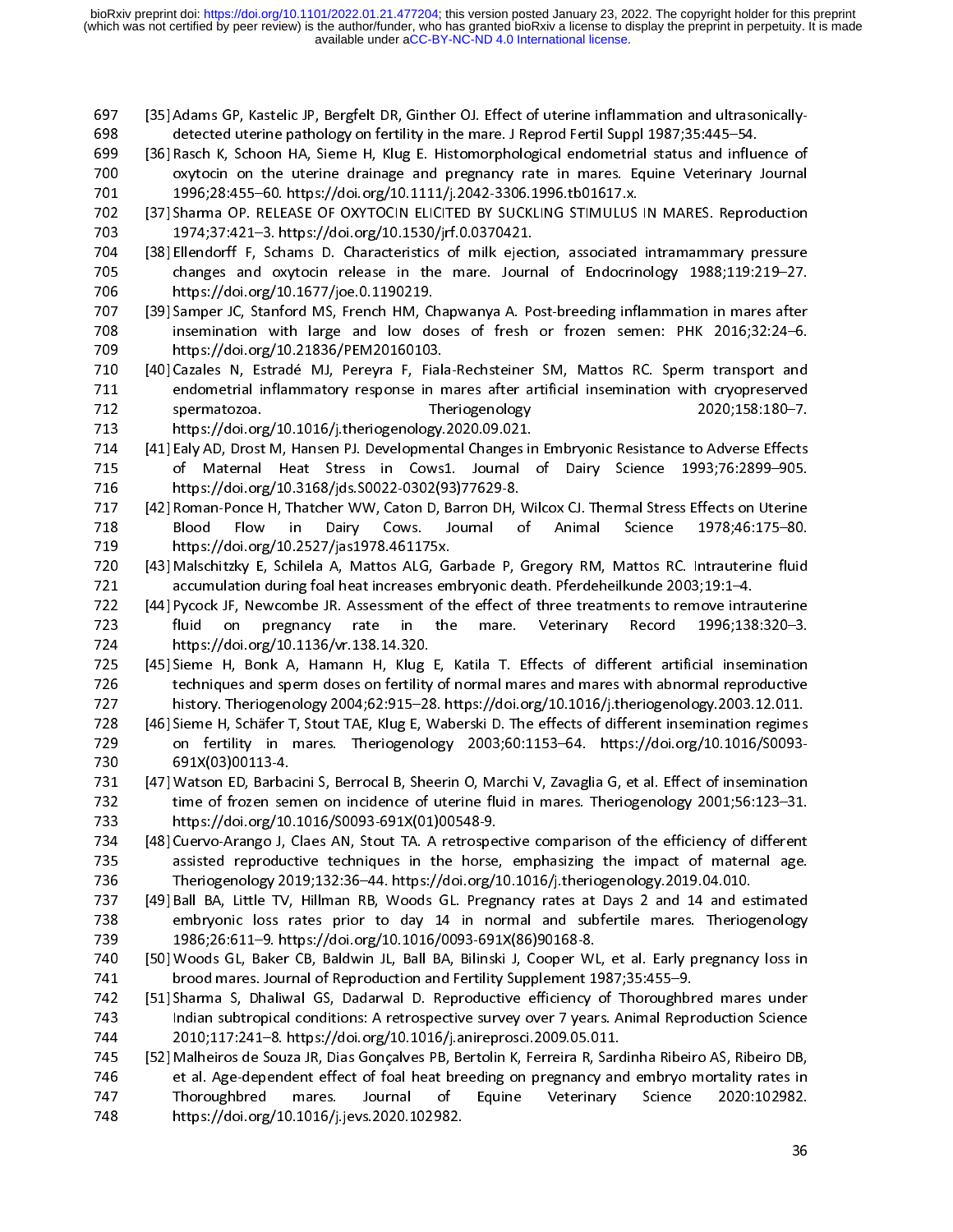- 
- 
- 
- 
- 759 [57] Content M, Metallity and fertility field results. THERIOGENOLOGY 1997;48:907-17.<br>
751 thtps://doi.org/10.1016/S0093-691X(97)00319-1.<br>
752 [54] Davies Morel MCG, Newcombe JR, Holland SJ. Factors affecting gestation 751 https://doi.org/10.1016/S0093-691X(97)00319-1.<br>
752 [54] Davies Morel MCG, Newcombe JR, Holland SJ. Factors affecting gestation length in the<br>
753 Thoroughbred mare. Animal Reproduction Science 2002;74:175-85.<br>
755 htt 752 [54] Davies Morel MCG, Newcombe JR, Holland S<br>
753 Thoroughbred mare. Animal Rep<br>
1754 https://doi.org/10.1016/S0378-4320(02)00171-9.<br>
755 [55] Derisoud E, Auclair-Ronzaud J, Palmer E, Robles Norses: how and why does i Thoroughbred mare. Animal Reproduction Science 2002;74:175-85.<br>
752 [55] Derisoud E, Auclair-Ronzaud J, Palmer E, Robles M, Chavatte-Palmer P. Female age and parity in<br>
755 [56] Derisoud E, Auclair-Ronzaud J, Palmer E, Rob https://doi.org/10.1016/S0378-4320(02)00171-9.<br>
755 [55] Derisoud E, Auclair-Ronzaud J, Palmer E, Robles M, Chavatte-Palmer P. Female age and parity in<br>
755 [56] Ginther OJ, Carnevale EM, Bergfelt DR. DELAY IN EMENGENCE O 755 [55] Derisoud E, Auclair-Ronzaud J, Palmer E, Robles N<br>
755 horses: how and why does it matter? Reproduction<br>
757 [56] Ginther OJ, Carnevale EM, Bergfelt DR. DELAY IN<br>
778 WAVE IN OLD MARES. JOURNAL OF EQUINE VETER<br>
76 1756 Intersects in Market States (Specifical Market States Market States M, Bergelet DR, Derison C, Carnevale EM, Bergelet DR, DELAY IN EMERGENCE OF THE OVULATORY FOLLICULAR<br>1755 [55] Ginther OJ, Garatal MO, Garatal L, Lac 757 [56] Ginther OJ, Carnevale EM, Bergfelt DR. DELAY IN EMERGENCE OF THE OVULATORY FOJ<br>
WAVE IN OLD MARES. JOURNAL OF EQUINE VETERINARY SCIENCE 1993;13:5.<br>
759 [57] Ginther OJ, Gastal MO, Gastal EL, Jacob JC, Siddiqui MAR 758 WAVE IN OLD MARES. JOURNAL OF EQUINE VETERINARY SCIENCE 1993;13:5.<br>
759 [57] Ginther OJ, Gastal MO, Gastal EL, Jacob JC, Siddiqui MAR, Beg MA. Effects of age on follicle and<br>
760 hormone dynamics during the oestrous cy (57) (11) The matrix of the state of the state of the state of the state of the state of the state of the state of the state of the state of the state of the state of the state of the state of the state of the state of the
- 760 hormone dynamics during the oestrous cycle in mares. Reprod Fertil Dev 2008;20:955.<br>
761 https://doi.org/10.1071/RD08121.<br>
762 [58] Ginther OJ, Gastal MO, Gastal EL, Jacob JC, Beg MA. Age-related dynamics of follicles
- 
- 
- 
- 761 https://doi.org/10.1071/RD08121.<br>
762 [58] Ginther OJ, Gastal MO, Gastal EL, Jacob JC, Beg MA. Age-related dynamics of follicles and<br>
hormones during an induced ovulatory follicular wave in mares. Theriogenology 2009; 762 [58] Ginther OJ, Gastal MO, Gastal El<br>
1763 hormones during an induced ovula<br>
1763 https://doi.org/10.1016/j.therioger<br>
1765 [59] Carnevale EM, Bergfelt DR, Ginthe<br>
1767 https://doi.org/10.1016/0378-4320<br>
1767 https:// 1632 follicular wave in mares. Theriogenology 2009;71:780–8.<br>
1625 https://doi.org/10.1016/j.theriogenology 2008.09.051.<br>
1625 [59] Garnevale EM, Bergfelt DR, Ginther OJ. Aging effects on follicular activity and concentrat 164<br>
https://doi.org/10.1016/j.theriogenology.2008.09.051.<br>
1655 [59] Carnevale EM, Bergfelt DR, Ginther OJ. Aging effects on follicular activity and concentrations of<br>
1676 FSH, LH, and progesterone in mares. Animal Repro 165 [59] Carnevale EM, Bergfelt DR, Ginther OJ. Aging effects on FSH, LH, and progesterone in mares. Animal F<br>
166 FSH, LH, and progesterone in mares. Animal F<br>
160] Vanderwall DK, Woods GL, Freeman DA, Weber JA,<br>
160] Van 766 [5H, LH, and progesterone in mares. Animal Reproduction Science 1993;31:287–99.<br>
767 https://doi.org/10.1016/0378-4320(93)90013-H.<br>
768 [60] Vandenwall DK, Woods GL, Freeman DA, Weber JA, Rock RW, Tester DF. Ovarian f 767 https://doi.org/10.1016/0378-4320(93)90013-H.<br>
768 [60] Vanderwall DK, Woods GL, Freeman DA, Weber JA, Rock RW, Tester DF. Ovarian follicles,<br>
769 ovulations and progesterone concentrations in aged versus young mares. 768 [60] Vanderwall DK, Woods GL, Freeman DA, Web<br>
770 21993;40:21-32. https://doi.org/10.1016/0093-69<br>
771 1993;40:21-32. https://doi.org/10.1016/0093-69<br>
771 161] Carnevale EM, Bergfelt DR, Ginther OJ. Follicul<br>
825 asso 769 coulations and progesterone concentrations in aged versus young mares. Theriogenology<br>
770 1993;40:21-32. https://doi.org/10.1016/0093-691X(93)90338-6.<br>
771 Isotociaele EM, Bergfelt DR, Gimher OJ. Follicular activity a 770 1993;40:21-32. https://doi.org/10.1016/0093-691X(93)90338-6.<br>
771 [61] Carnevale EM, Bergfelt DR, Ginther OJ. Follicular activity and concentrations of FSH and LH<br>
368 absolved with senescence in mares. Animal Reprodu 1993)<br>
771 (61) Carnevale EM, Bergfelt DR, Ginther OJ. Follicular activity and<br>
772 associated with senescence in mares. Animal Reproduct<br>
773 https://doi.org/10.1016/0378-4320(94)90039-6.<br>
774 [62] Marinone AI, Losinno L, 772 associated with senescence in mares. Animal Reproduction Science 1994;35:231–46.<br>
https://doi.org/10.1016/0378-4320(94)90039-6.<br>
[62] Marinone AI, Losinno L, Fumuso E, Rodríguez EM, Redolatti C, Cantatore S, et al. Th 773 https://doi.org/10.1016/0378-4320(94)90039-6.<br>
774 [62] Marinone AI, Losinno L, Fumuso E, Rodríguez EM, Redolatti C, Cantatore S, et al. The effect of<br>
mare's age on multiple ovulation rate, embryo recovery, post-trans 774 [62] Marinone AI, Losinno L, Fumuso E, Rodríguez EI<br>
775 mare's age on multiple ovulation rate, embry<br>
interovulatory interval in a commercial embry<br>
777 Reproduction Science 2015;158:53-9. https://doi.<br>
779 f63] Claes
- 
- mare's age on multiple ovulation rate, embryo recovery, post-transfer pregnancy rate, and<br>
interovulatory interval in a commercial embryo transfer program in Argentina. Animal<br>
Reproduction Science 2015;158:53-9-9. https:/ 776 interovulatory interval in a commercial embryo transfer program in Argentina. Animal<br>
Reproduction Science 2015;158:53-9. https://doi.org/10.1016/j.anireprosci.2015.04.007.<br>
1778 [63] Claes A, Ball BA, Scoggin KE, Rose 777 Reproduction Science 2015;158:53-9. https://doi.org/10.1016/j.anireprosci.2015.04.007.<br>
778 [63] Claes A, Ball BA, Scoggin KE, Roser JF, Woodward EM, Davolli GM, et al. The influence of age,<br>
779 antral follicle count 1778 [63] Claes A, Ball BA, Scoggin KE, Roser JF, Woodward EM, Davolli GM, et al. The influence<br>
2779 and follicle count and diestrous ovulations on estrous cycle characteristics of<br>
2780 and Elice 2017;97:34-40. https://d 779 antral follicle count and diestrous ovulations on estrous cycle characteristics of mares.<br>
779 antral follicle count and diestrous ovulations on estrous cycle characteristics of mares.<br>
781 [64] Claes A, Ball BA, Scogg 780 Theriogenology 2017;97:34-40. https://doi.org/10.1016/j.theriogenology.2017.04.019<br>
781 [64] Claes A, Ball BA, Scoggin KE, Esteller-Vico A, Kalmar JJ, Conley AJ, et al. The interrelationship<br>
782 between anti-Müllerian 781 [64] Claes A, Ball BA, Scoggin KE, Esteller-Vico A, Kalmar JJ, Conley AJ, et al. The interrel<br>
2017 Theriogenology 2017 Theriogenology 2019:147–56. https://doi.org/10.11331<br>
2015;47:34–10:00:0rg/10.1111/evj.12328.<br>
201
- 
- Fraction and intervigon and intervigonal of the material of the material of the material of the material of Equine 1784<br>
1783 https://doi.org/10.111/evj.12328.<br>
1784 https://doi.org/10.111/evj.12328.<br>
1785 [65] Uliani RC, 783 hormone and ovarian follicular populations. Equine Vet J 2015;47:537-41.<br>
784 https://doi.org/10.1111/evj.12328.<br>
785 [65] Uliani RC, Conley AJ, Corbin CJ, Friso AM, Maciel LFS, Alvarenga MA. Anti-Müllerian hormone and 1934 https://doi.org/10.111/evj.12328.<br>
785 [65] Uliani RC, Conley AJ, Corbin CJ, Friso AM, Maciel LFS, Alvarenga MA. Anti-Müllerian hormone and<br>
283 ovarian aging in mares. Journal of Endocrinology 2019:147–56. https://do 785 [65] Uliani RC, Conley AJ, Corbin CJ, Frisc<br>785 [65] Uliani RC, Conley AJ, Corbin CJ, Frisc<br>787 0391.<br>782 [66] Korkmaz Ö, Emre B, Polat İM, Zontu<br>7129 Anti-Müllerian Hormone Concentra<br>790 in Purebred Arabian Mare<br>791 h ovarian aging in mares. Journal of Endocrinology 2019:147–56. https://doi.org/10.1530/JOE-18-<br>
787 [66] Korkmaz Ö, Emre B, Polat iM, Zonturlu AK, PiR Yağci i, Pekcan M, et al. The Correlation Between<br>
788 [66] Korkmaz Ö, E 0391.<br>
787 0391.<br>
788 (66) Korkmaz Ö, Emre B, Polat İM, Zonturlu AK, PiR Yağci İ, Pekcan M, et al. The Correlation Between<br>
789 Anti-Müllerian Hormone Concentrations and Reproductive Parameters in Different Age Groups<br>
179 788 [66] Korkm<br>789 Anti-N<br>790 in H<br>791 https:,<br>792 [67] Davies<br>793 the movulat<br>795 https:,<br>795 [68] Morel<br>797 multip<br>797 2005;(<br>799 [69] Panzai<br>800 multip
- 788 (169] Korkmaz O, Emre Herre Concentrations and Reproductive Parameters in Different Age Groups<br>
789 (Arti-Müllerian Hormone Concentrations and Reproductive Parameters in Different Age Groups<br>
789 (67) Daviss More M, Ex 790 in Purebred Arabian Mares. Kafkas Univ Vet Fak Derg 2020;26:53-7.<br>
791 https://doi.org/10.9775/kvfd.2019.22227.<br>
792 [67] Davies Morel MCG, Newcombe JR, Hayward K. Factors affecting pre-ovulatory follicle diameter in<br> 1911 https://doi.org/10.9775/kvfd.2019.22227.<br>
792 [67] Davies Morel MCG, Newcombe JR, Hayward K. Factors affecting pre-ovulatory follicle diameter in<br>
the mare: the effect of mare age, season and presence of other ovulato 792 [67] Davies Morel MCG, Newcombe JR, Haywar<br>
792 [67] Davies Morel MCG, Newcombe JR, Haywar<br>
793 the mare: the effect of mare age, season<br>
0 ovulation). Theri<br>
795 https://doi.org/10.1016/j.theriogenology.2<br>
796 [68] Mo
- 
- The mate: the effect of mare age, season and presence of other ovulatory follicles (multiple<br>
2010;74:1241–7.<br>
2793 the mare: the effect of mare age, season and presence of other ovulatory follicles (multiple<br>
2010;74:1241 794 ovulation). The mare age, the mare age, the mare age, the mare age, the mare age, the mare age, the mare age, season and provided the mare age, multiple pregnancy rates and embryonic vesicle diameter in the mare. The<br> https://doi.org/10.1016/j.theriogenology.2010.05.027.<br>
796 [68] Morel MCGD, Newcombe JR, Swindlehurst JC. The effect of age on multiple ovulation rates,<br>
797 multiple pregnancy rates and embryonic vesicle diameter in the m 796 [68] Morel MCGD, Newcombe JR, Swindlehurst JC. The ef<br>multiple pregnancy rates and embryonic vesicle c<br>2005;63:2482–93. https://doi.org/10.1016/j.theriogeno<br>799 [69] Panzani D, Rota A, Marmorini P, Vannozzi I, Camillo multiple pregnancy rates and embryonic vesicle diameter in the mare. Theriogenology<br>
798 2005;63:2482–93. https://doi.org/10.1016/j.theriogenology.2004.09.058.<br>
799 [69] Panzani D, Rota A, Marmorini P, Vannozzi I, Camillo
- 2005;63:2482–93. https://doi.org/10.1016/j.theriogenology.2004.09.058.<br>
799 [69] Panzani D, Rota A, Marmorini P, Vannozzi I, Camillo F. Retrospective study of factors affecting<br>
200 multiple ovulations, embryo recovery, qu 799 [69] Panzani D, Rota A, Marmorini P, Vannozzi I, Camillo F. Retrospective stu<br>800 multiple ovulations, embryo recovery, quality, and diameter in a comm<br>1010 multiple ovulations, embryo recovery, quality, and diameter multiple ovulations, embryo recovery, quality, and diameter in a commercial equine embryo<br>and factors and factors affective study of the factors of the factors affective study of the study of the study of the study of the 800 multiple ovulations, embryo recovery, quality, and diameter in a commercial equine embryo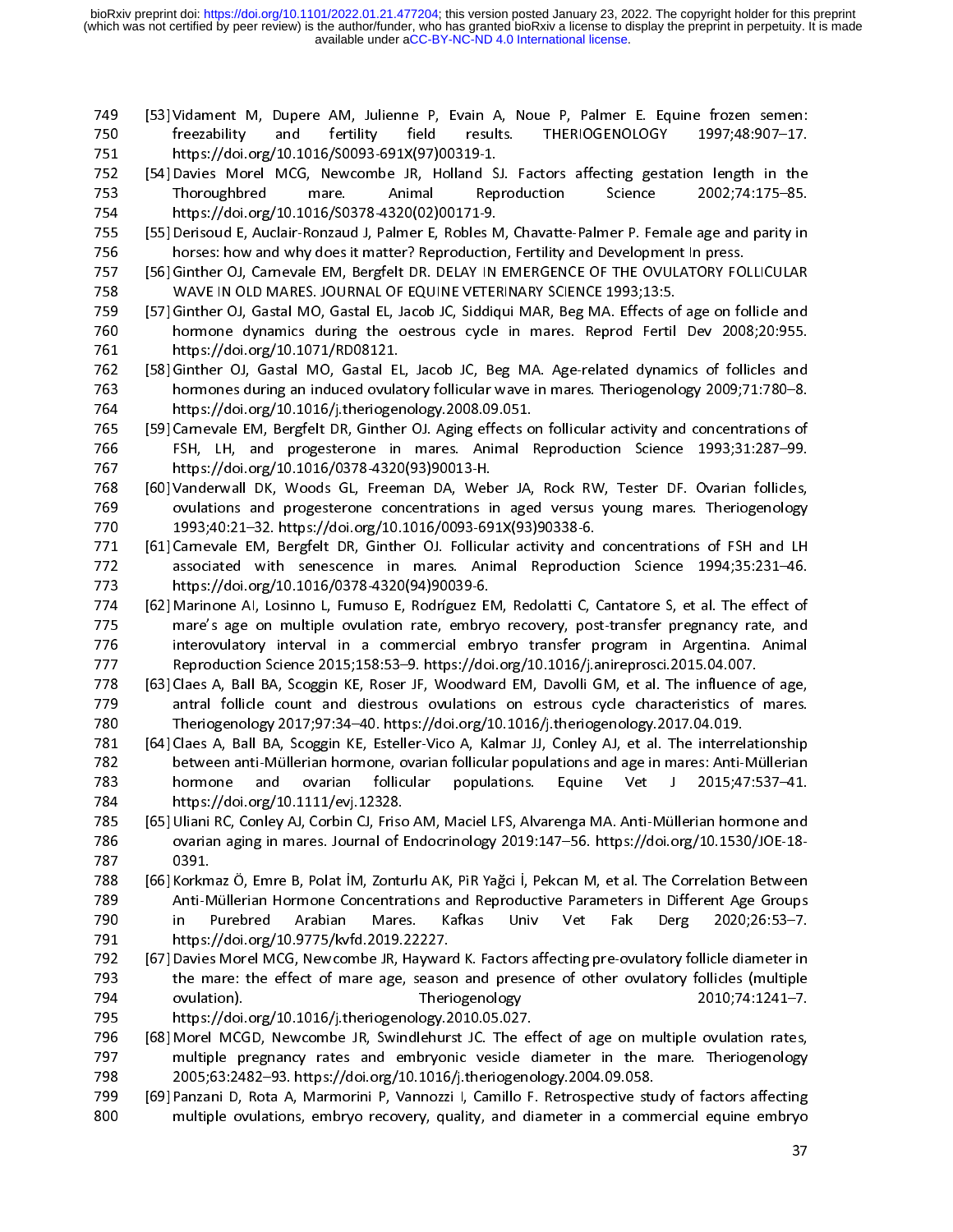- 
- 
- 
- 802 https://doi.org/10.1016/j.theriogenology.2014.06.020.<br>
803 [70] Ball BA, Little TV, Weber JA, Woods GL. Survival of Day-4 embryos from young, normal mares and<br>
804 age, subfertile mares after transfer to normal recipie [70] Ball BA, Little TV, Weber JA, Woods GL. Survival of Day-<br>
aged, subfertile mares after transfer to normal recipie<br>
https://doi.org/10.1530/jrf.0.0850187.<br>
[71] Palmer E, Chavatte-Palmer P. Contribution of reproducemen 804 a seed, subfertile mares after transfer to normal recipient mares. Reproduction 1989;85:187–94.<br>805 https://doi.org/10.1530/jrf.0.0850187.<br>807 [71] Palmer E, Chavatte-Palmer P. Contribution of reproduction management a 805 https://doi.org/10.1530/jrf.0.0850187.<br>
806 [71] Palmer E, Chavatte-Palmer P. Contribution of reproduction management and technologies to<br>
807 genetic progress in horse breeding. Journal of Equine Veterinary Science 20 806 [71] Palmer E, Chavatte-Palmer P. Contributed by the setting and the setting benefit control.<br>
808 https://doi.org/10.1016/j.jevs.2020.103<br>
809 807 genetic progress in horse breeding. Journal of Equine Veterinary Science 2020:103016.<br>808 https://doi.org/10.1016/j.jevs.2020.103016.<br>809 808 https://doi.org/10.1016/j.jevs.2020.103016.<br>809<br>809
- 809<br>809<br>809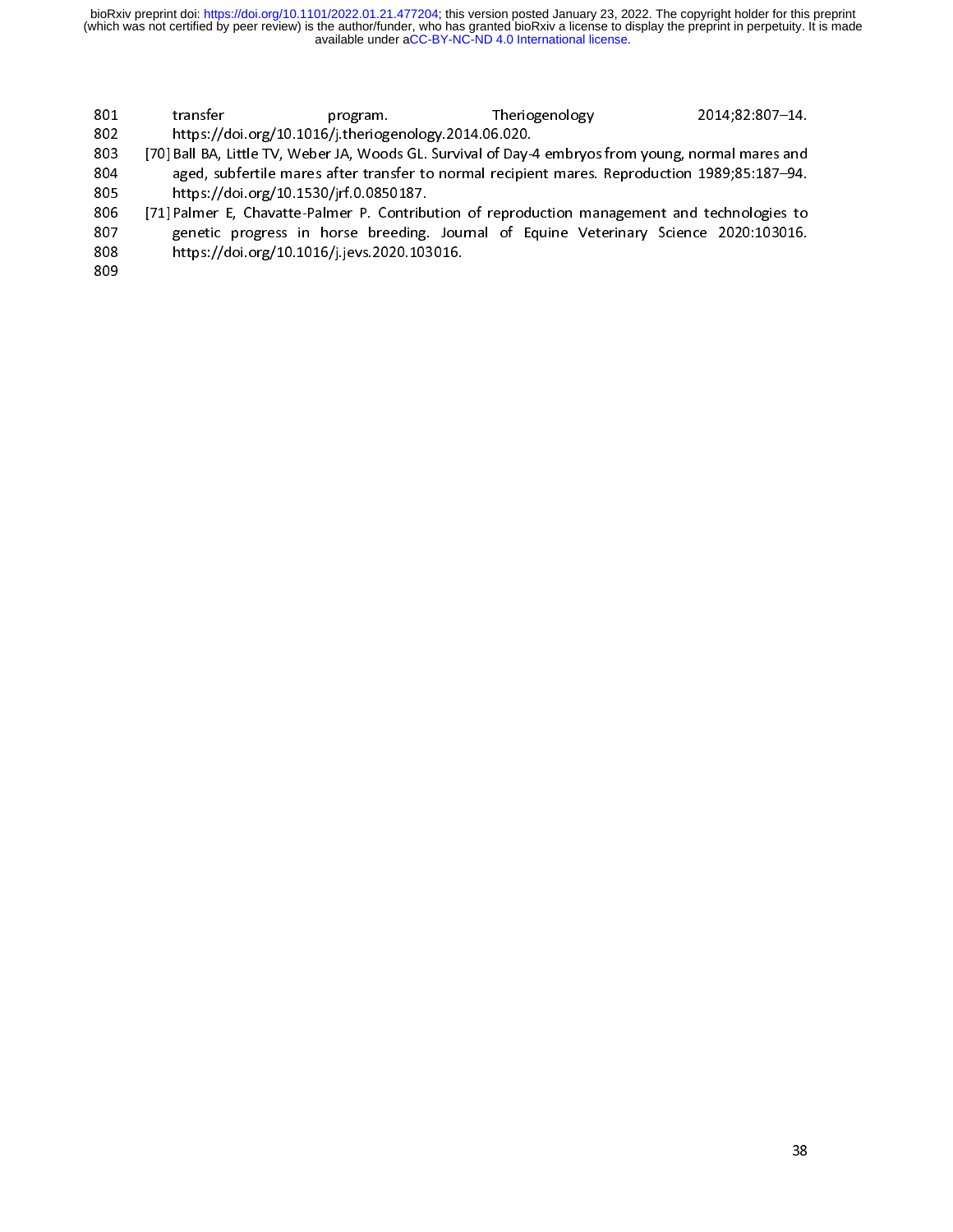810 Figure 1: Odds ratio<br>812 mares<br>813 Figure 2: Odds ratio fo<br>814 Figure 3: Factors affec<br>815 of sport mares<br>816 Red arrows significate<br>817 factor decreased the li 812 Figure 2: Odds ratio for factors influencing the likelihood of pregnancy in sport mares<br>813 Figure 2: Odds ratio for factors influencing the likelihood of pregnancy in sport mares<br>814 Figure 3: Factors affecting post-b

- 
- 813 Figure<br>814 Figure<br>815 of spor<br>815 Red ar<br>817 factor B14 Figure 3: Factors affecting post-breeding endometritis and pregnancy rates in the stu<br>
815 of sport mares<br>
816 Red arrows significates that the factor increased the likelihood while blue arrows in<br>
817 factor decreased
- 
- 815 of sport mares<br>816 Red arrows significates that the factor increased the likelihood while blue arrows indicated that the<br>817 factor decreased the likelihood.<br>818
- 816 Red arrows signals Red arrows signals and the sport matrices of the sport matrices. 817 Factor decreased the likelihood.<br>818 818<br>818<br>Factor decreased the likelihood.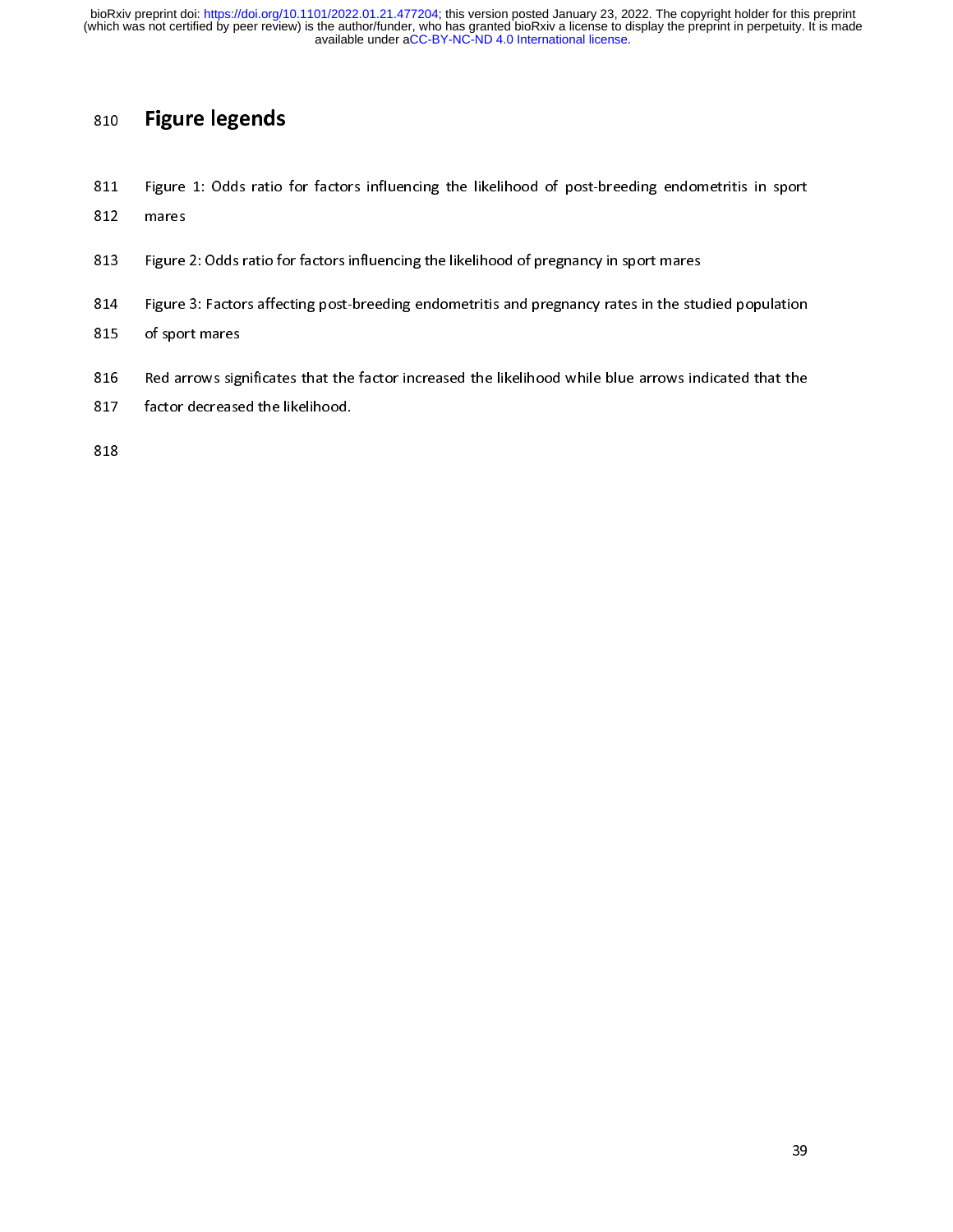- 
- 
- Supplementary data legends<br>820 Supplementary table 1<br>821 Sup1\_PostBreedingInfla\_OR.xlsx<br>822 Odds ratio for factors that did not influen<br>823 mares<br>824 Supplementary table 2<br>825 Supplementary table 2
- 
- 
- 824<br>825 Supple<br>826 Sup2\_I<br>827 Odds.r.<br>828<br>829 Supple<br>830 Sup3\_*I* ---<br>825<br>826<br>827<br>828<br>830<br>831
- 
- Suppl\_PostBreedingInflameters<br>822 Odds ratio for factors<br>823 mares<br>824 Supplementary table 2<br>826 Supplementary table 2<br>826 Sup2\_DG14\_OR.xlsx<br>827 Odds ratio for factors th eral contractors that did r<br>
822 Odds ratio for factors that did r<br>
824<br>
825 Supplementary table 2<br>
826 Sup2\_DG14\_OR.xlsx<br>
827 Odds ratio for factors that did no<br>
828 823 onder ratio for factors that did not influence the likelihood of pregnancy in sport mares<br>826 Supplementary table 2<br>826 Sup2\_DG14\_OR.xlsx<br>827 Odds ratio for factors that did not influence the likelihood of pregnancy in 826 Sup2\_DG14\_OR.xlsx<br>827 Odds ratio for factors the<br>828 Supplementary table 3<br>830 Sup3\_Age\_NS.xlsx<br>831 Factors that were not a<br>832
- 
- 
- 
- 828<br>829 Supplementary table 3<br>830 Sup3\_Age\_NS.xlsx<br>831 Factors that were not associated with mares' age<br>832<br>833 Supplementary table 4<br>834 Sup4\_parity\_NS.xlsx
- 
- 827 Odds ratio for factors<br>828 Supplementary table<br>830 Sup3\_Age\_NS.xlsx<br>831 Factors that were no<br>832 Supplementary table ---<br>829<br>830<br>831<br>832<br>833<br>834 Experimental Sample<br>
831 Factors that were r<br>
832 Supplementary tab<br>
834 Sup4\_parity\_NS.xls<br>
835 Factors that were r<br>
836 Supplementary tab 833<br>834<br>835<br>835<br>836<br>837
- 
- Sup3\_Age\_NS.xlsx<br>830 Sup3\_Age\_NS.xlsx<br>831 Factors that were not a<br>832 Supplementary table 4<br>834 Sup4\_parity\_NS.xlsx<br>835 Factors that were not a<br>836 832<br>833 Supplementary table 4<br>834 Sup4\_parity\_NS.xlsx<br>835 Factors that were not associated with mares' parity<br>836<br>837 Supplementary table 5<br>838 Sup4\_nursing\_NS.xlsx Supplementary state<br>
834 Supplementary NS.xlsx<br>
835 Factors that were not a<br>
836 Supplementary table 5<br>
838 Supplementary table 5<br>
839 Factors that were not a<br>
840 835 Factors that were no<br>836 Supplementary table<br>838 Sup4\_nursing\_NS.xls<br>839 Factors that were no<br>840
- 
- 837<br>838<br>839<br>840
- 
- Sastematical Martins that were not associated with mares' party<br>
Rass Sup4\_nursing\_NS.xlsx<br>
Factors that were not associated with mares' nursing<br>
Rass Sup4\_nursing\_NS.xlsx Sup4\_nursing\_NS.xlsx<br>838 Sup4\_nursing\_NS.xlsx<br>839 Factors that were not a<br>840  $839$  Factors that were not a<br>840  $840$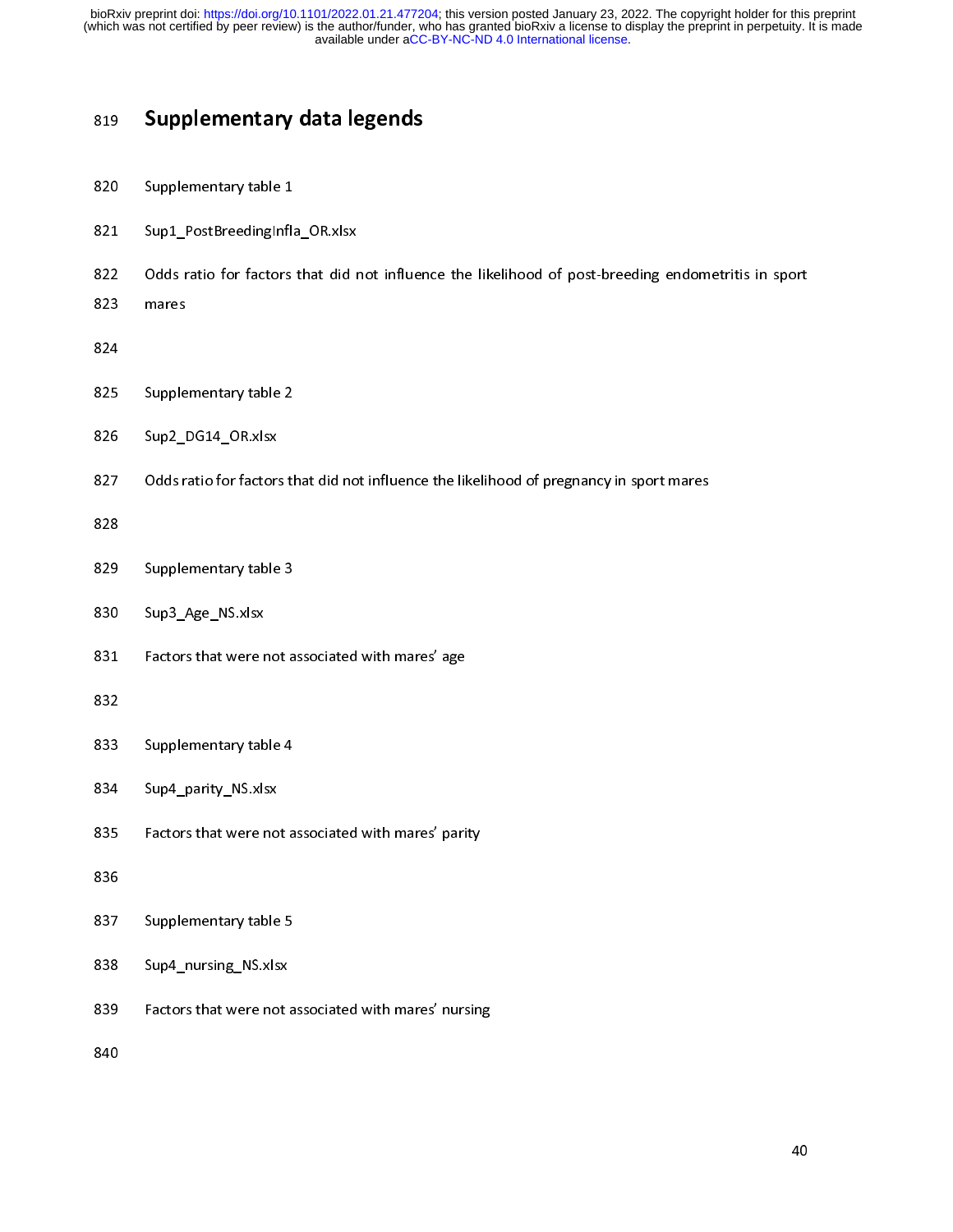### 841 Figures



844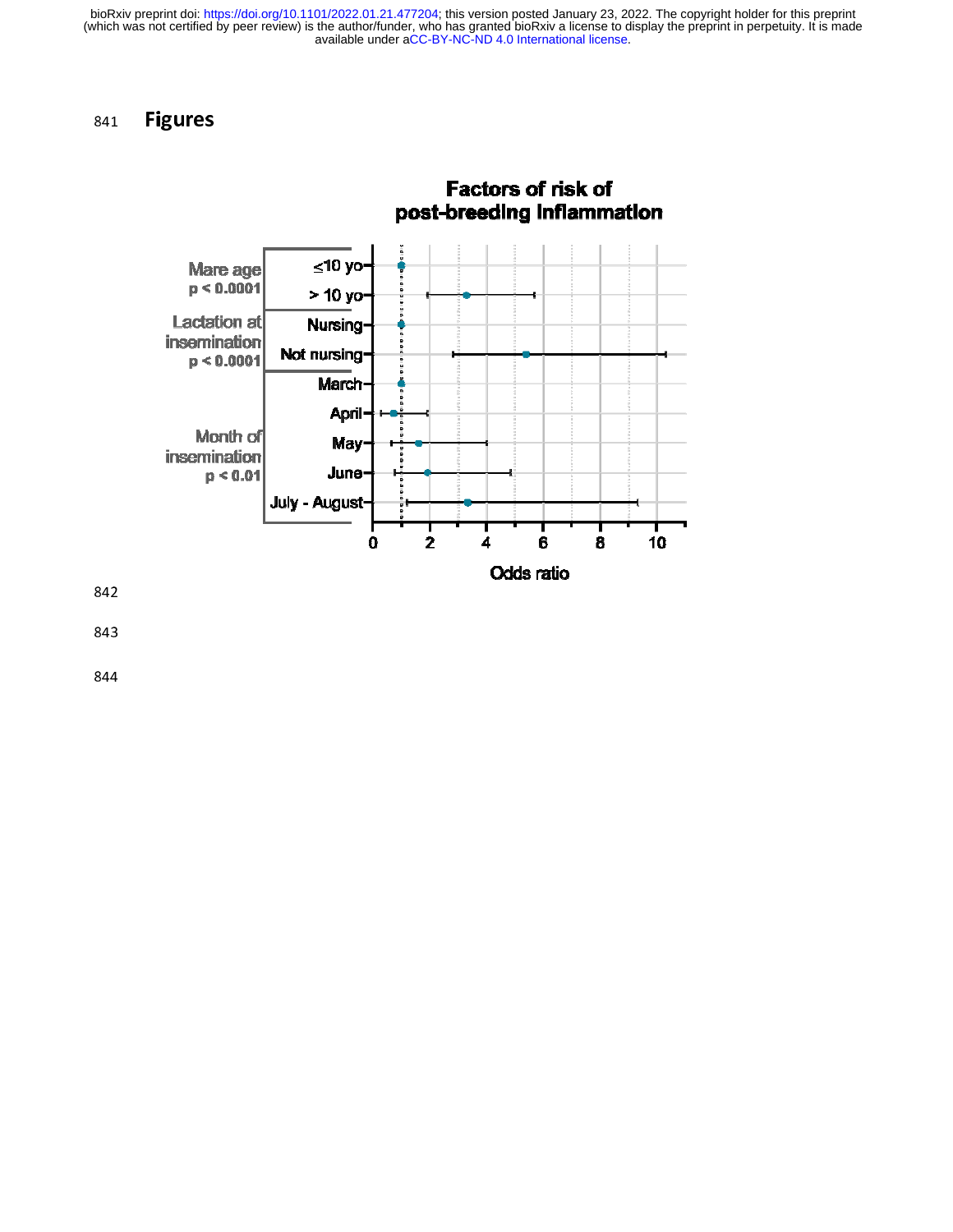



- 846
- 847
- 
- 
-